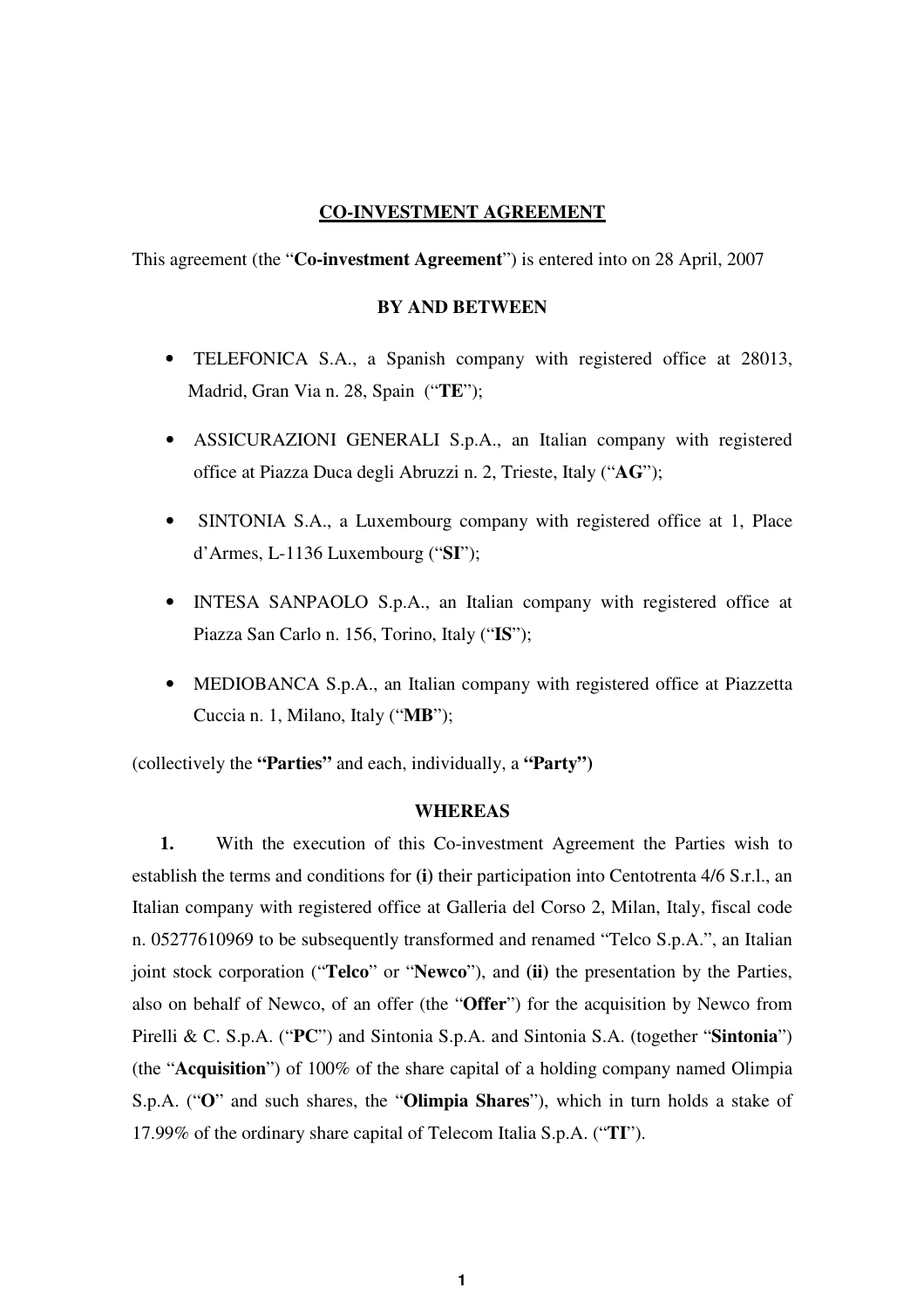**2.** AG and MB are already shareholders of TI in which they respectively hold **(i)** as regards AG, approximately No. 543,40 million ordinary shares equal to 4.06% of TI's ordinary share capital; and **(ii)** as regards MB, approximately No. 206,46 million ordinary shares equal to 1.54% of TI's ordinary share capital.

**3.** On 18 October 2006, AG and MB executed together with PC, SI and O a shareholders' agreement (the "**Current Shareholders' Agreement**"), attached hereto as Annex A, which, upon the sale by PC and SI of the Olimpia Shares shall cease to have any effect.

**4.** Therefore, subject to PC and SI deciding to accept the Offer, the Parties wish to fund and to manage Newco in accordance with the terms and conditions of this Coinvestment Agreement, the Shareholders' Agreement (as defined below) and relevant attachments.

**5.** A fundamental assumption of this Co-investment Agreement is that the TI and TE groups will be managed autonomously and independently, without prejudice however to the Parties' rights and prerogatives resulting from this Co-investment Agreement and the Shareholders' Agreement.

**Now, therefore,** in consideration of the foregoing, the Parties hereby,

# **AGREE AND COVENANT**

#### **as follows**.

#### **1. Telco**

The Parties acknowledge and agree that **(i)** Newco is currently a dormant company named Centrotrenta 4/6 S.r.l., having the by-laws attached hereto as Annex B, **(ii)** the Parties will acquire the entire share capital of Newco currently equal to Euro 10.000,00, **(iii)** Newco, which is currently incorporated in the form of a *società a responsabilità limitata*, shall be transformed into a *società per azioni,* **(iv)** Newco shall adopt the new by-laws attached hereto as Annex C (the "**Newco's By-Laws**"), which, to the maximum possible extent, contains the principles of governance of Newco, while the remaining agreements among the shareholders as to the governance of Newco and O (which it has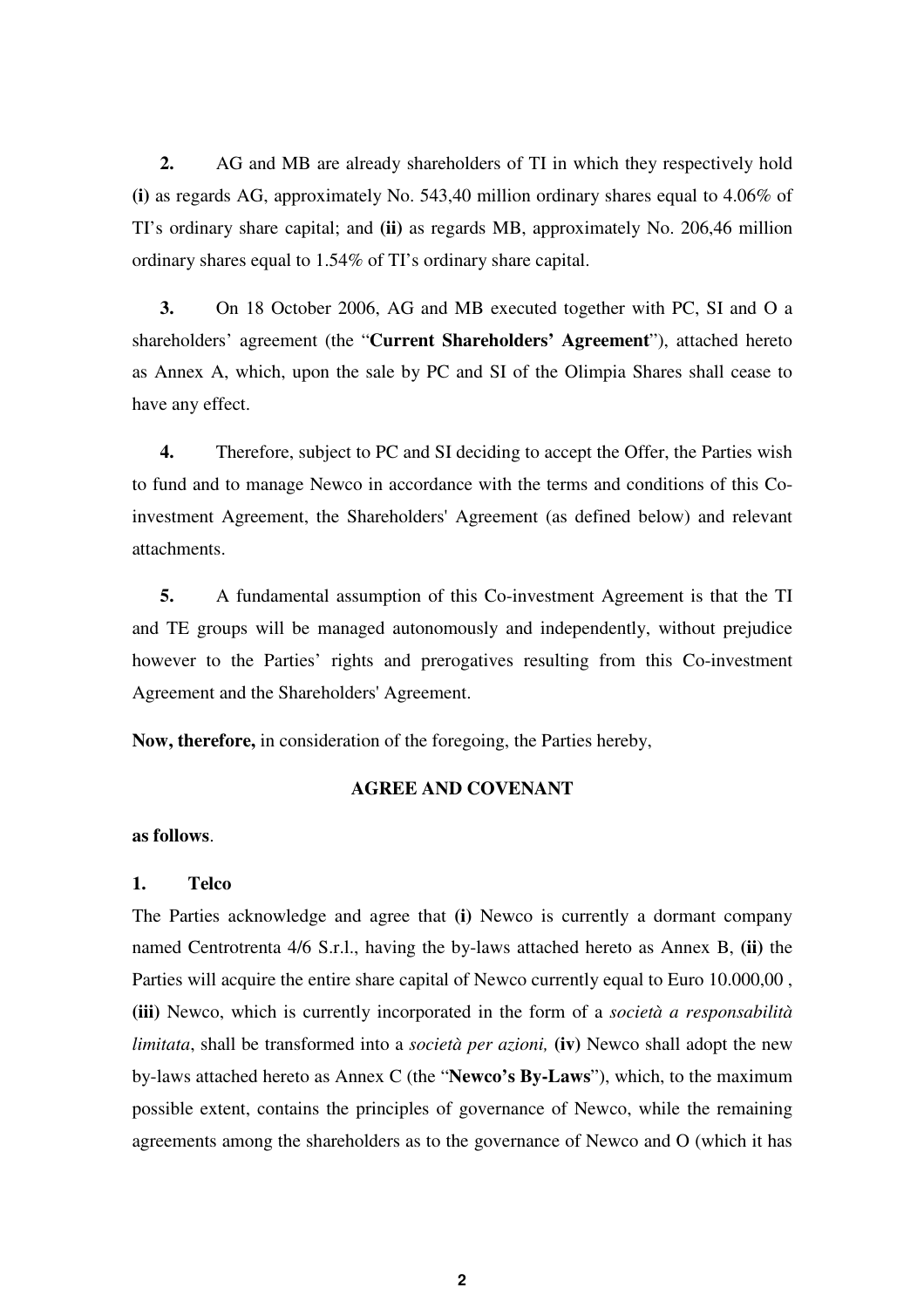not been possible to insert in the Newco's By-Laws) are contained in the shareholders' agreement attached as Annex D to this Co-Investment Agreement (the "**Shareholders' Agreement**").

#### **2. Offer**

The Parties agree that the Offer shall be submitted to PC and Sintonia in the text attached hereto as Annex E.

The Parties hereby agree that **(a)** if the acceptance of the Offer by PC and Sintonia (the "**Acceptance**") were not received by the Parties within the relevant acceptance period indicated in the Offer, or **(b)** one or more of the Parties' competent corporate body were not to approve the Acquisition within the 20 Business Days period indicated in the Offer, unless the other Parties agree to proceed with the Acquisition and they agree to the adjustments to be done in the relevant documents, or **(c)** one or more of the necessary anti-trust or other regulatory approvals indicated in the Offer were not obtained as indicated in the Offer, then the Parties would carry out – and hereby undertake to do so – all the activities necessary and required to unwind the actions and transactions already executed or put in place on the basis of this Co-investment Agreement.

The Parties agree that as soon as practicable following receipt of the Acceptance, they shall complete the acquisition of Newco and shall cause the adoption of the Newco's resolutions to implement the undertaking of this Co-investment Agreement and the connected Shareholders' Agreements.

# **3. Funding and capitalisation of Newco**

The Parties agree that, in order to carry out the acquisition of the Olimpia Shares, Newco shall be funded as provided for in this Article 3 (and numerically illustrated in the chart attached hereto as Annex F), it being however hereby agreed and understood **(xx)** that the following calculations are based on the assumption that each share of Newco will have par value of Euro 1.00, **(yy)** that, in the event the par value of each of the Newco's share were increased or reduced, the split indicated herein between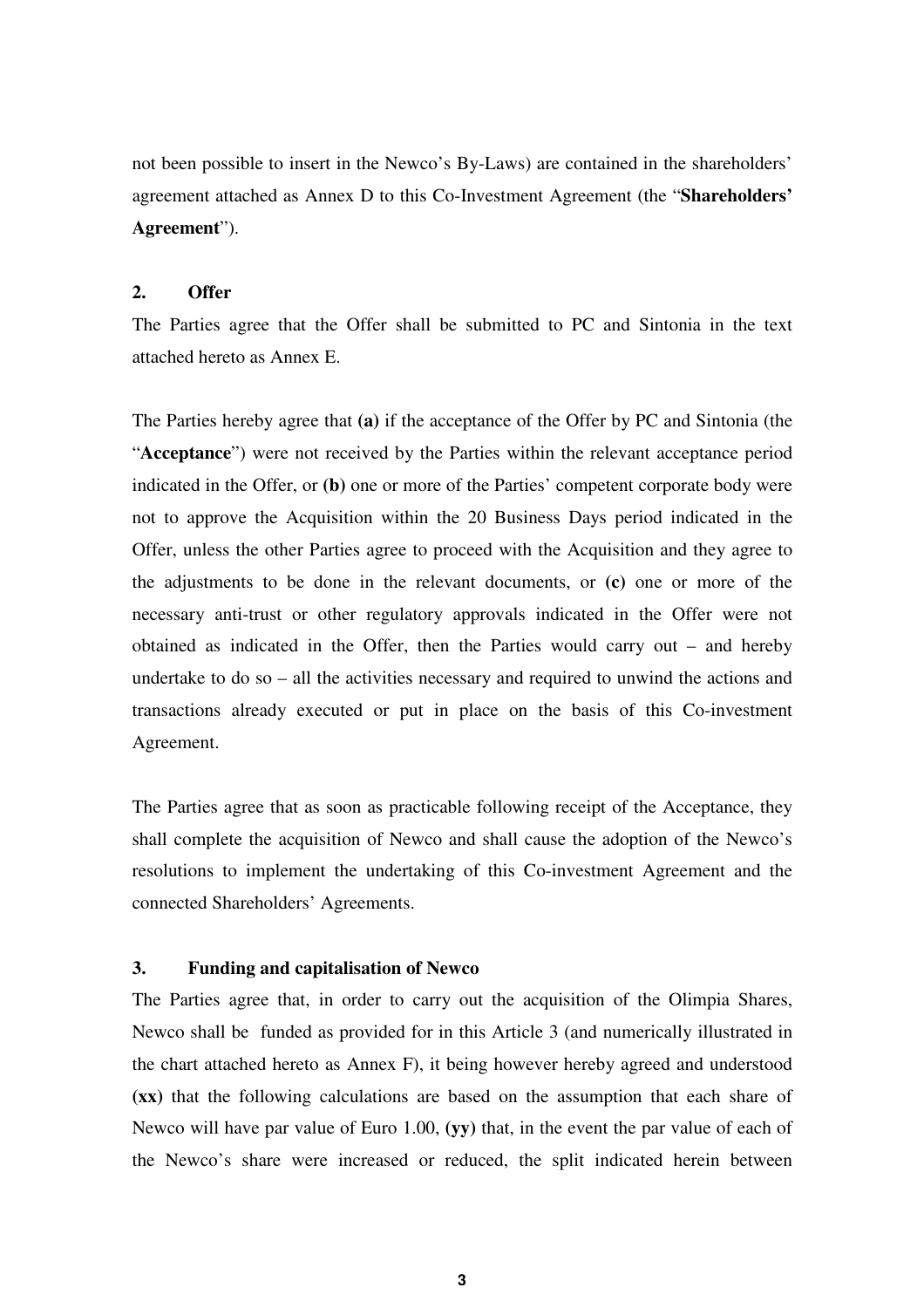nominal value and share premium shall vary accordingly and **(zz)** that the price to be paid for the Acquisition corresponds to the price indicated in the Offer, with the consequence that, in case such a price were increased or reduced in accordance with the terms and conditions of the Offer, the following calculations shall be amended accordingly.

The Parties agree that, prior to acquiring the Olimpia Shares, the extraordinary shareholders' meeting of Newco shall resolve upon:

- **(i)** a first share capital increase reserved as follows:
	- **(x)** an amount of Euro 1,375m (corresponding to Euro 2.53 per share), of which Euro 543m of nominal value and Euro 831m of share premium, to be subscribed for and paid in by AG which undertakes to fully subscribe for through the contribution in kind of its direct shares in TI free of any charges, options and rights in favour of third parties, pledges and encumbrances; and
	- **(y)** an amount of Euro 522m (corresponding to Euro 2.53 per share), of which Euro 206m of nominal value and Euro 316m of share premium, to be subscribed for and paid in by MB which undertake to fully subscribe for through the contribution in kind of its direct shares in TI free of any charges, options and rights in favour of third parties, pledges and encumbrances(together, the "**First Share Capital Increase**").
- **(ii)** upon resolution to transform Newco as provided for in Article 1(iii) above, a second share capital increase reserved to TE, which TE undertakes to fully subscribe and pay in, for an amount of Euro 2,314m (corresponding to Euro 2.82 per share), of which Euro 821m of nominal value and Euro 1,493m of share premium, to be subscribed for and paid in by TE in cash through immediately available funds or through the conversion of the shareholder's loan granted by TE (the "**Second Share Capital Increase**");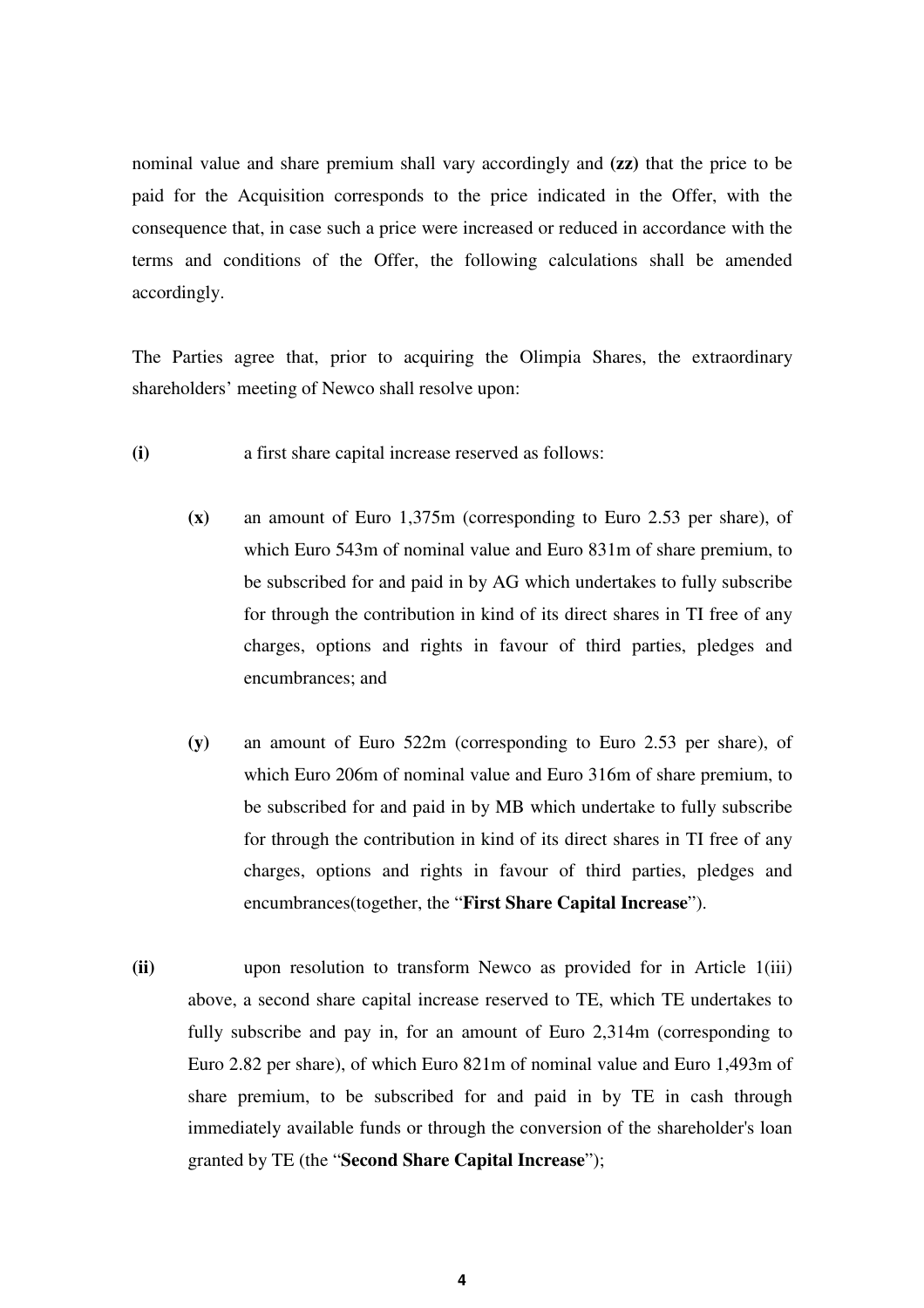- **(iii)** a third share capital increase reserved to IS, which IS undertakes to fully subscribe and pay in, for an amount of Euro 522m (corresponding to Euro 2.53 per share), of which Euro 206m of nominal value and Euro 316m of share premium, to be subscribed for and paid in by IS in cash through immediately available funds or through the conversion of the shareholder's loan granted by IS (the "**Third Share Capital Increase**");
- **(iv)** a fourth share capital increase reserved to SI, which SI undertakes to fully subscribe and pay in, for an amount of Euro 412m (corresponding to Euro 2.53 per share), of which Euro 163m of nominal value and Euro 249m of share premium, to be subscribed for and paid in by SI in cash through immediately available funds or through the conversion of the shareholder's loan granted by SI (the "**Fourth Share Capital Increase**").

Consequently, after completion in full of the First Share Capital Increase, Second Share Capital Increase, Third Share Capital Increase and Fourth Share Capital Increase (the "**Share Capital Increases**") the stakes in the share capital of Newco shall be the following: **(i)** AG will hold a stake of 28.0%, **(ii)** MB will hold a stake of 10.6%, **(iii)** TE will hold a stake of 42.3%, **(iv)** IS will hold a stake of 10.6% and **(v)** SI will hold a stake of 8.4%.

The Parties agree that the extraordinary shareholders' meeting of Newco resolving on the Share Capital Increases shall delegate the board of directors of Newco to carry out and execute all the actions and formalities relating to the Share Capital Increases required by law and provided for under this Co-investment Agreement.

The Parties acknowledge that **(aa)** the Share Capital Increases shall be resolved upon during the same shareholders' meeting of Newco, provided that **(x)** the transformation of Newco into a *società per azioni* pursuant to article 1.(iii) and **(y)** the subsequent appointment of the new board of directors as provided in Article 1.1(a) and (b) of the Shareholders' Agreement, shall be resolved after the resolution relating to the First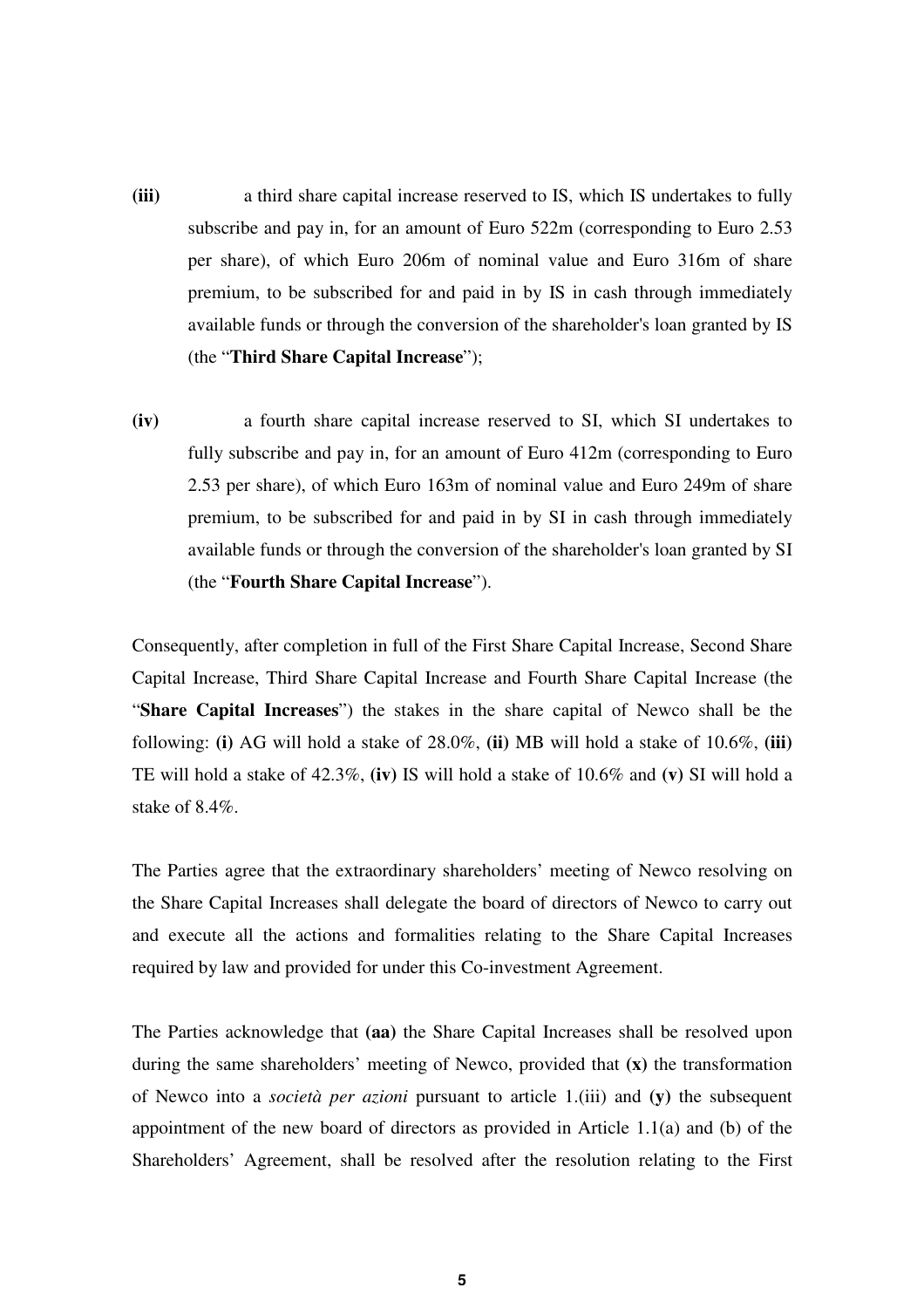Share Capital Increase, and in any case in order to ensure that the resolutions listed under points from (i) to (iv) above shall be completed in the shortest possible timeframe, being they linked one to each other, **(bb)** such extraordinary shareholders' meeting shall be held following the Acceptance and the satisfaction of the relevant conditions and delivery of the appraisal made by an expert on the value of the TI shares owned by AG and MB (which the Parties trust may be obtained prior to Closing (as defined in the Offer) and in any case timely for the purpose of Closing, **(cc)** upon the resolution having been adopted, *(x)* the subscription of all the Share Capital Increases shall occur and *(y)* the contribution in kind relating to the First Share Capital Increase and the contribution in cash relating to the other Share Capital Increases shall be completed and fully paid in; **(dd)** in partial derogation to points *(aa)* through *(cc)* above, in the event that completion of the First Share Capital Increase were delayed because of the appointed expert's appraisal is not delivered before Closing, then each of TE, IS and SI shall provide, respectively and severally, to Newco a shareholder's loans (with no compensation) for a term not exceeding 20 calendar days (the "**Shareholders' Loan Terms**") and for an amount equal to the sum of the Second Share Capital Increase, Third Share Capital Increase and Fourth Share Capital Increase respectively, and which TE, IS and SI shall convert into share capital in execution of the Share Capital Increases respectively reserved to them at the earlier of *aaa*) the delivery of the appraisal and the completion of the First Share Capital Increase, or *bbb*) the elapse of the Shareholders' Loan Term, provided that, in the event under *bbb*), the First Capital Increase will take place as soon as possible thereafter.

The Parties further acknowledge and agree that:

- on or before the Closing Date (as defined in the Offer), Newco shall borrow at market conditions from MB, IS or other primary financial institutions appointed by MB and IS, subject to acceptance in writing by TE, a loan for an amount of approximately Euro 1,000 m (the "**Facility**").
- $\triangleright$  immediately after the Closing Date (as defined in the Offer), the extraordinary shareholders' meeting of Newco shall resolve a fifth share capital increase for an amount up to Euro 900m, at an issue price of Euro 2.53 per share, which shall be open for subscription (to be fully paid in cash upon subscription) for a maximum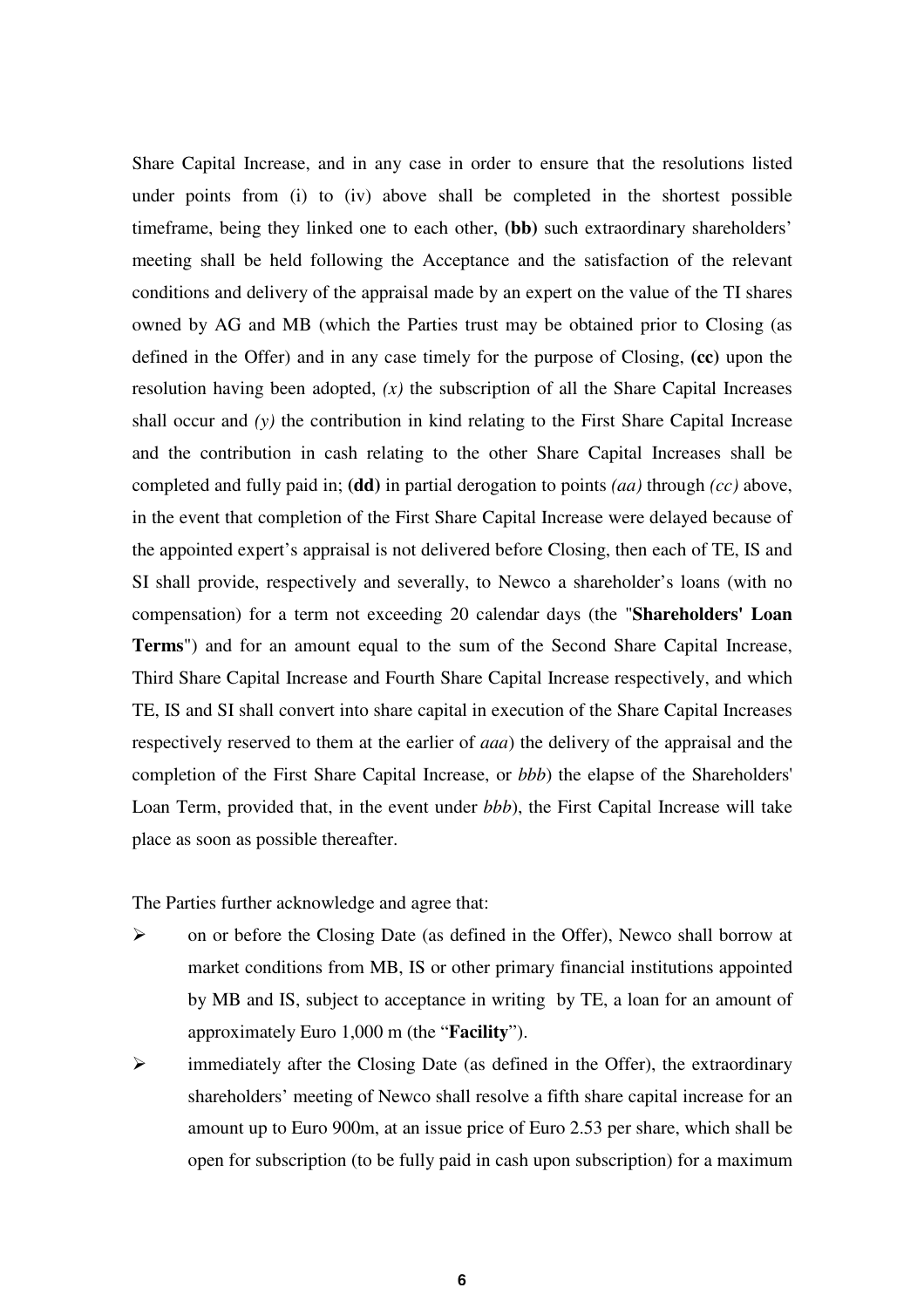term of six months as follows, and which purpose will be to finance the total or partial reimbursement of the Facility (the "**Fifth Share Capital Increase**"):

- (i) a portion of the Fifth Share Capital Increase in Class B shares, equal to the percentage corresponding to the stake held at that time by TE in the entire share capital of Newco, reserved to TE for a maximum period of 6 (six) months with the issue of Class B shares it being hereby agreed and understood that if any part of such portion of the Fifth Share Capital Increase has not been subscribed for by TE within such period of 6 (six) months, then this portion of the Fifth Share Capital Increase shall be deemed subscribed up to the amount of the subscriptions actually made by TE;
- (ii) a portion of the Fifth Share Capital Increase equal to the percentage corresponding to the stake held at that time by the existing Class A shareholders' in the entire share capital of Newco, reserved to the Fifth Share Capital Investors (as defined below) with the issue of Class A shares – bearing *pro-quota* the same rights and duties pertaining to the already existing Class A shareholders (and it being understood that no shareholder will be granted additional or special rights, unless granted to the relevant Class of Shares under the Shareholders' Agreement, the Coinvestment Agreement and the By-Laws) - to be offered for subscription, for a maximum period of 5 (five) months, to one or more of such Fifth Share Capital Investors (as defined below), under the following conditions:
	- the amount to be contributed in cash by each Fifth Share Capital Investor in exchange for the shares subscribed under the Fifth Share Capital Increase shall be higher than Euro 100 million, and
	- the shares subscribed under the Fifth Share Capital Increase by each Fifth Share Capital Investor shall represent less than 5% of the entire share capital of Newco immediately after completion of the Fifth Share Capital Increase;

it being hereby agreed and understood that if any part of such portion of the Fifth Share Capital Increase has not been subscribed for by such Fifth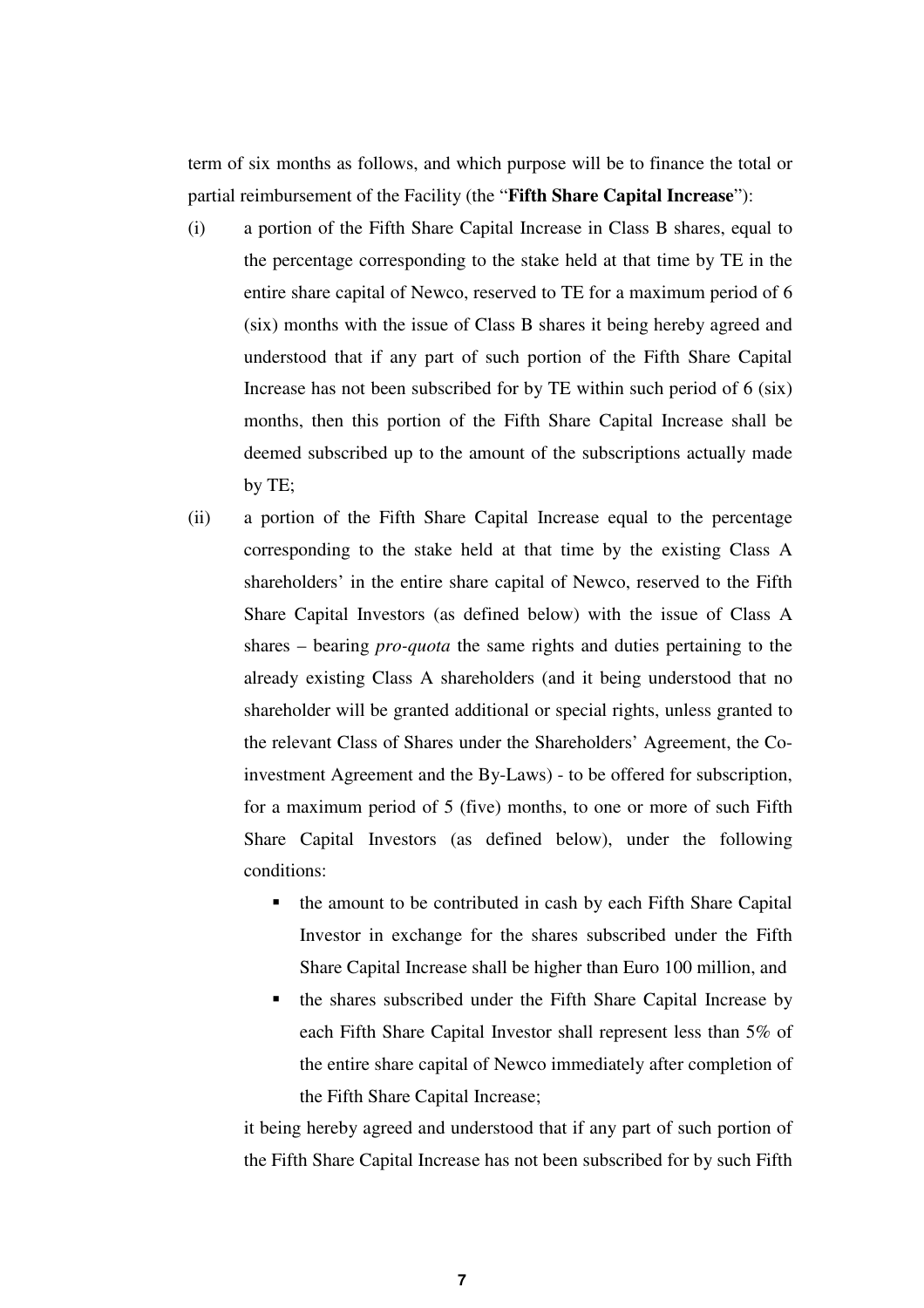Share Capital Investors, then this portion of the Fifth Share Capital Increase shall be deemed subscribed up to the amount of the subscriptions actually made by the Fifth Share Capital Investors;

(iii) a portion equal to the difference between **(x)** the portion of the Fifth Share Capital Increase reserved to the Fifth Share Capital Investors pursuant to point (ii) above and **(y)** the portion of such Fifth Share Capital Increase actually subscribed for by such Fifth Share Capital Investors, reserved to the existing Class A shareholders (i.e. IS, AG, SI and MB), with the issue of Class A shares to be offered for subscription, for a maximum period of 1 (one) month following the expiration of the 5 (five) month-period under point (ii) above, it being hereby agreed and understood that **(aa)** the Class A shareholders shall have the right to subscribe any unopted part of this portion of the Fifth Share Capital Increase not subscribed for by other Class A shareholders, and **(bb)** if any part of such portion of the Fifth Share Capital Increase has not been subscribed for by the Class A shareholders, then this portion of the Fifth Share Capital Increase shall be deemed subscribed up to the amount of the subscriptions actually made by the Class A shareholders .

For the purposes of this Fifth Share Capital Increase: (i) "**Fifth Share Capital Investor**" shall mean any company or person, other than a Telecom Operator (as defined below), which is a reputable qualified Italian institutional or private investor, to be selected by IS in agreement with the other Class A shareholders – such agreement not to be unreasonably withheld - and subsequently submitted for acceptance to TE, acceptance which can not be unreasonably denied, that after acquiring any stake in NewCo shall adhere to this Co-investment Agreement and the Shareholders' Agreement and be subject to obligations thereto and will not have any special rights in the corporate governance of NewCo, other than those attached to Class A shares in accordance with the By Laws and the Shareholders Agreement and those resulting from the applicable law; and **(ii) "Telecom Operator"** shall mean any company or person operating in the telecom sector and any company or person holding  $(x)$  a controlling stake in any non-listed company operating in the telecom sector or (y) a stake in a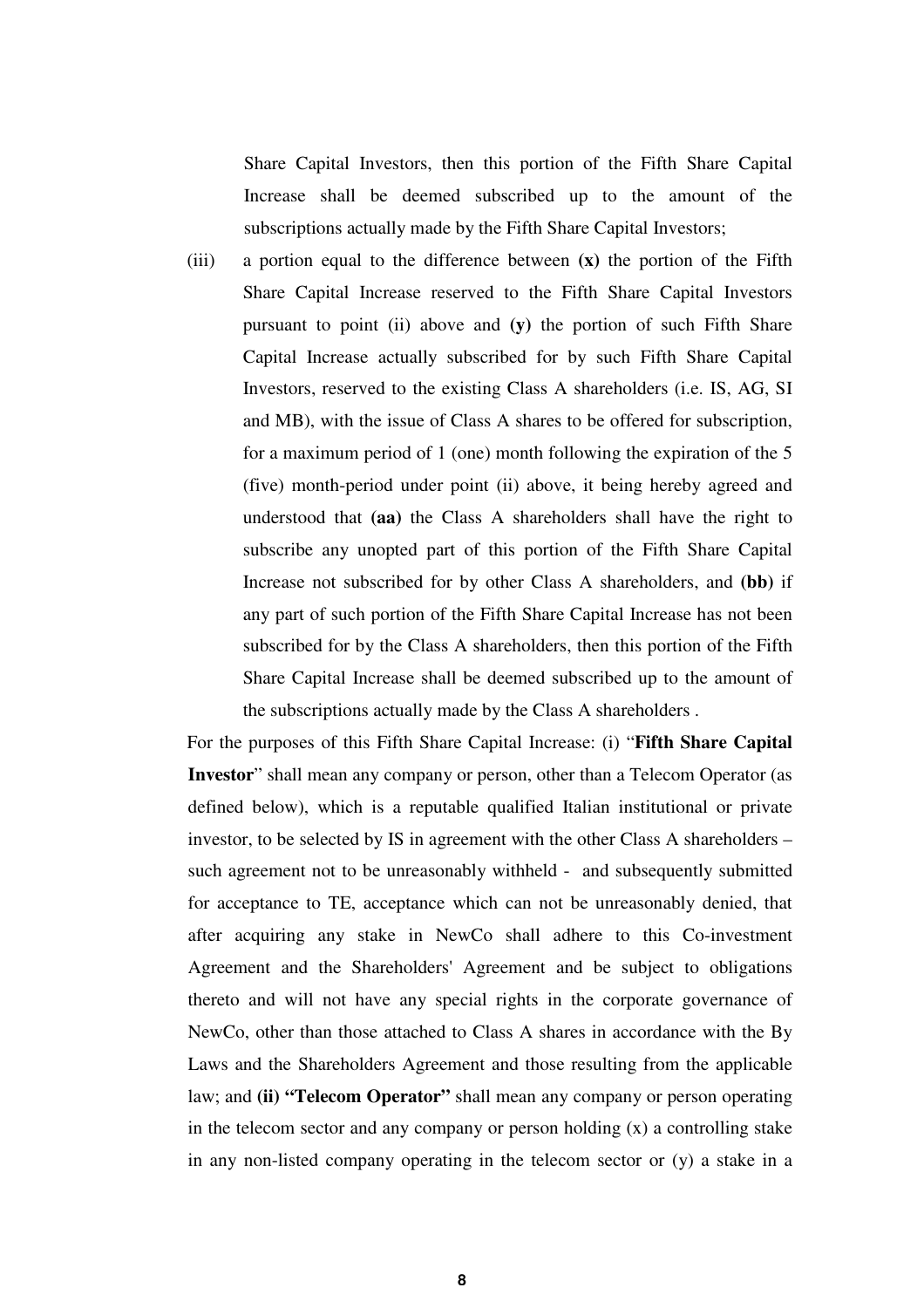listed company operating in the telecom sector which exceeds 10% of the share capital or which, even though is below 10% of the share capital, enables the holder to appoint one or more members of the board of directors of the listed company.

# **4. Class A and Class B shares**

The Parties agree: **(A)** that, as already provided for in the Newco's By-Laws, the share capital of Newco shall be divided into two separate categories: the Class A and the Class B shares, **(B)** that all the share capital increases, following the Fifth Share Capital Increase, shall be resolved "*in opzione*" pursuant to article 2441, first paragraph, of the Italian Civil Code splitting the overall amount of shares so as to reflect the proportion from time to time existing between Class A and Class B shareholders, **(C)** that TE shall receive and thereafter acquire (through share capital increases or exercise of the preemption right set forth in the Newco's By-Laws) only Class B shares or Class A shares to be converted into Class B shares, while the other Parties including the Fifth Share Capital Investors (as defined below) and the Italian Qualified Investors (as defined in the Shareholder's Agreement), if any, shall hold Class A shares, save for the possibility to acquire Class B shares in case of exercise of the pre-emption right to be converted into Class A shares, **(D)** that the Class B shares shall have exactly the same economic and administrative rights as the Class A shares, save as provided for in the Shareholders' Agreement and in the Newco's By-Laws, and **(E)** that the Parties – following the completion of the Fifth Share Capital Increase - favourably envisage the potential analysis of further contribution of TI Shares into Newco (without prejudice for the principles under the "stand still" clause of the Shareholders Agreement) provided that in such an event the right to subscribe further capital increases in cash shall be granted to the other existing shareholders in order to allow avoidance of possible dilutions.

# **5. Business of Newco**

The Parties agree that **(I)** the business of Newco shall only be that of investing, holding and disinvesting, directly and indirectly, in TI shares, **(II)** however, the corporate scope of Newco shall permit, in principle, the carrying out of certain services in the field of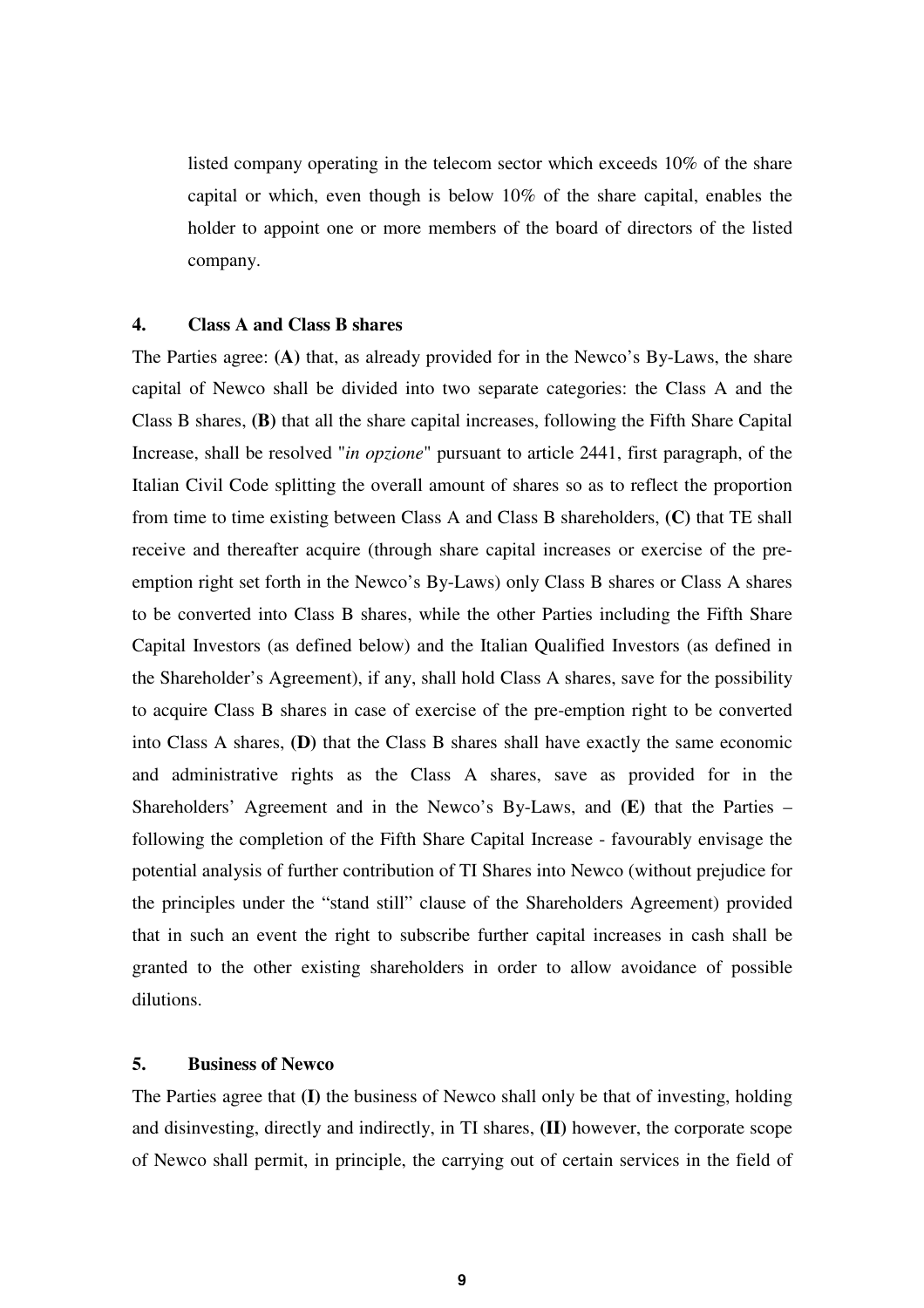activity of TI, provided however that, in order to carry out such services, the prior authorisation of the shareholders' meeting of Newco shall be required pursuant to Article 2364, first paragraph, No. 5), such authorisation to be approved with the favourable vote of at least 95% of the share capital of Newco.

# **6. Shareholders' Agreement**

The Parties recognize and agree **(i)** that the Shareholders' Agreement contains provisions relating *inter alia* to *(x)* the governance of Newco, *(y)* the governance of O, including the definition of the criteria concerning the appointment of the directors in TI, to the extent feasible and *(z)* the transfer of Newco, O and TI shares, **(ii)** that the Newco's By-Laws have been drafted in order to reflect to the maximum possible extent the principles of governance of Newco and the transfer of Newco's shares and **(iii)** that the remaining principles of governance of Newco and O, which was not possible to insert in Newco's By-Laws, are contained in the Shareholders' Agreement.

# **7. Confidentiality**

No Party shall make any announcement, communication or disclosure in relation to this Co-investment Agreement, or in relation to the ongoing negotiations between the Parties, or in relation to the status of the same without the other Party's previous written consent, unless this is required by law and/or by the competent authorities. In this case, the Parties undertake to provide with no delay, to the extent feasible, to the other Parties notice and/or copy of the announcement, communication or disclosure required by law and/or by the competent authorities.

#### **8. Costs and expenses**

Each Party shall pay its own costs and expenses (including fees and disbursements of any external legal or financial advisers and accountants) incurred in connection with the preparation, negotiation, and execution of this Co-investment Agreement.

Each Party represents and warrants that this Co-investment Agreement has been concluded without the participation, assistance or intervention, direct or indirect, of any broker, intermediary, commission agent, business agent or similar party, who may claim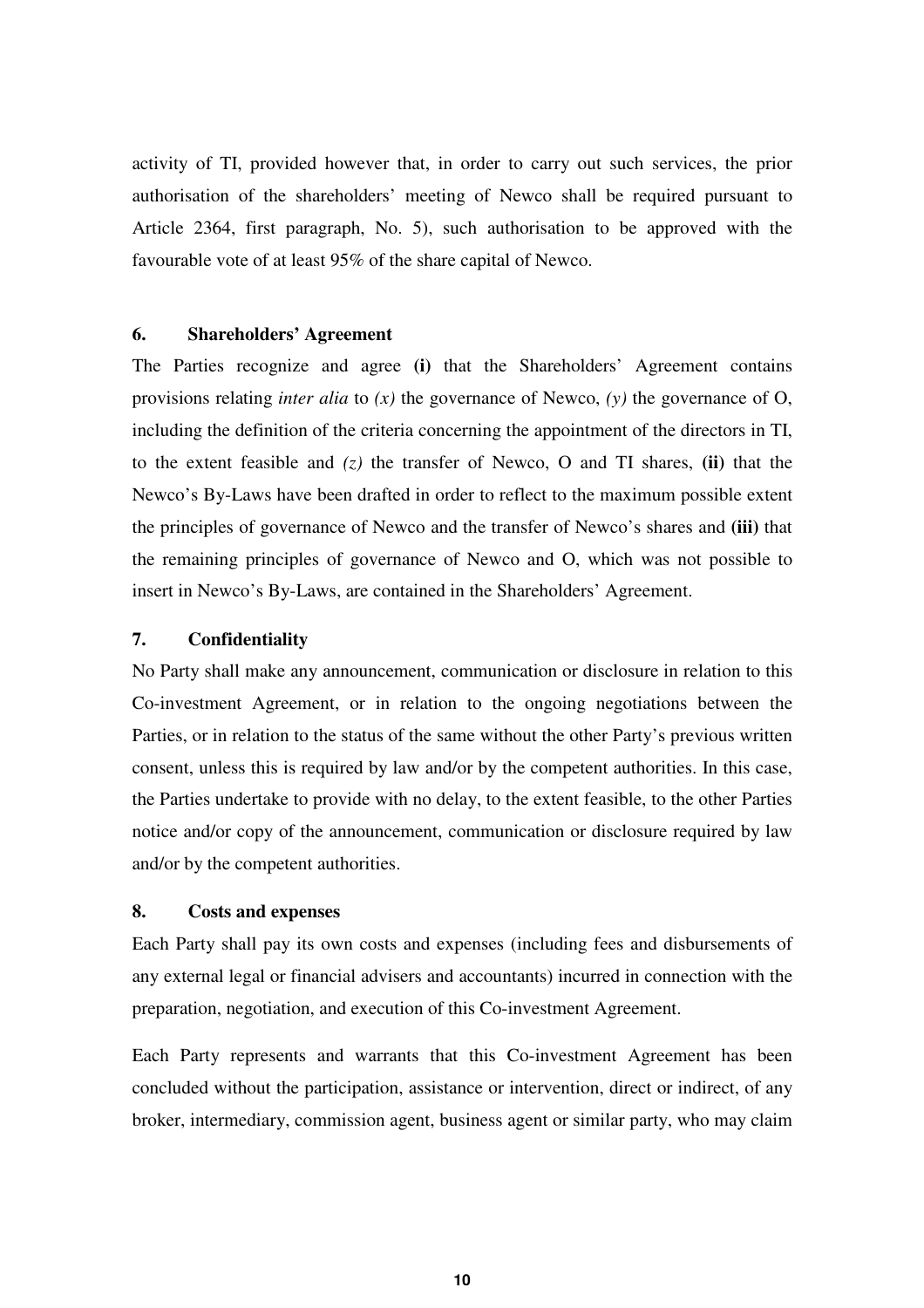any expenses, fees, royalties, commission or other costs due to the preparation, negotiation, and execution of this Agreement from the other Parties.

# **9. Notices**

Any notice, objection or other communication to be given by one Party to the other under, or in connection with, this Co-investment Agreement shall be in writing and signed by or on behalf of the Party giving it. It shall be served by sending it by fax to the number set out in this Article 9, or delivering it by hand, or sending it by pre-paid recorded delivery, special delivery or registered post, to the address set out in this Article 9 and in each case marked for the attention of the relevant Party set out in this Article 9 (or as otherwise notified from time to time in accordance with the provisions of this Article 9). Any notice so served by hand, fax, post or e-mail shall be deemed to have been duly given:

- (a) in the case of fax, at the time of the receipt of delivery; or
- (b) in the case of prepaid recorded delivery, special delivery or registered post, at the date indicated in the receipt of delivery,
- (c) in the case of e-mail delivery at the e-mail address indicated below, with receipt of delivery,

provided that in each case where delivery by hand or by fax occurs after 6 p.m. on a Business Day or on a day which is not a Business Day, service shall be deemed to occur at 9 a.m. on the following Business Day. Any references to time in this Article are to local time in the country of the addressee.

The addresses and fax numbers of the Parties for the purpose of Article 9 are as follows:

To TE: Telefonica S.A., Gran Via n. 38, Planta 9, 28013, Madrid, Spain To the attention of: the Group General Counsel (Ramiro Sanchez de Lerin),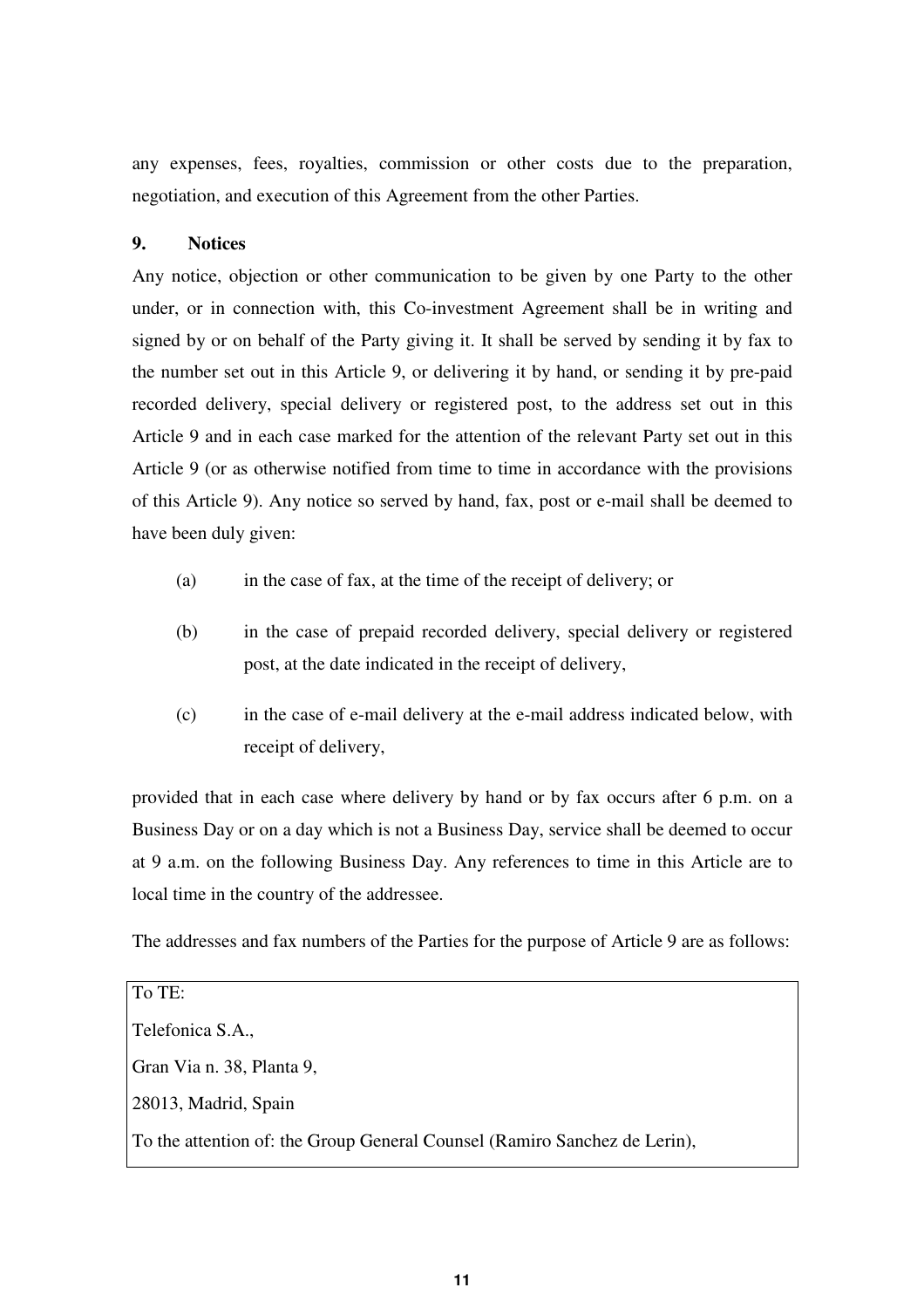Ph: + 34 91 584 0207

Fax: + 34 91 531 3206

E-mail: secretaria.general@telefonica.es

To AG:

ASSICURAZIONI GENERALI S.p.A.,

Piazza Duca degli Abruzzi n. 2,

34132 Trieste, Italy

To the attention of: Mr. Giovanni Perissinotto

Ph: + 39 040 671036

 $Fax: + 39040671260$ 

E-mail: giovanni\_perissinotto@generali.com

To SI:

SINTONIA S.A.

1, Place d'Armes,

L-1136 Luxembourg

Luxembourg

To the attention of: Mr. Gustave Stoffel

Ph: + 352 26 266255

 $Fax: + 35226266256$ 

E-mail: gustave.stoffel@pt.lu

To IS:

INTESA SANPAOLO S.p.A.

Piazza Scala n. 6,

20121 Milano, Italy

To the attention of Mr. Gaetano Miccichè and Mr. Fabio Canè

Ph: + 39 02 879 42650

Fax: + 39 02 879 43 540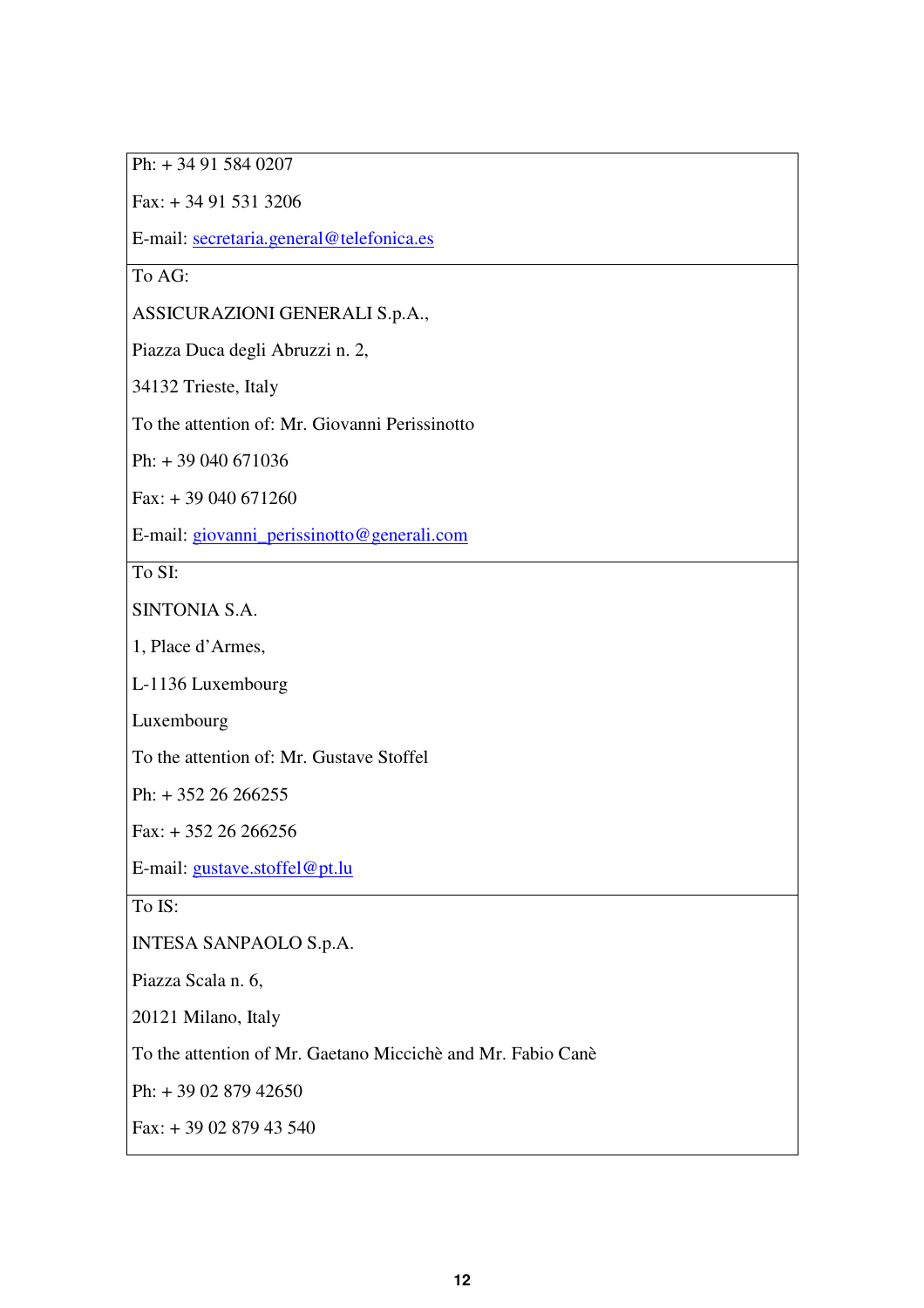E-mail: gaetano.micciche@intesasanpaolo.com, and Fabio.cane@intesasanpaolo.com

To MB:

MEDIOBANCA S.p.A.

Piazzetta Cuccia n. 1,

20121 Milano, Italy

To the attention of: Mr. Clemente Rebecchini and Ms. Cristiana Vibaldi

Ph: + 39 02 8829 202 and + 39 02 8829 455

Fax: + 39 02 8829 943

E-mail: clemente.rebecchini@mediobanca.it, cristiana.vibaldi@mediobanca.it

A Party may notify the other Party of a change to its name, relevant addressee, address or fax number for the purposes of this Article 9, provided that, such notice shall only be effective on:

- (i) the date specified in the notice as the date on which the change is to take place; or
- (ii) if no date is specified or the date specified is less than five (5) Business Days after the date on which notice is given, the date following ten (10) Business Days after notice of any change has been given.

# **10. Variations**

No variation of this Co-investment Agreement shall be valid unless it is in writing and signed by or on behalf of each of the Parties. The expression "variation" shall include any variation, amendment, supplement, deletion or replacement however effected.

# **11. Severability**

If any provision of this Agreement is held to be invalid or unenforceable, then such provision shall (so far as it is invalid or unenforceable) be given no effect and shall be deemed not to be included in this Co-investment Agreement, but without invalidating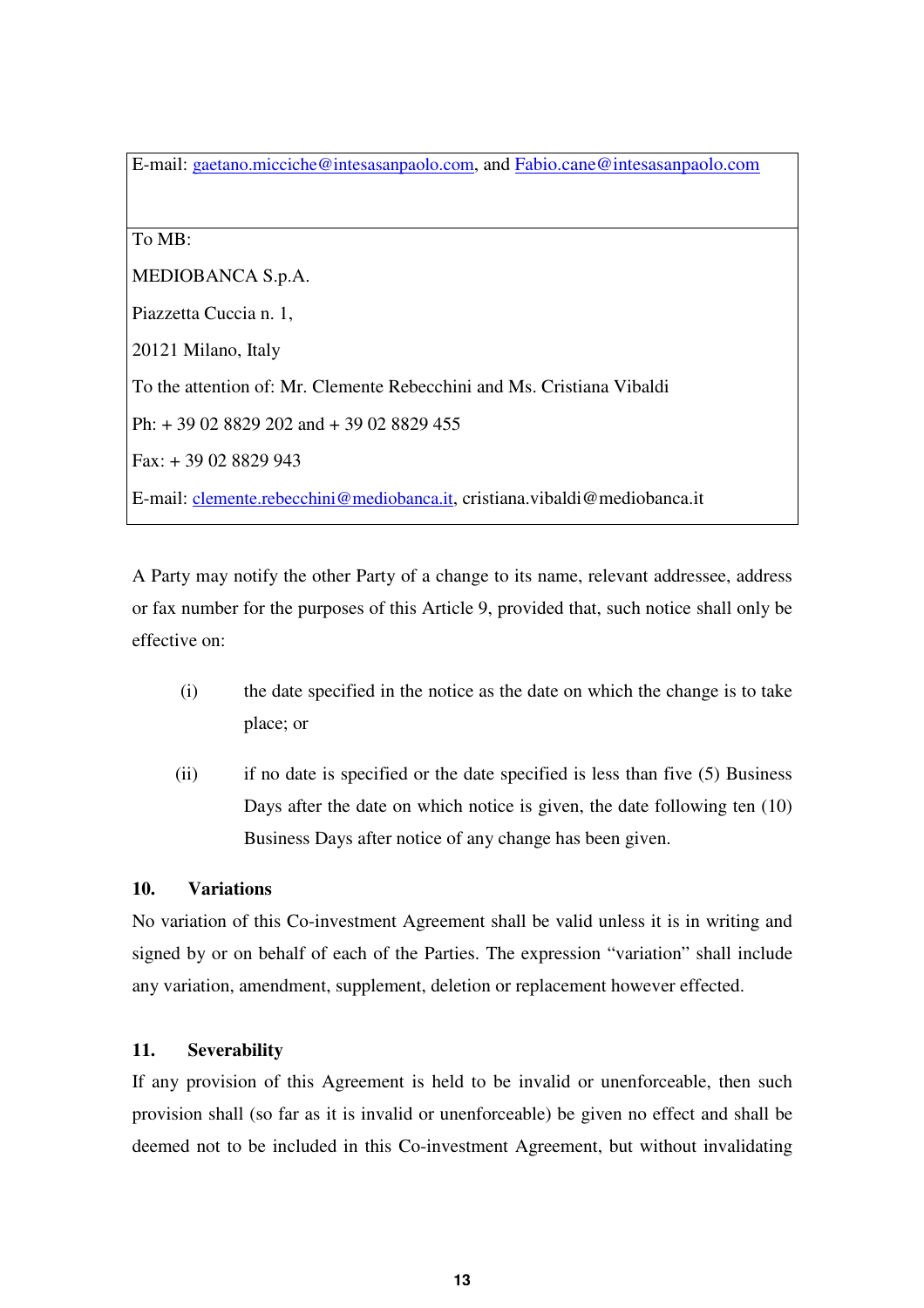any of the remaining provisions of this Co-investment Agreement. In any such event the Parties shall negotiate in good faith and agree all those amendments to this Coinvestment Agreement which are consequently necessary to replace the invalid or unenforceable provision with terms having as near as possible the same commercial effect with a view to maintain unaltered the Parties' mutual interests as currently protected under this Co-investment Agreement and in any case preserving a balance between their respective rights and obligations in enabling them to fully perform their obligations as contemplated hereunder.

# **12. Entirety of Agreement**

This Co-investment Agreement constitutes together with its Annexes the entire agreement and understanding of the Parties in relation to the transactions hereby contemplated and supersedes any and all prior agreements and arrangements, whether written or oral, that may exist between the Parties with respect to the matters contemplated therein.

# **13. No waiver and further assurances**

No failure or delay by any of the Parties in exercising any right or remedy provided by law or pursuant to this Co-investment Agreement shall impair such right or remedy or operate or be construed as a waiver or variation of it or preclude its exercise at any subsequent time and no single or partial exercise of any such right or remedy shall preclude any other or further exercise of it or the exercise of any other right or remedy. Each of the Parties undertakes to the others to perform (or procure the performance of) all further acts and things, and execute and deliver (or procure the execution and delivery of) such further documents (including without limitation any agreement or arrangement which shall be entered into between the Parties) as set forth in this Coinvestment Agreement, as may be required to implement and/or give effect to this Coinvestment Agreement and the transactions contemplated hereunder.

# **14. Governing law/Exclusive Jurisdiction**

This Co-investment Agreement shall be governed by, and interpreted in accordance with, the laws of the Republic of Italy. Any disputes arising out of or in connection with this Co-investment Agreement shall be submitted by the Parties to arbitration. The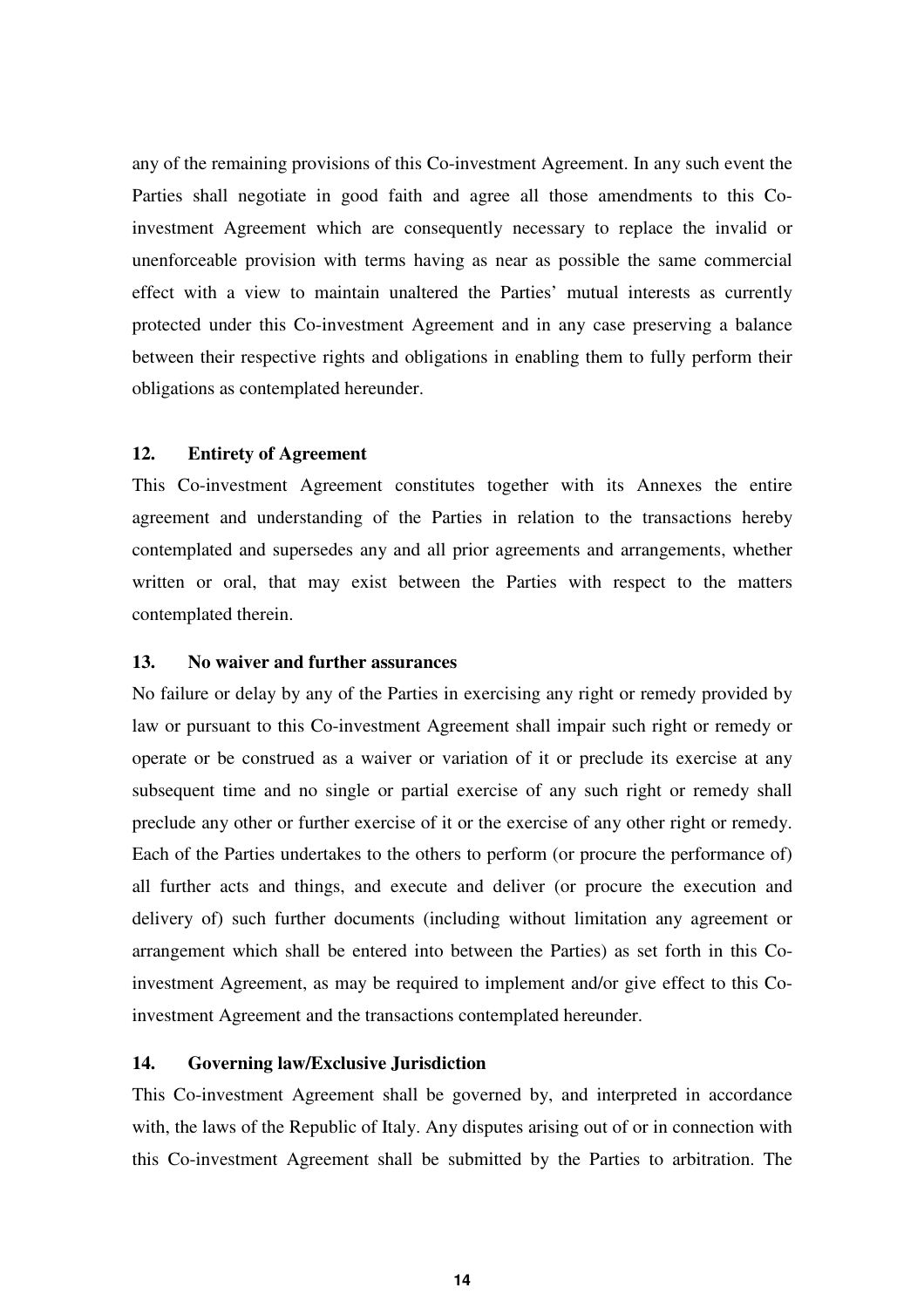venue of the arbitration shall be Milan. The arbitration shall be conducted in the English language and in accordance with ICC Rules.

\* \* \* \* \*

TELEFONICA S.A.

ASSICURAZIONI GENERALI S.P.A.

\_\_\_\_\_\_\_\_\_\_\_\_\_\_\_\_\_\_\_\_\_\_\_\_\_\_\_\_\_\_\_\_\_\_

\_\_\_\_\_\_\_\_\_\_\_\_\_\_\_\_\_\_\_\_\_\_\_\_\_\_\_\_\_

INTESA SANPAOLO S.P.A.

\_\_\_\_\_\_\_\_\_\_\_\_\_\_\_\_\_\_\_\_\_\_\_\_\_\_\_\_\_\_\_\_\_\_

\_\_\_\_\_\_\_\_\_\_\_\_\_\_\_\_\_\_\_\_\_\_\_\_\_\_\_\_\_\_\_\_\_\_

\_\_\_\_\_\_\_\_\_\_\_\_\_\_\_\_\_\_\_\_\_\_\_\_\_\_\_\_\_\_\_\_\_\_

MEDIOBANCA S.P.A.

SINTONIA S.A.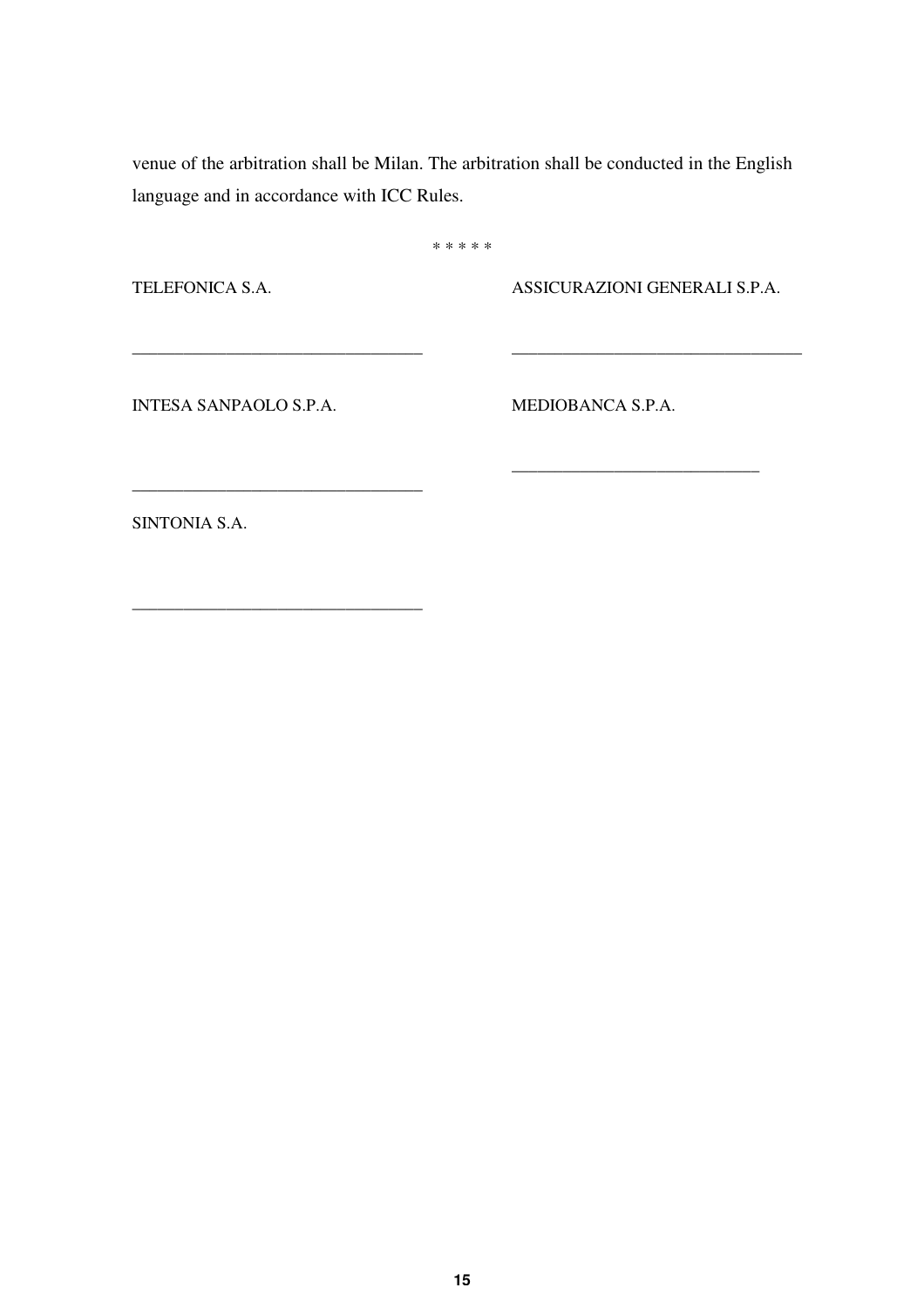# **SHAREHOLDERS' AGREEMENT**

This agreement (the "**Shareholders' Agreement**") is entered into on April, 28 2007

# **BY AND BETWEEN**

- TELEFONICA S.A., a Spanish company with registered office at 28013, Madrid, Gran Via n. 28, Spain ("**TE**");
- ASSICURAZIONI GENERALI S.p.A., an Italian company with registered office at Piazza Duca degli Abruzzi n. 2, Trieste, Italy ("**AG**");
- SINTONIA S.A., a Luxembourg company with registered office at 1, Place d'Armes, L-1136 Luxembourg ("**SI**");
- INTESA SANPAOLO S.p.A., an Italian company with registered office at Piazza San Carlo n. 156, Torino, Italy ( "**IS**");
- MEDIOBANCA S.p.A., an Italian company with registered office at Piazzetta Cuccia n. 1, Milano, Italy ("**MB**");

(collectively the **"Parties"** and each, individually, a **"Party")**

# **WHEREAS**

**1.** With an agreement of even date (the "**Co-investment Agreement**"), the Parties have agreed to establish the terms and conditions for **(i)** their participation into Centotrenta 4/6 S.r.l., an Italian company with registered office at Galleria del Corso 2, Milan, Italy, fiscal code n. 05277610969 to be subsequently transformed and renamed as Telco S.p.A. ("**Telco**" or "**Newco**"), **(ii)** the presentation by the Parties also on behalf of Newco of an offer (the "**Offer**") for the acquisition by Newco from Pirelli&Co. S.p.A. ("**PC**") and Sintonia S.p.A. and Sintonia S.A. (together "**Sintonia**") (the "**Acquisition**") of 100% of the share capital of an holding company named Olimpia S.p.A. ("**O**" and such shares the "**Olimpia Shares**"), which in turn holds a stake of 17.99% of the ordinary share capital of Telecom Italia S.p.A. ("**TI**"), **(iii)** the capitalization and funding of Newco in connection with the Acquisition, **(iv)** the division of Newco's share capital into two classes of shares, **(v)** the corporate scope of Newco, and **(vi)** the general framework in which the respective obligations of the Parties under the Co-investment Agreement are inserted;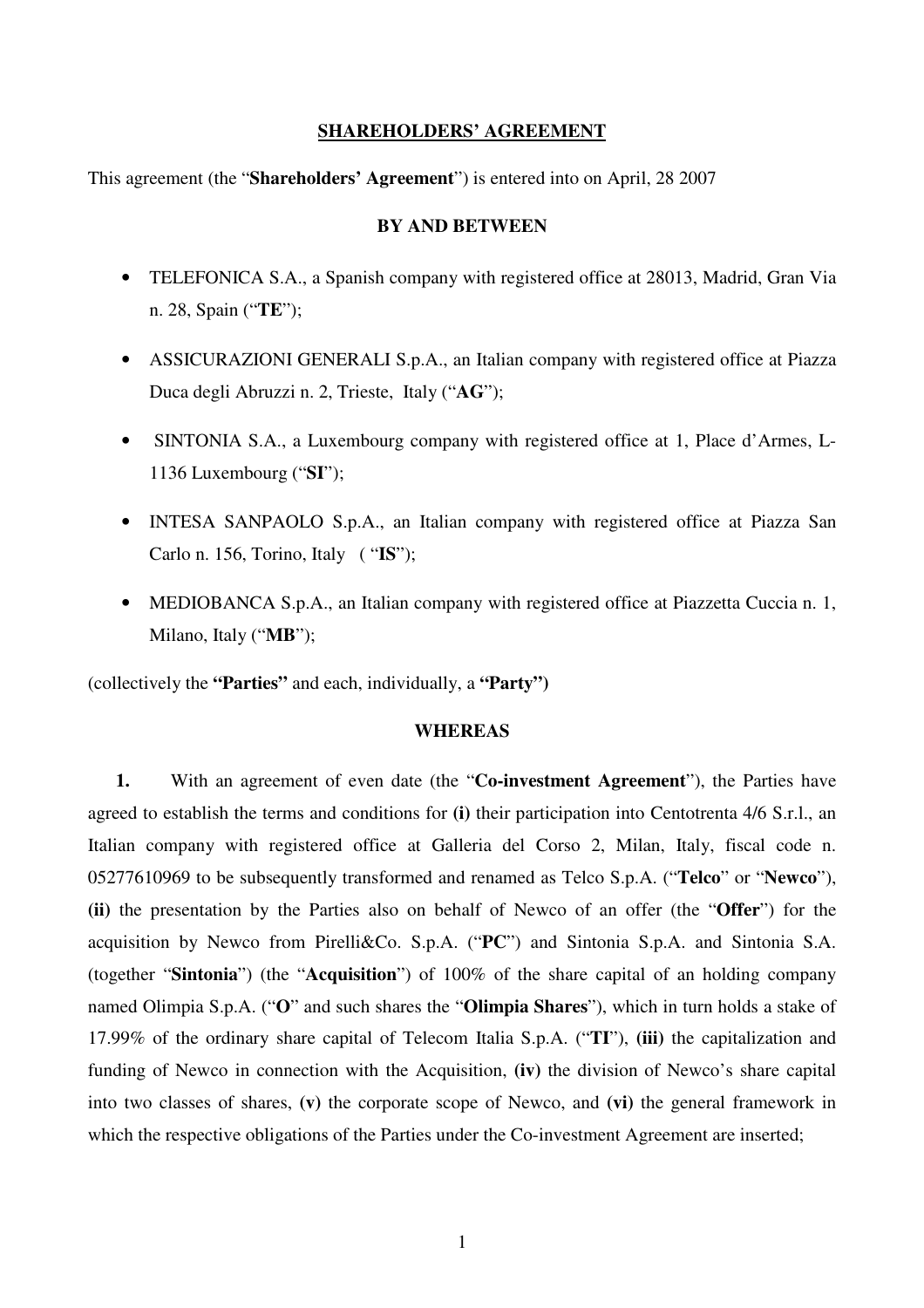**2.** The Parties now wish to agree on the principles relating *inter alia* to **(i)** the corporate governance of Newco, **(ii)** the governance of O, **(iii)** the appointment of directors in TI and **(iv)** the transfer of the Newco's shares and the O and TI's shares directly or indirectly owned by Newco.

**Now, therefore,** in consideration of the foregoing premises which together with the Annexes of this Shareholders' Agreement are an essential part hereof, the Parties hereby,

# **AGREE AND COVENANT**

# **as follows**:

# **1. Corporate governance of Newco**

**1.1** The Parties agree that the corporate governance of Newco is reflected, to the maximum possible extent, in the Newco's by-laws (the "**Newco's By-Laws**"). In particular:

- **(a)** The composition of the board of directors of Newco shall be based on the principle of proportionality as follows. The Newco's By-Laws shall provide that the number of directors shall be equal to ten. Should a director of Newco, who has been designated by one of the Parties, resign or otherwise cease for any reason whatsoever to hold his office, the relevant Party shall have the right to designate the new director in order to preserve the composition of the Board of directors referred to in this clause and the Parties shall exercise their rights so as to cause the appointment of the person indicated by the relevant Party. Should one of the Parties decide to revoke one or more of the directors designated by such Party, all the Parties shall vote in the relevant shareholders' meeting for such revocation, provided that the Party asking the others to vote for the revocation of one or more of its designated directors shall keep Newco and the other Parties fully harmless and indemnified for any damages connected therewith;
- **(b)** The Newco's By-Laws shall contain a voting list system to ensure that:
	- **(i)** the Parties holding the Class A shares will be entitled to appoint so long as they holds a percentage of at least 50% plus one share of the share capital of Newco six directors, including the Chairman; for this purpose, it is hereby agreed between the Parties holding the Class A that: **(x)** they will concur in the presentation of one list; **(y)** the list shall be determined based on the principle of proportionality by the Parties holding the Class A shares unanimously, failing which unanimity within the terms indicated in the By-Laws, the proportionality will be as follows: two directors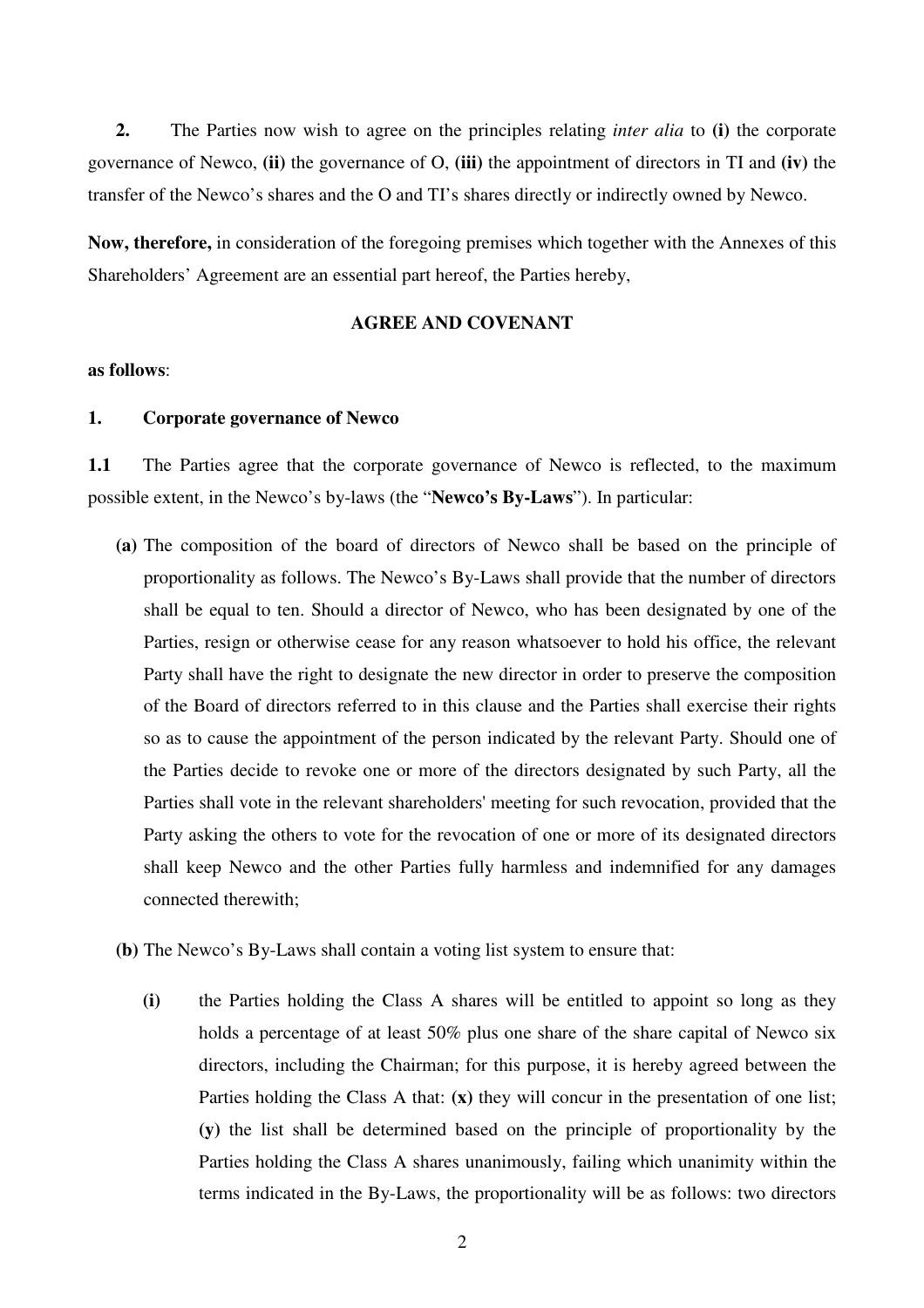will be indicated by AG, one director will be indicated by each of IS, SI and MB, the Chairman will be indicated unanimously; the same principle shall apply for any possible direct or indirect designation of O and TI's directors.

**(ii)** TE, as holder of Class B shares will be entitled to appoint (x) so long as it holds a percentage of at least 30% of the share capital of Newco four directors, including the Vice-Chairman, and (y) so long as it holds a percentage of at least 20% of the share capital of Newco, two directors;

It being understood that, should **(x)** the holders of Class A shares hold less than 50% plus one share, and/or **(y)** TE as holder of Class B shares holds more than 50% plus one share , the Parties shall appoint the directors on the basis of the same proportionality principles under points (i) and (ii) above, which would in any case grant the majority of the directors to the class of shares representing at least 50% plus one share of the entire share capital of Newco and seven out of ten directors to the class of shares representing more than 70% of the entire share capital of Newco. It is also understood that in the event any Class of shareholders dilutes below the aforementioned percentages it shall cause the resignation of the relevant exceeding director/s.

- **(c)** On the following matters (the "**Reserved Matters**"), the board of directors will decide with the vote of at least seven directors, it being however agreed and understood that if three or more directors abstained from voting on any of the Reserved Matters or remained absent from the relevant meeting the quorum will be reduced to the vote of the majority of the directors in office (i.e. the vote of six directors), provided however that, if the absent or abstaining directors from the relevant meeting are three or more TE directors, then **(x)** the discussion and resolutions about such Reserved Matter shall be postponed to a subsequent meeting (to be held not earlier than five business days later than the first meeting), where any resolution relating to such Reserved Matters will require the special majorities referred to above, **(y)** each of the directors shall be entitled to ask that such subsequent meeting be held by teleconference or videoconference, and **(z)** in the event that three or more directors, are absent or abstaining from the relevant subsequent meeting, the quorum will be reduced to the vote of the majority of the directors in office (i.e. the vote of six directors):
	- **(aa)** acquisition, disposal and encumbrance (directly or indirectly in any form or manner) of O's or TI's shares or any rights attached thereto including, but not limited to, voting rights, (with the exception of the sale by O and/or by Newco (or by the entity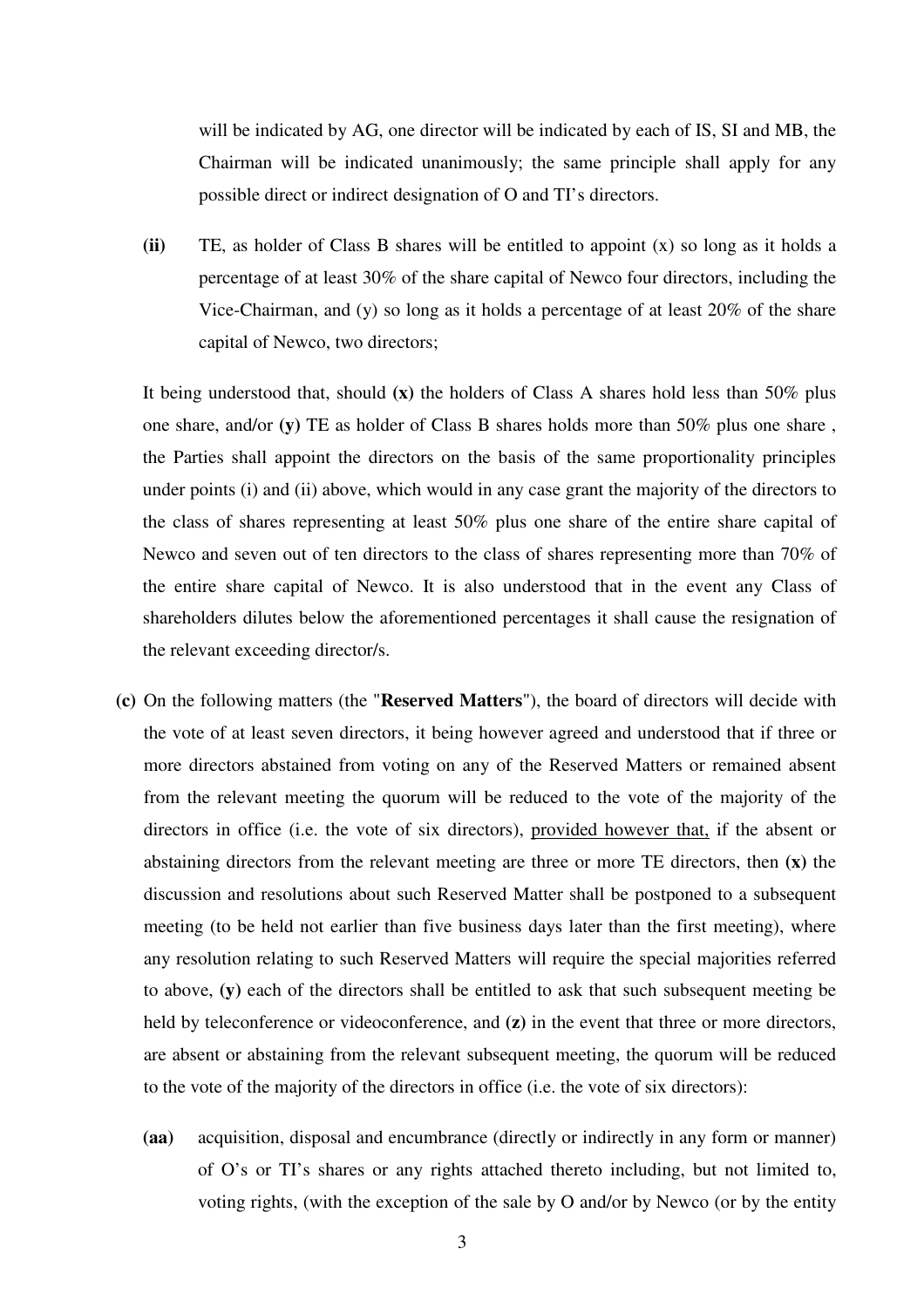resulting from the merger between O and Newco) of TI shares in order to adhere to a tender offer, it being understood and agreed that this decision will be taken by the board of directors with a simple majority subject however to the prior authorization of the shareholders' meeting and to the right of "*Riscatto"* as provided for in article 28 of the Newco's By-laws);

- **(bb)** carrying out of investments other than in O and in TI;
- **(cc)** capital expenditure and financial structure decisions for amounts in excess of Euro 75 million;
- **(dd)** decisions on the vote to be exercised in (x) the extraordinary shareholders' meeting of TI convened pursuant to Article 2365 of the Italian Civil Code to approve resolutions on transactions of extraordinary nature (including but not limited to resolutions having an impact on the share capital of TI capital, such as increases or decreases, mergers and de-mergers, with the exception however of resolutions provided under art. 2446-2447 of the Italian civil code or other resolutions required to comply with applicable mandatory regulations) and (y) the shareholders' meeting of O; or
- **(ee)** approval and amendments of the budget of Newco;
- **(d)** the shareholders' meeting of Newco shall resolve with the vote of **(i)** at least 75% of the entire share capital on **(x)** share capital increases with the exclusion of the option right pursuant to Article 2441,  $4<sup>th</sup>$  and  $5<sup>th</sup>$  paragraph of the Italian Civil Code, **(y)** mergers and demergers (except the merger between O and Newco) determining a dilution of the shareholders, and **(z)** amendments to the provisions of the Newco's By-Laws regarding the appointment of the board of directors and the *quorum* of board of directors and shareholders meetings; and **(ii)** at least 65% of the entire share capital on the following matters:
	- **(A)** any other matter pertaining to the extraordinary shareholders meeting of Newco, with the exclusion of mergers with companies wholly owned by Newco or in which Newco holds a stake of at least 90% of the entire share capital, which shall be referred to the Board of Directors of Newco pursuant to Articles 2505 and 2505-bis of the Italian Civil Code and will be resolved with the special majorities set forth under Article 1(c) above, save for the merger of O into Newco, which the Parties believe appropriate to analyse expeditiously as to the most efficient way to carry on after the Acquisition and shall therefore be approved with simple majority;
	- **(B)** dividend policy of Newco;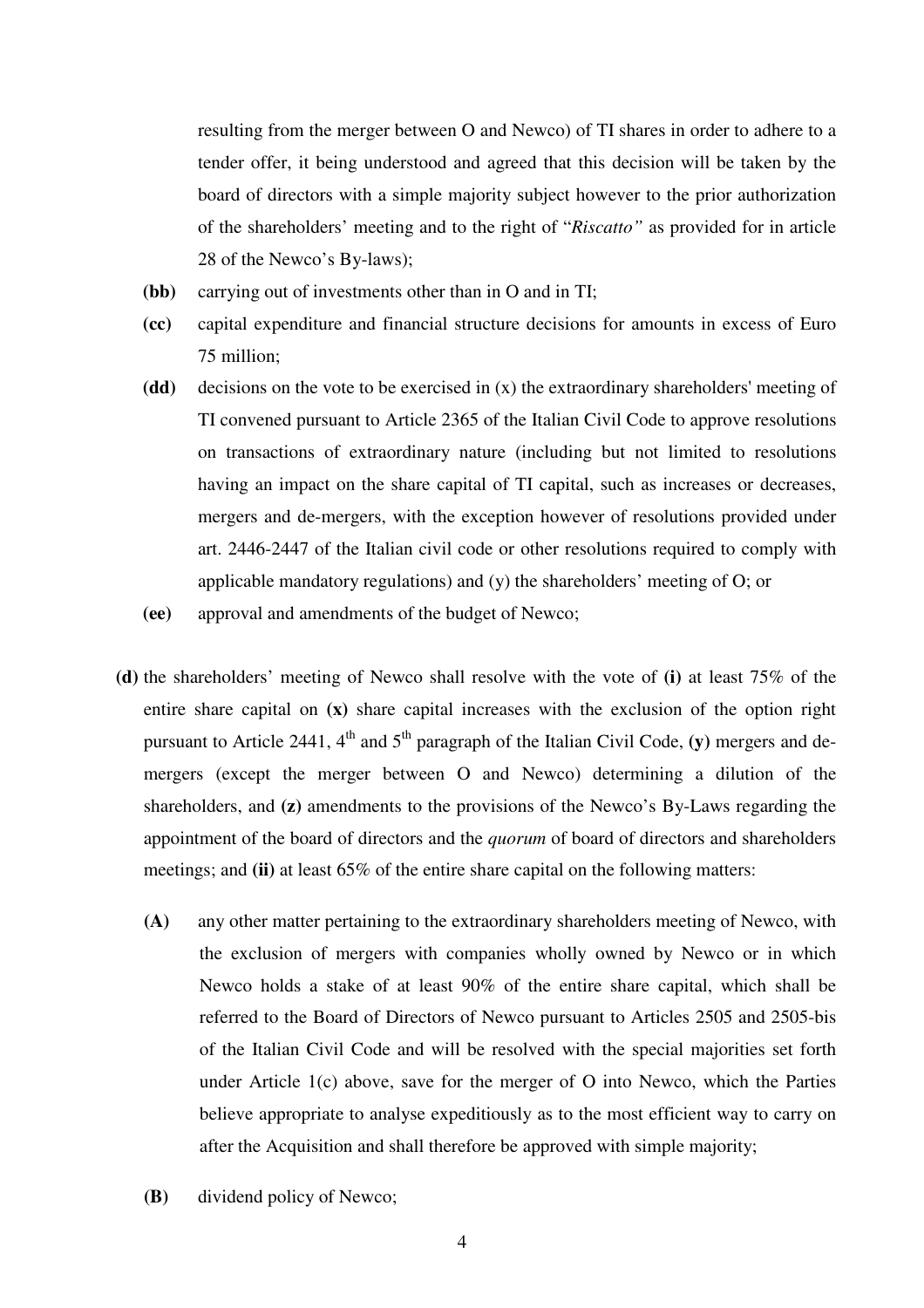it being however agreed and understood that- both for the matters under this Article  $1.1(d)(i)$ and (ii) above - in case one or more shareholders holding more than 30% of the entire share capital abstained from voting or remained absent from the relevant meeting the quorum will be reduced to the vote of at least 50% plus one share of the entire share capital;

**(e)** the shareholders' meeting of Newco shall resolve the prior authorisation necessary pursuant to Article 2364, first paragraph, No. 5), to carry out the services referred to in Article 3 of Newco's By-Laws with the vote of at least 95% of the Newco's share capital.

**1.2** The Parties agree that (except as provided for below in Article 8.5) deadlocks at the level of the board of directors and shareholders' meetings on the matters referred to under items (aa) and (dd) of paragraph 1.1.(c) above and under paragraph 1.1(d) above with the exception of item (B) shall be resolved as follows:

- **(aa)** the Parties shall try to find an amicable compromise within fifteen calendar days as of the relevant meeting;
- **(bb)** then a new meeting shall be convened and at such meeting the decision will be passed with a simple majority, i.e. without the special quorum referred to in letters (c) and (d) above;
- **(cc)** in any such cases (i.e. where the decision were taken with simple majority and with the negative vote expressed by either TE or MB or AG or IS or SI, or by the members of the board of directors designated by either TE, or AG or SI or ISor MB, hereinafter the "**Dissenting Shareholder**"), the Parties shall be bound to cause upon request by a Dissenting Shareholder, (who will be entitled to deliver to the other Parties, within the following thirty days, a notice (the "**De-merger Notice**") requiring the other Parties to cause), as soon as possible, **(a)** the merger between Newco and O (if not already done at that time), and **(b)** the non-proportional de-merger of the company resulting in the attribution to the beneficiary company to be owned 100% by each Dissenting Shareholder of a percentage of all the assets and liabilities of Newco after merger with O corresponding to the stake held by each of such Dissenting Shareholder in Newco after merger with O ((a) and (b) jointly, hereinafter, the "**De-merger**"). In such case **(x)** the Parties shall implement, adopt and vote, and cause the directors designated by them to implement, adopt and vote, all and any actions, documents and resolutions necessary to complete the De-merger within a reasonably short timeframe, but in any case no later than 6 months following the Demerger Notice or, if the transaction is subject to any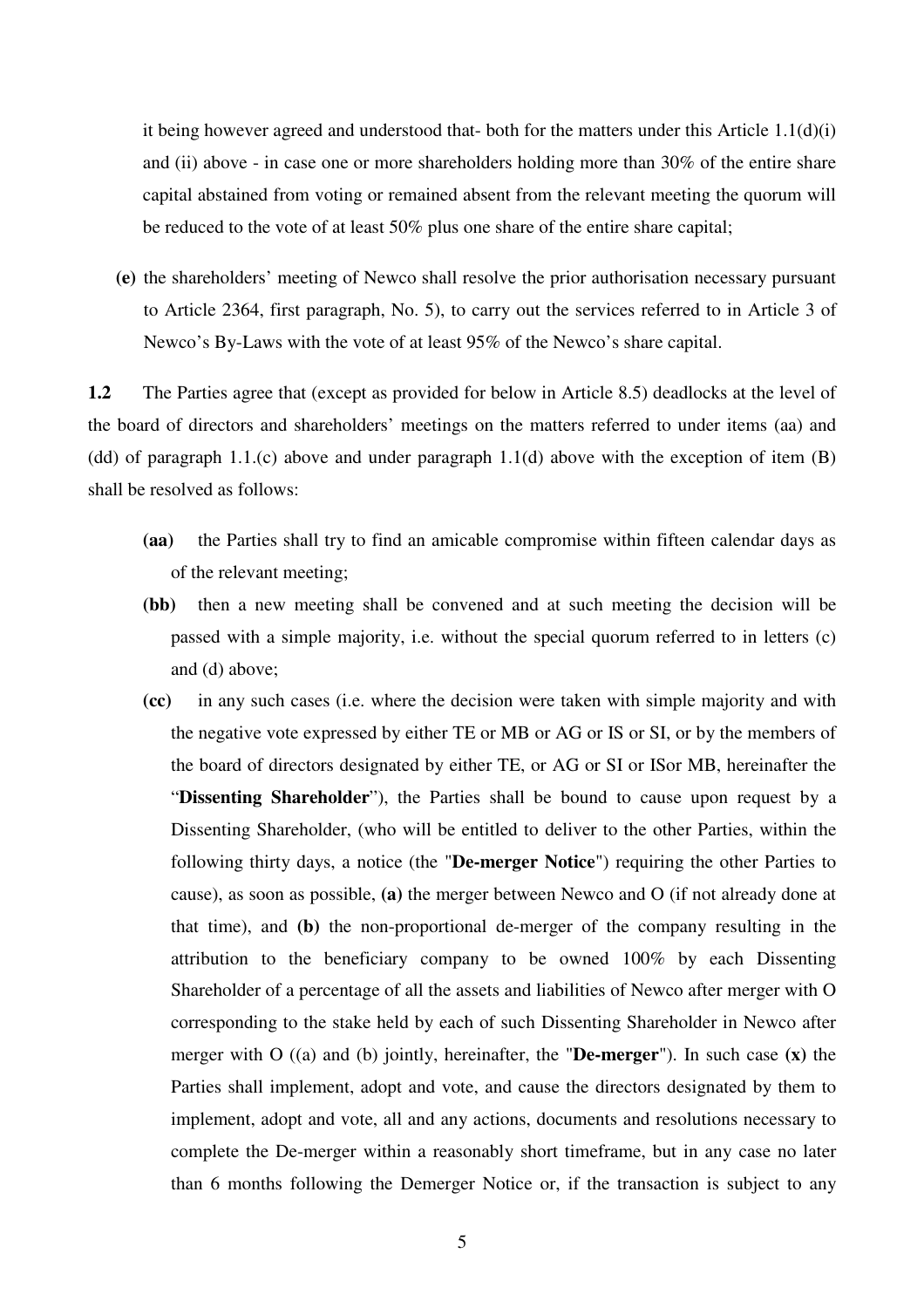authorizations by law or contract, within 6 months following the obtaining of such authorizations, and **(y)** Newco shall proceed with the execution of the Reserved Matter only after the effective date of the De-merger. Except if TE exercised the Call Option under Article 8.5(a) below, immediately upon receipt of the De-merger Notice, the portion of O or TI Shares corresponding to the Dissenting Shareholder's stake in Newco shall be deposited in escrow with a fiduciary company or otherwise, in any case to secure the effectiveness of the De-merger and the exercise of the relevant voting rights thereon in accordance with the Dissenting Shareholders' instructions. If TE exercises the Call Option under Article 8.5(a) below, immediately upon receipt of the Call Option notice, the O or TI Shares being the object of the Call Option shall be deposited in escrow with a fiduciary company or otherwise, in any case to secure the effectiveness of the Call Option and, subject to deposit in escrow of the full Call Option price, the exercise of the voting rights thereon in accordance with TE instructions. Upon effectiveness of the De-merger under this Article 1.2 (and also in the case under Article 8.5), the Dissenting Shareholder shall no longer be bound by this Agreement.

Without prejudice to the provision under 1.1 (c) above in relation to the reduction of the relevant quorum in case of absence or abstention, if the relevant *quorum* in respect of any Reserved Matter, other than items (aa) and (dd) of 1.1(c) above and of 1.1(d) above except for item (B), is not met, the relevant proposal will be deemed to be rejected and no action will be taken.

TE will have the right to appoint one out of three effective members in the Board of Statutory Auditors of Newco, to be indicated as Chairman, and one alternate member (*Collegio Sindacale*).

The other Class A shareholders will have the right to appoint two out of three effective members in the Board of Statutory Auditors of Newco, and one alternate member (*Collegio Sindacale*).

# **2. Class A and Class B shares**

The Parties agree: **(A)** that, as already provided for in the Newco's By-Laws, the share capital of Newco shall be divided into two separate categories: the Class A and the Class B shares, **(B)** that all the share capital increases following the Fifth Share Capital Increase (as defined in the Coinvestment Agreement) and, for the duration of this Agreement, shall be resolved "*in opzione*" pursuant to article 2441, first paragraph, of the Italian Civil Code splitting the overall amount of shares so as to reflect the proportion from time to time existing between Class A and Class B shareholders, **(C)** that TE shall receive and thereafter acquire (through share capital increases or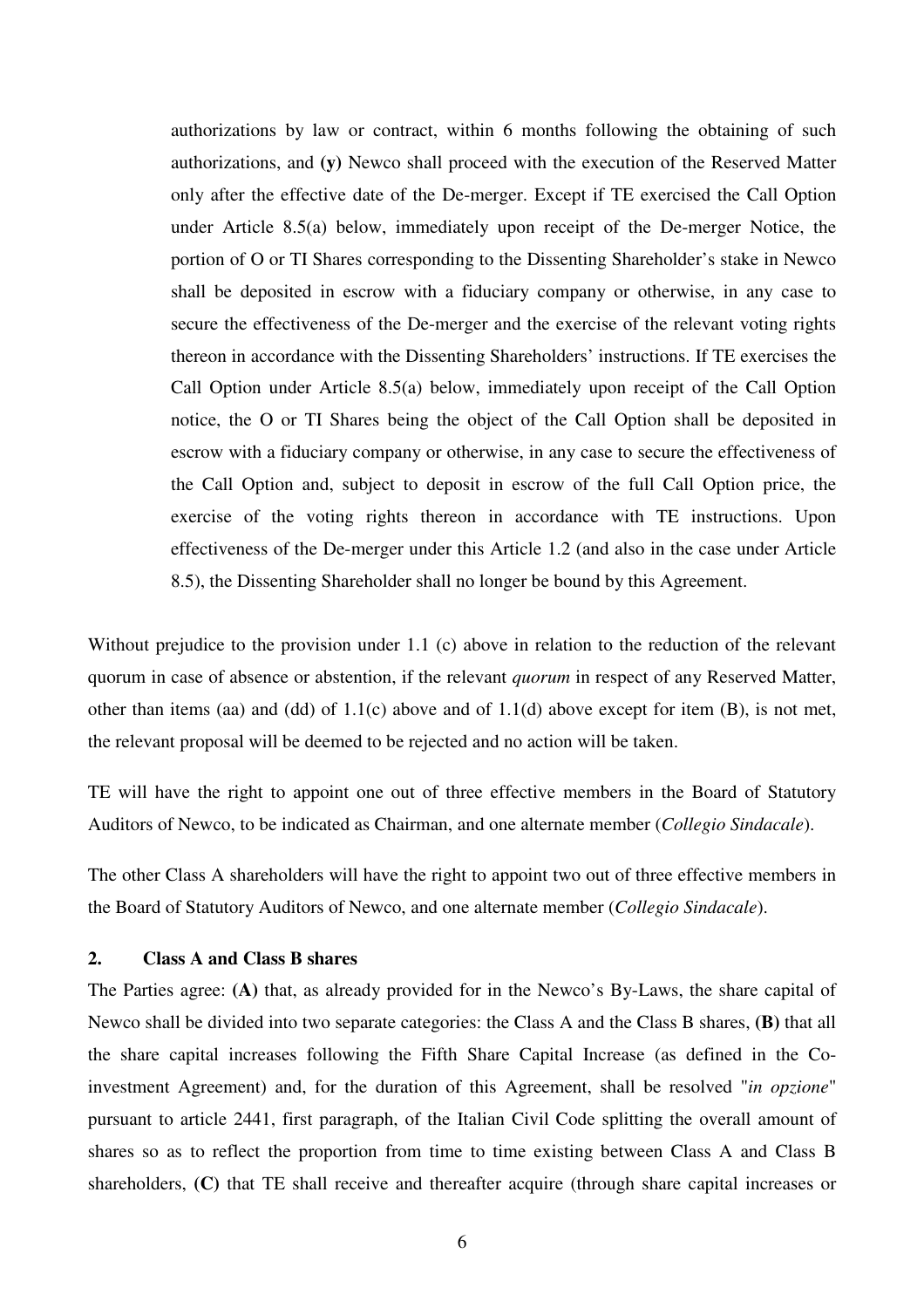exercise of the pre-emption right set forth in the Newco's By-Laws) only Class B shares or Class A shares to be converted into B shares, while the other Parties, including the Fifth Share Capital Investors (as defined in the Co-investment Agreement) and the Italian Qualified Investors (as defined below), if any, shall hold Class A shares, save for the possibility to acquire Class B shares in case of exercise of the pre-emption right to be converted into A shares, **(D)** that the Class B shares shall have exactly the same economic and administrative rights as the Class A shares, save as provided for herein and in the Newco's By-Laws, and **(E)** that the Parties – following the completion of the Fifth Share Capital Increase (as defined in the Shareholders' Agreement) - will favourably envisage the potential analysis of further contribution of TI Shares into Newco (without prejudice for the principles under the "stand still" clause of this Agreement) provided that in such an event the right to subscribe further capital increases in cash shall be granted to the other existing shareholders in order to allow avoidance of possible dilutions.

# **3. Business of Newco**

The Parties agree that **(I)** the business of Newco shall only be that of investing, holding and disinvesting, directly and indirectly, in TI shares, **(II)** however, the corporate scope of Newco shall permit, in principle, the carrying out of certain services in the field of activity of TI, provided however that, in order to carry out such services, the prior authorisation of the shareholders' meeting of Newco shall be required pursuant to Article 2364, first paragraph, No. 5), such authorisation to be approved with the vote of at least 95% of the share capital of Newco.

#### **4. Corporate governance of O**

The Parties agree that the principles of corporate governance referred to in Article 1 above shall also apply *mutatis mutandis* to O. As a consequence, TE shall be entitled to designate a percentage of the directors, including the Vice-Chairman, to be appointed by Newco in O reflecting its shareholding in the Newco's share capital and to appoint one out of three members of Board of Statutory Auditors of O to be indicated as Chairman, and one alternate member (*Collegio Sindacale*).

O will be subject to the activity of direction and coordination of Newco. As a consequence, prior to any board of directors meeting or shareholders' meeting of O taking place, the Parties shall cause the board of directors of Newco to convene and to resolve on the decision to be then adopted in the relevant corporate body of O. More in particular, any decision to be taken at the level of the board of directors and shareholders' meeting of O will be previously agreed by the board of directors of Newco in accordance with the principle of the Newco's governance referred to above (including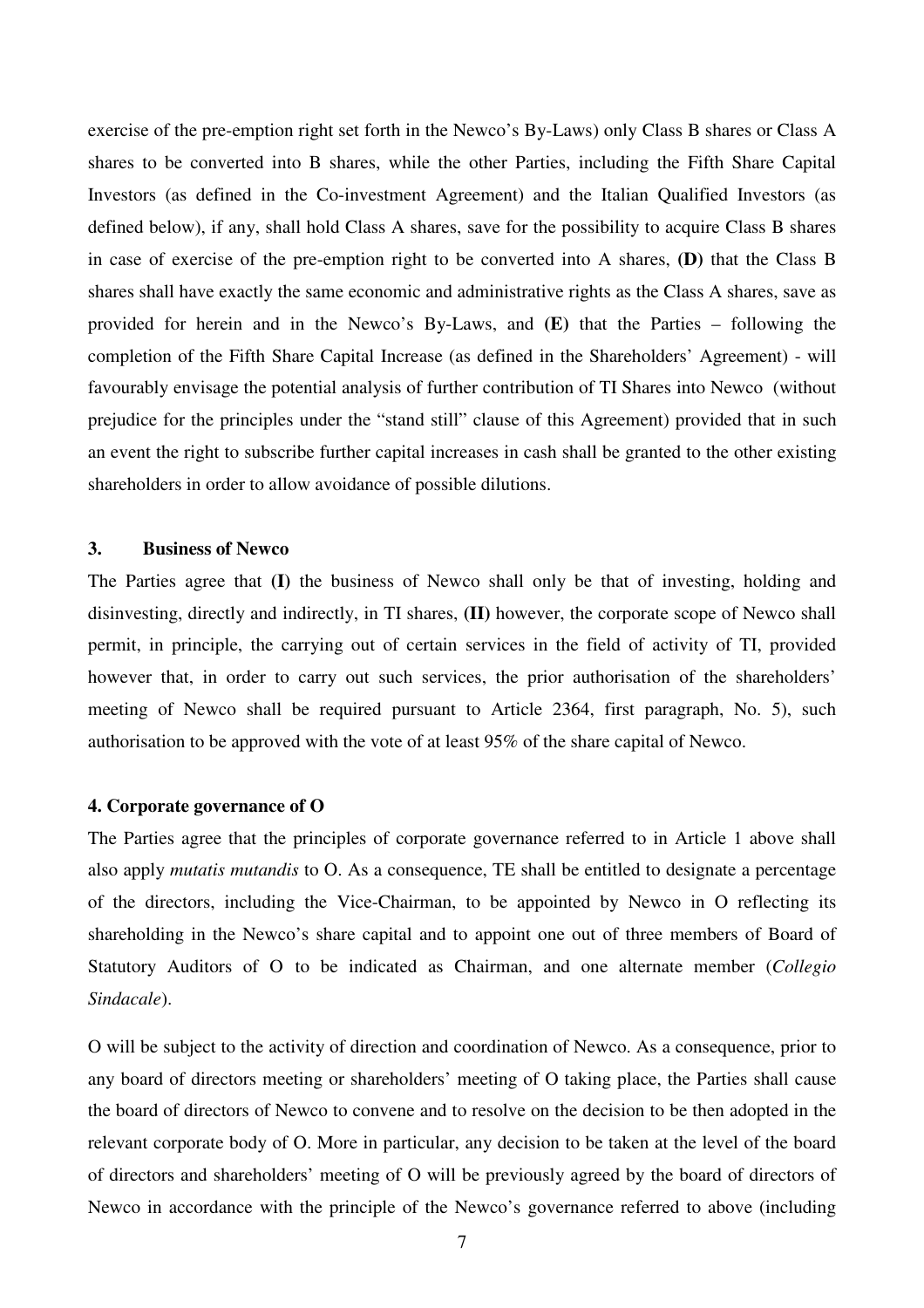special majorities where required), with the understanding and the agreement that the Parties shall cause the directors of O, respectively designated, to conform to the resolution adopted at the level of Newco.

In case of merger of O and Newco, the governance of O (or the incorporating entity as the case may be) will be that of Newco as provided for in Article 1 above, provided however that TI will not be subject to the activity of direction and coordination of Newco or O (or the incorporating entity as the case may be).

# **5. Provisions relating to TI and TE**

The Parties recognize and agree that the TI and TE groups will be managed autonomously and independently, without prejudice however to the Parties' rights and prerogatives resulting from this Shareholders' Agreement.

The Parties further recognize and acknowledge that, without prejudice of the independence and autonomy of any of TI's management decision, the investment in Newco implies a strategic vision and perspective. Therefore the Parties will favorably regard any strategic initiative that the TI's and TE's respective managements may jointly carry out, in their autonomy and independence.

As soon as possible after Closing (as defined in the Offer), and for the entire term of the Shareholders' Agreement the board of directors of Newco or O, as the case may be, shall approve the list to be submitted to the shareholder' meeting of TI, for the appointment of the directors of TI pursuant to the following criteria: **(i)** TE – to the extent holding at least 30% of the Newco's share capital – shall have the right vis-à-vis the other Parties to designate two directors of TI **(x)** to be included as designees for appointment in the board of TI in the list presented by O or Newco (as the case may be) and **(y)** to the extent feasible, pursuant to Article 2386, first paragraph, of the Italian Civil Code ("*cooptazione*"); and **(ii)** the Class A shareholders which are Party to this Agreement – to the extent holding at least 50% plus one share of the Newco's share capital – shall designate the other members of the list as follows: **(x)** three members unanimously and **(y)** the remaining members on the basis, *mutatis mutandis*, of the same proportionality applied in Article 1.1(b)(i) above among the Class A shareholders which are Party to this Agreement.

The directors designated by TE in Newco, O and TI shall be directed by TE to neither participate, nor vote at the board of directors meetings (and TE, to the extent applicable, shall neither attend nor vote, at any shareholders' meetings of Newco or the entity resulting from the merger of O with Newco, as the case may be) at which there will be discussed and proposed resolutions relating to the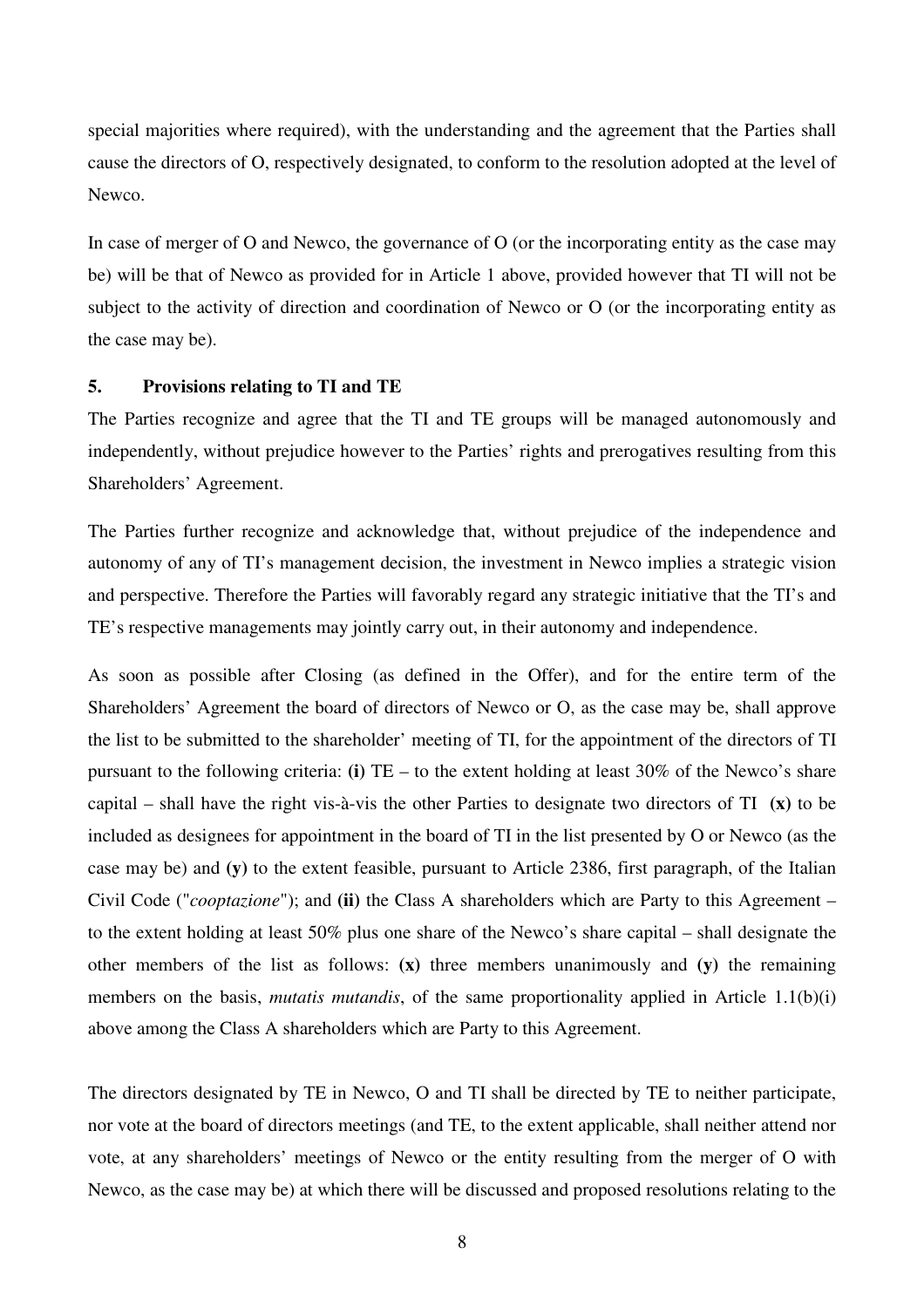policies, management, and operations of companies directly or indirectly controlled by TI providing their services in countries where regulatory and legal restrictions or limitations for the exercise of voting rights by TE (as indirect and ultimate shareholder of such companies) are in force.

Even though as of the date hereof TE does not envisage any burden, restriction or divestment to be imposed on TE by any regulatory or antitrust authority in relation to the Acquisition or once the Acquisition has been implemented, the Parties agree that if any competent antitrust or regulatory authorities in any country shall impose on TE or on TI any burden or divestment finally confirmed by the competent authorities (the "**Burden**") resulting from TE's equity investment in Newco and indirectly in TI, then TE, in case the Burden is imposed on TE, or each of the Parties, in case the Burden is imposed on TI, will have the right to request a De-merger as provided for in Article 1.2(cc) of this Shareholders' Agreement.

The Parties agree that in the event that the Acquisition is subject to conditions precedent by competent antitrust or regulatory authorities which require TE to reduce its prerogatives and rights in terms of governance in Newco and/or in O and/or in TI, then TE shall be bound to satisfy such conditions precedent and the Parties shall agree in good faith the amendments to this Shareholders' Agreement which, while preserving the fulfilment of such conditions precedent, shall preserve as much as possible the overall spirit underlying this Shareholders' Agreement.

# **6. Disposition of TI material assets or material changes in TI's strategy**

In the event of **(i)** any transfer in whatever form of any of the foreign assets hold directly or indirectly by TI having a value of more than Euro 4bn per transaction (or series of transactions occurred within a period of 12 months for the same assets) or **(ii)** TI entering into a significant strategic alliance with any "**Telecom Operator**" (to be construed as to include any person, company or entity operating in the telecom sector and any person, company or entity holding **(a)** a controlling stake in any non-listed company operating in the telecom sector or **(b)** a stake in a listed company operating in the telecom sector which exceeds 10% of the share capital or which, even though is below 10% of the share capital, enables the holder to appoint one or more members of the board of directors of the listed company), then TE, within the following thirty calendar days, will have the right to deliver a De-Merger Notice to the other Parties, who will bound to cause, the Demerger as provided for in Article 1.2(cc) of this Shareholders' Agreement and in such case the Parties shall implement, adopt and vote, and cause their directors designated by them to implement adopt and vote, all and any actions, documents and resolutions necessary to complete the De-merger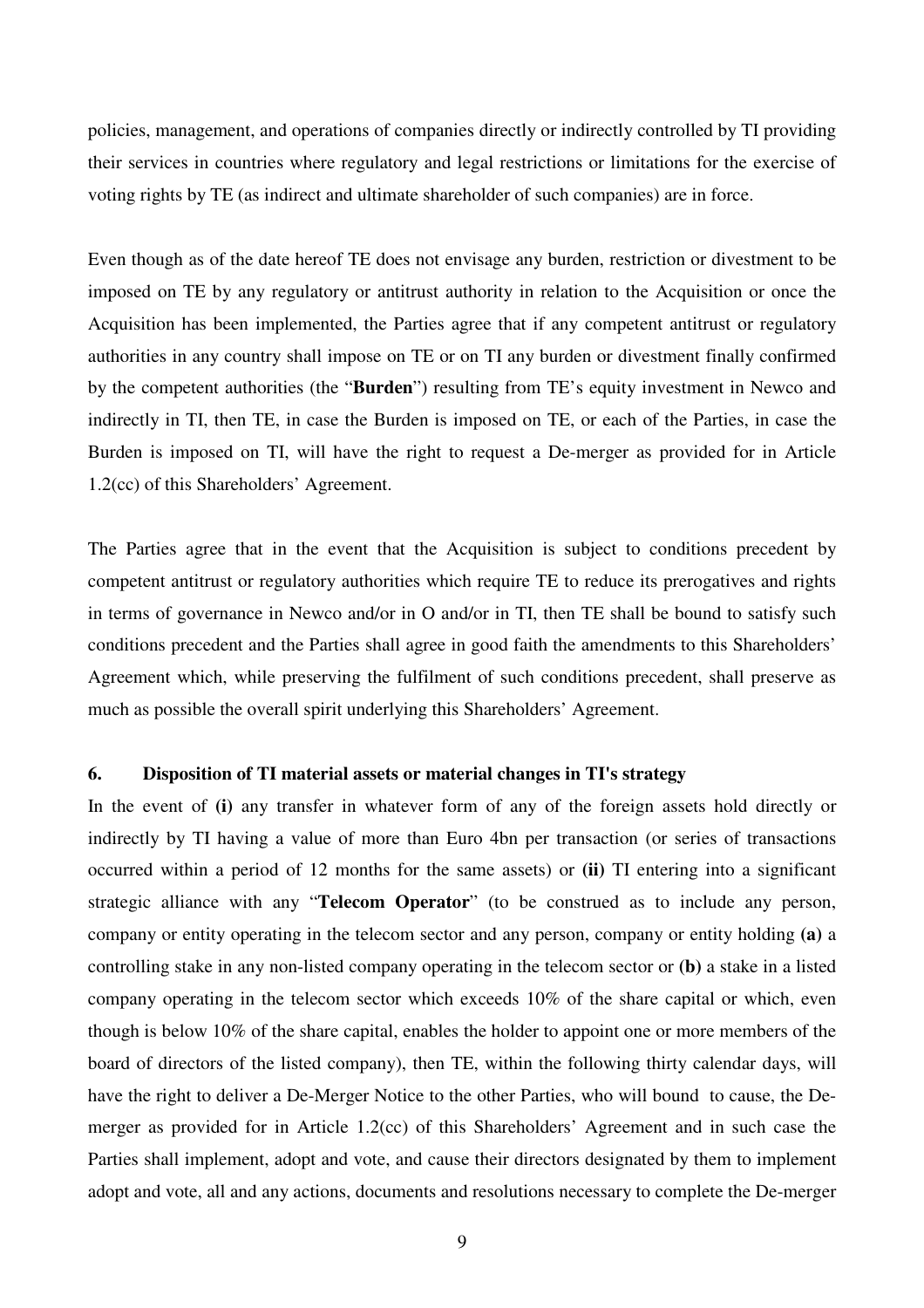within a reasonably short timeframe, but in any case no later than 6 months following the Demerger Notice or, if the transaction is subject to any authorizations by law or contract, within 6 months following the obtaining of such authorizations.

# **7. Stand still**

The Parties represent to each other that (i) as of the date of this Agreement they respectively own or hold, directly or indirectly, the interests in TI shares indicated in Annex 7 hereto (the "**Relevant TI**  Interests"), calculated by taking into account all the shares and interests also held by entities connected to the Parties pursuant to Article 109 of Legislative Decree No. 58 of February 28, 1998 (the "**Connected Entities**") and (ii) they have not executed nor taken part, directly or indirectly, also by means of the Connected Entities, in any agreement whatsoever, also oral, concerning interests in TI shares granting voting rights on the matters listed in Article 105 of Legislative Decree No. 58 of February 28, 1998 or any option rights, convertible bonds, warrants, derivatives, granting the right to subscribe or acquire TI shares granting voting rights on the matters listed in Article 105 of Legislative Decree No. 58 of February 28, 1998 (collectively the "**TI Voting Shares**") that may cause the holding by the Parties, Newco and the Connected Entities, taken as a whole**,** of a number of TI Voting Shares exceeding the 30% mandatory tender offer threshold pursuant to article 109 of Legislative Decree No. 58 of February 28, 1998 (the "**Threshold**"). The Parties also acknowledge that O is currently part of a pre-emption agreement with Holinvest S.p.A. under which Holinvest S.p.A. is allowed to hold up to n. 492,697,862 plus 1% of the overall number of the issued TI Voting Shares (the "**Holinvest Shares**"). For the purpose of this Article 7, the "**Initial Balance**" shall be equal to the number of TI Voting Shares resulting from the difference between (i) the number of TI Voting Shares equal to the Threshold and (ii) the total aggregate number of the TI Voting Shares held by O, the Relevant TI Interests and - until waiver of the preemption rights set out in pre-emption agreement with Holinvest S.p.A. as provided below - the Holinvest Shares.

Starting from the date hereof and for the duration of this Agreement, each Party undertakes not to execute or take part, directly or indirectly, also by means of the Connected Entities, in any agreement whatsoever, also oral, concerning TI Voting Shares (including option rights) that may cause the holding by the Parties, Newco and the Connected Entities, taken as a whole**,** of a number of TI Voting Shares exceeding the Threshold.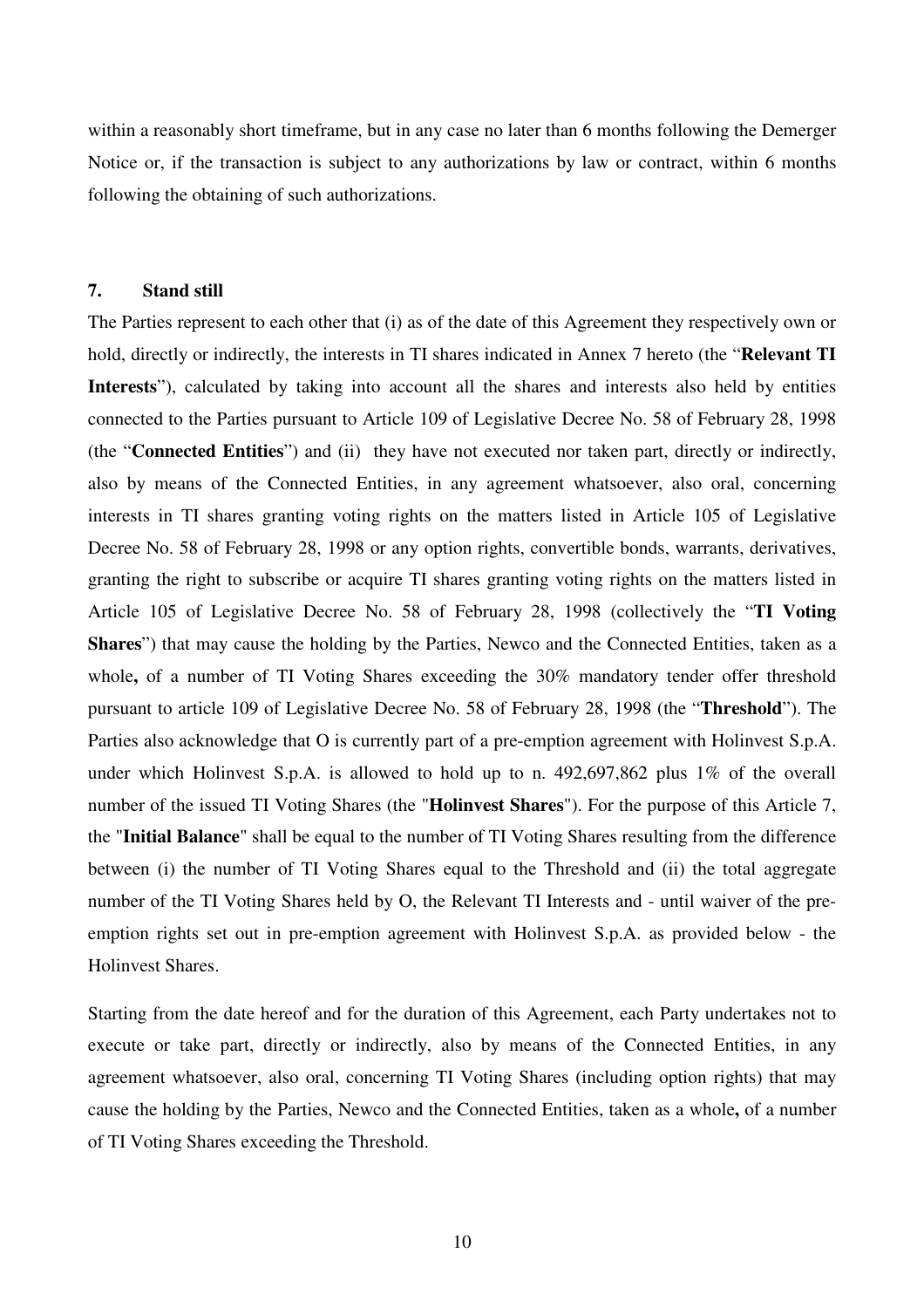Without prejudice to the above, the acquisition of TI Voting Shares will be permitted to each Party for a number of TI Voting Shares not exceeding their respective Relevant TI Interests as at the date hereof plus the percentage pro-rata of the Initial Balance corresponding to the relevant Party's percentage in Newco's share capital following the Fifth Share Capital Increase. In such a case, the Parties agree that any such further acquisition of TI Voting Shares shall be immediately communicated to the other Parties and to a secretary office under the coordination of MB and/or by an entity selected and appointed by MB. In addition, each Party shall inform the other Parties and the secretary office under the coordination of MB and/or by an entity selected and appointed by MB about the number of TI Voting Shares held at the end of each calendar quarter. In any case it is agreed that the Parties **(x)** shall make as soon as possible after execution of this Shareholders' Agreement precise calculation as to the Initial Balance and **(y)**, upon Closing, shall cause O to waive any rights under the pre-emption agreement with Holinvest S.p.A..

The Parties agree that, in the event a breach by a Party of the provisions contained in this Article 7 causes the overcoming of the Threshold and the triggering of the obligation to launch a mandatory tender offer pursuant to Article 109 of Legislative Decree No. 58 of February 28, 1998, such a Party undertakes to (i) hold harmless and indemnify the other Parties from any damages, losses, costs and expenses arising out from such a breach (ii) take the whole responsibility of the mandatory tender offer, if required, or of the sale of the exceeding stake, to the extent possible, and (iii) bear all the costs connected with the mandatory tender offer and all other costs (including advisory services) borne by the other Parties.

#### **8. Capital Increases - Transfer of shares**

#### **8.1** *Capital increases of Newco*

In the event of an increase of capital of Newco, without consideration or with consideration without exclusion of the option right, the shareholders who hold Class A shares shall have the right to receive and subscribe Class A shares and the shareholders of Newco who hold Class B shares shall have the right to receive and subscribe for Class B shares. In the event that any holders of Class A shares have not fully exercised their pre-emption right, the other holders of Class A shares shall have the preferred right to exercise the pre-emption on the unopted Class A shares. In the same manner, in the event that any holders of Class B shares have not fully exercised their pre-emption right, the other holders of Class B shares shall have the preferred right to exercise the pre-emption on the unopted Class B shares. In the event that after the exercise of the option and pre-emption rights by the holders of Class A shares remain Class A shares not subscribed, such shares may be subscribed, by means of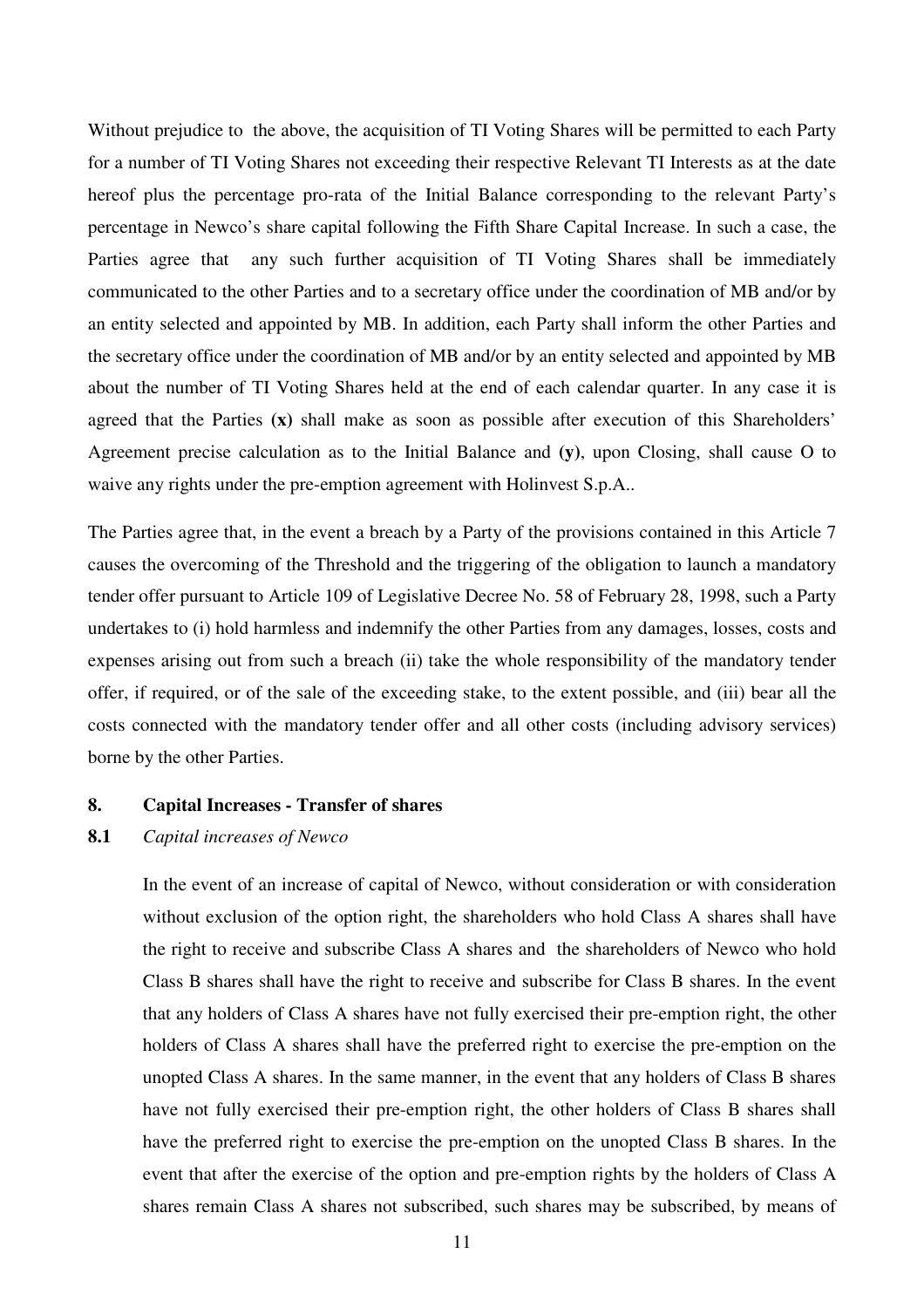the exercise of the option and pre-emption right, by the holders of Class B shares in proportion to their shareholding on the total number of Class B shares issued by Newco, subject to the automatic conversion of the aforesaid Class A shares at the rate of one newly issued Class B share (having the same characteristics as the Class B shares in circulation) for each Class A share subscribed. In the event that after the exercise of the option and preemption rights by the holders of Class B shares remain Class B shares not subscribed, such shares may be subscribed, by means of the exercise of the option and pre-emption right, by the holders of Class A shares in proportion to their stakeholding on the total number of Class A shares issued by Newco, subject to the automatic conversion of the aforesaid Class B shares at the rate of one newly issued Class A share (having the same characteristics as the Class A shares in circulation) for each Class B share subscribed.

# **8.2** *Transfer of shares of Newco*

8.2.1 Within the limits provided by this article 8.2 and by article 8.3., the shares of Newco are transferable to shareholders of Newco and to third parties.

The provisions of this article 8.2 and of article 8.3 apply not only to the transfer of the shares of Newco, but to the transfer of any right whatsoever relating to them, including, by way of example, (i) all shares or potential financial instruments of Newco (including those provided for in article 2346 of the civil code) having voting rights or convertible into shares having voting rights, (ii) all bonds or other financial instruments convertible into, exchangeable with, or conferring to the relevant owner the right to subscription or to acquisition of shares or financial instruments with voting rights of Newco, as well as shares originating in the respective conversion or the exercise of the abovementioned rights, (iii) any other right, title, and/or financial instrument (including rights of option and/or warrant and/or equity swap) that gives a right to the acquisition of and/or subscription to shares and/or financial instruments and/or bonds convertible into/ or exchangeable with, shares or financial instruments having voting rights or convertible into shares having voting rights in Newco, and/or the shares and/or financial instruments acquired on the basis of their exercise. The provisions of this article 8.2 and article 8.3 regard – in addition – not only the transfer of full ownership of the shares of Newco and the rights relating thereto, but also the transfer of the bare ownership and whatsoever real rights of enjoyment, exclusive of the real rights of guarantee.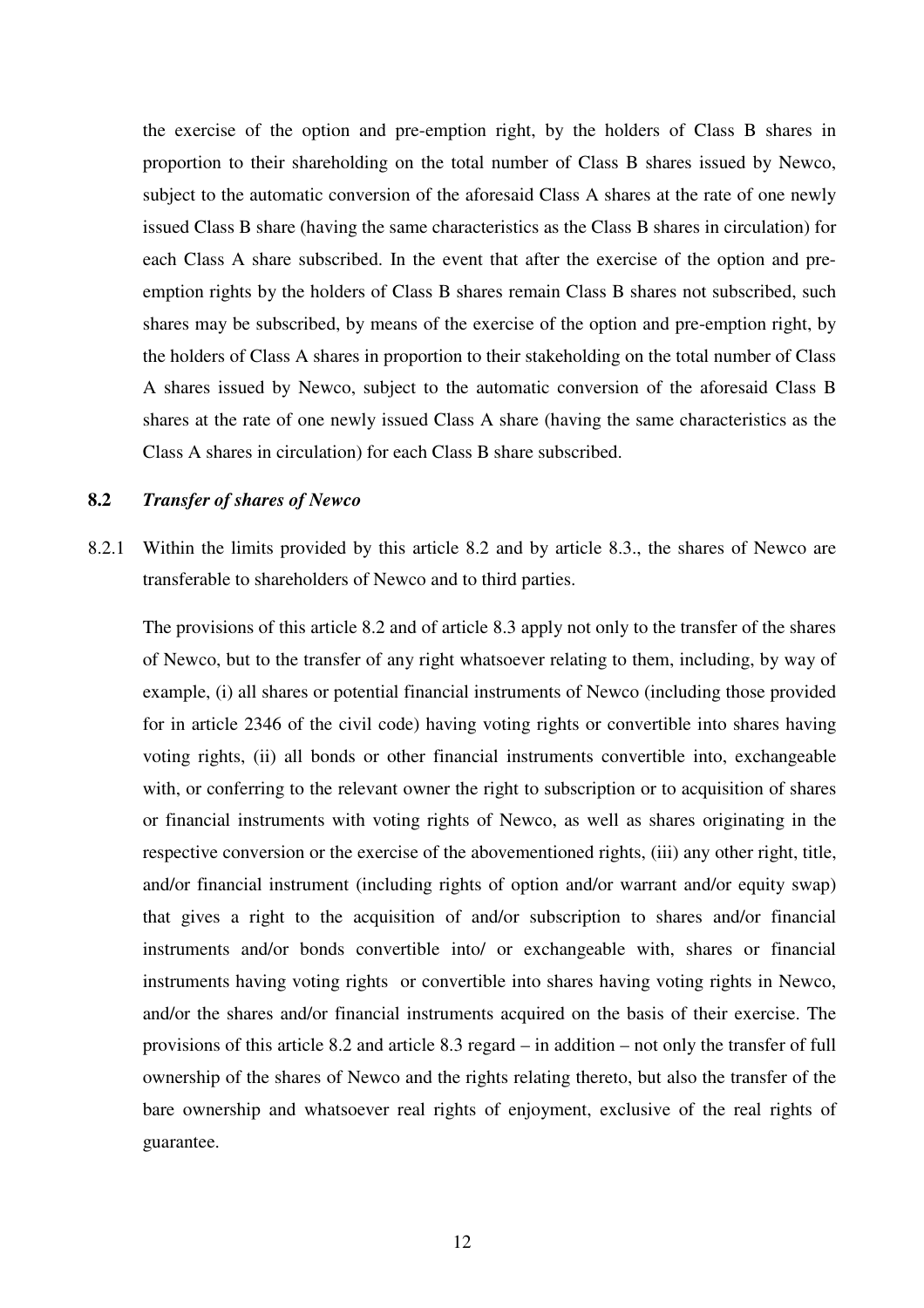For the purposes of this article 8.2 and article 8.3, by act of transfer is meant any transfer by deed between living people, in whatever manner (such as, for purely illustrative purposes, sale, barter, contango, fiduciary transfer, and the modification of the entitlement to the relationship underlying a possible fiduciary commission, the conferring or borrowing of titles, or rather title deeds, without consideration or out of generosity, amalgamation, splitting) able to be accomplished, directly or indirectly, in whole or part, including in a transitory manner, the ownership or availability of the Shares and whatever rights, interests, including of a non-property nature, deriving from or connected to the entitlement to the shares of Newco.

For the purposes of this Article 8.2, "**Italian Qualified Investors**" shall mean any company or person, other than a Telecom Operator, which is a reputable qualified Italian institutional or private investor previously accepted in writing by the holders of Class B shares, provided that simultaneously with the acquiring of any stake in Newco, it shall adhere to any agreement executed by the other shareholders of Newco in relation to the shares of Newco to be transferred (including this Agreement).

The provisions of this article 8.2 and article 8.3 do not apply with regard to transfers in favour of companies entirely owned or controlled or controlling pursuant to Article 2359, first paragraph No. 1 of the Civil Code, or operations of partial non–proportional de-merger of Newco, merger by incorporation of entirely owned companies, and merger between companies entirely owned or controlled or controlling pursuant to Article 2359, first paragraph No. 1 of the Civil Code by the same shareholder, provided that the transfer shall be subject to a condition subsequent whereby in case of subsequent change of control of said companies, the shares of Newco shall be deemed not having been transferred and shall have to be returned back to the original Shareholder Transferring Class A Shares (as defined below) or Shareholder Transferring Class B Shares (as defined below), as the case may be.

To the extent it does not prevent the other shareholders from exercising the redemption right under Article 8.4 below or any other right under this Shareholders' Agreement, the Coinvestment and the By-Laws, the provisions of this article 8.2 and article 8.3 do not apply also to transfers through derivative transactions or borrowing of titles according to which the original Shareholder Transferring Class A Shares (being a bank, financial company or insurance company), as the case may be (i) shall have the full title and ownership of the shares of Newco upon termination of the relevant transaction, and, in any case, (ii) shall maintain *medio tempore* all administrative and economic rights on the shares of Newco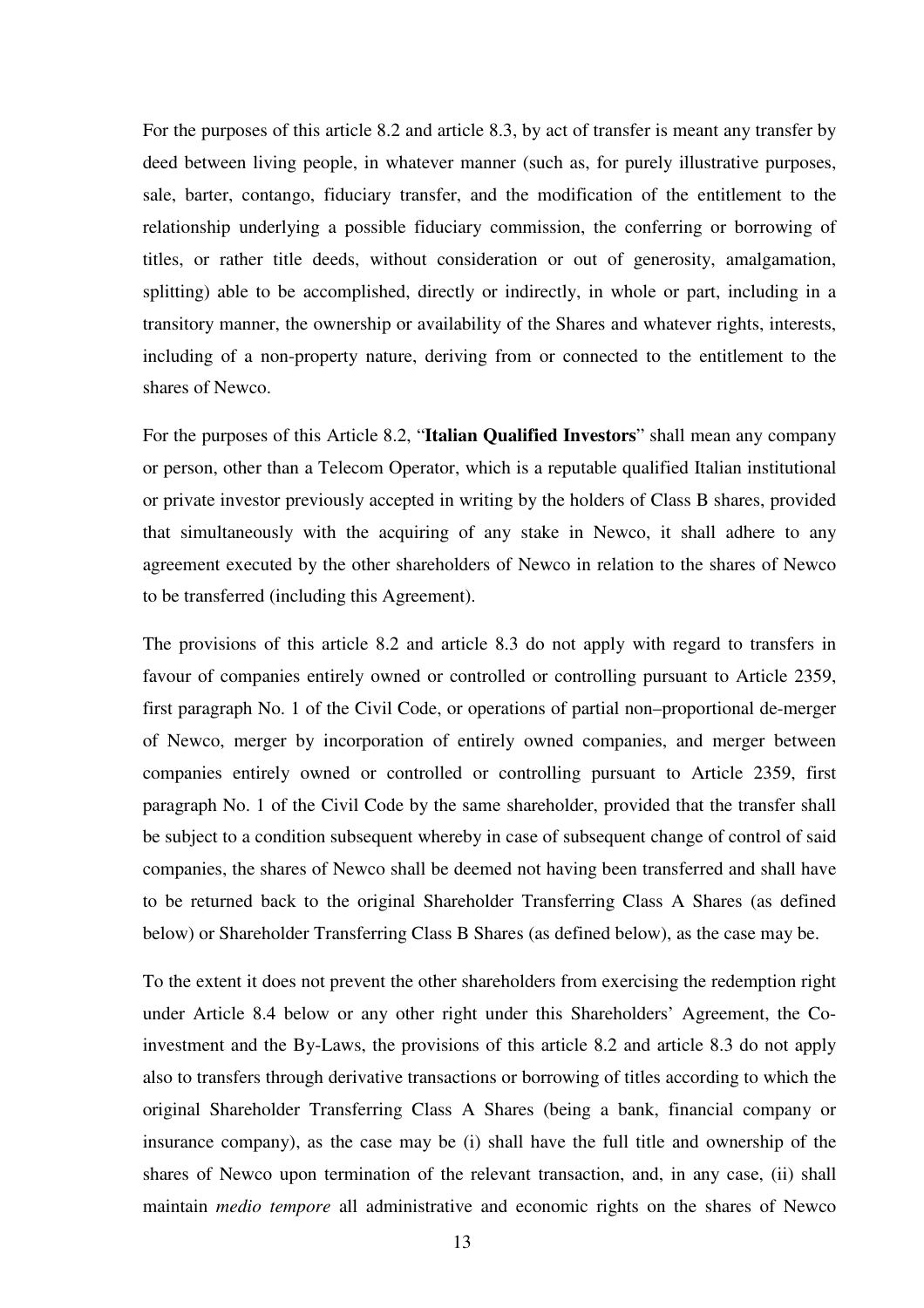under the derivative transaction or being object of the borrowing of titles and (iii) shall not affect ; failure of such conditions will entail the immediate application of this article 8.2 and following article 8.3.

- 8.2.2 The shareholder who intends to transfer Class A shares (hereinafter the "**Shareholder Transferring Class A shares**") to a potential third party acquirer, including a shareholder of Newco (hereinafter, a "**Person Bidding for Class A shares**") must offer them in advance on equal terms to the other shareholders who hold Class A shares and subsequently, under the circumstances set forth by the following point (ii), to the shareholders who hold Class B shares; the holders of Class A shares may acquire the shares offered in pre-emption in proportion to the number of Class A shares held by each of them compared with the total number of Class A shares issued by Newco; the holders of Class B shares may acquire the shares offered in pre-emption, under the circumstances set forth in the following point (ii) below and in proportion to the number of Class B shares held by each of them compared with the total number of Class B shares; the above mentioned procedure shall occur in compliance with the following mechanisms: (hereinafter the "**Right of Pre-emption**"):
	- **(i)** The Shareholder Transferring Class A shares must transmit a communication, by registered or certified mail with return receipt requested to the chairman of the board of directors of Newco and to the other shareholders holding Class A shares, specifying the number of Class A shares, the price, and the other economic and contractual conditions of the transfer and the personal particulars of the Person Bidding for Class A Shares (the "**Transferring Notice**"). Within 30 days of the date of receipt of the Transferring Notice (the "**Term of Exercise**"), the shareholders holding Class A shares who intend to avail themselves of the Right of Pre-emption must give the appropriate written communication to the chairman of the board of directors and to the Shareholder Transferring Class A shares (the "**Acceptance Notice**"). The shareholders holding Class A shares who exercise the Right of Preemption, provided that they make a contextual request in the Notice of Acceptance, will have the right (hereinafter, the "**Right of Increase**") to acquire the Class A shares remaining on sale once all the Notices of Acceptances have been received (the "**Remaining Class A Shares**"). Any Notice of Acceptance shall specify the number of Remaining Class A Shares in relation to which the relevant shareholder holding Class A shares wishes to exercise the Right of Increase. The Remaining Class A Shares shall be divided among the shareholders who have exercised the Right of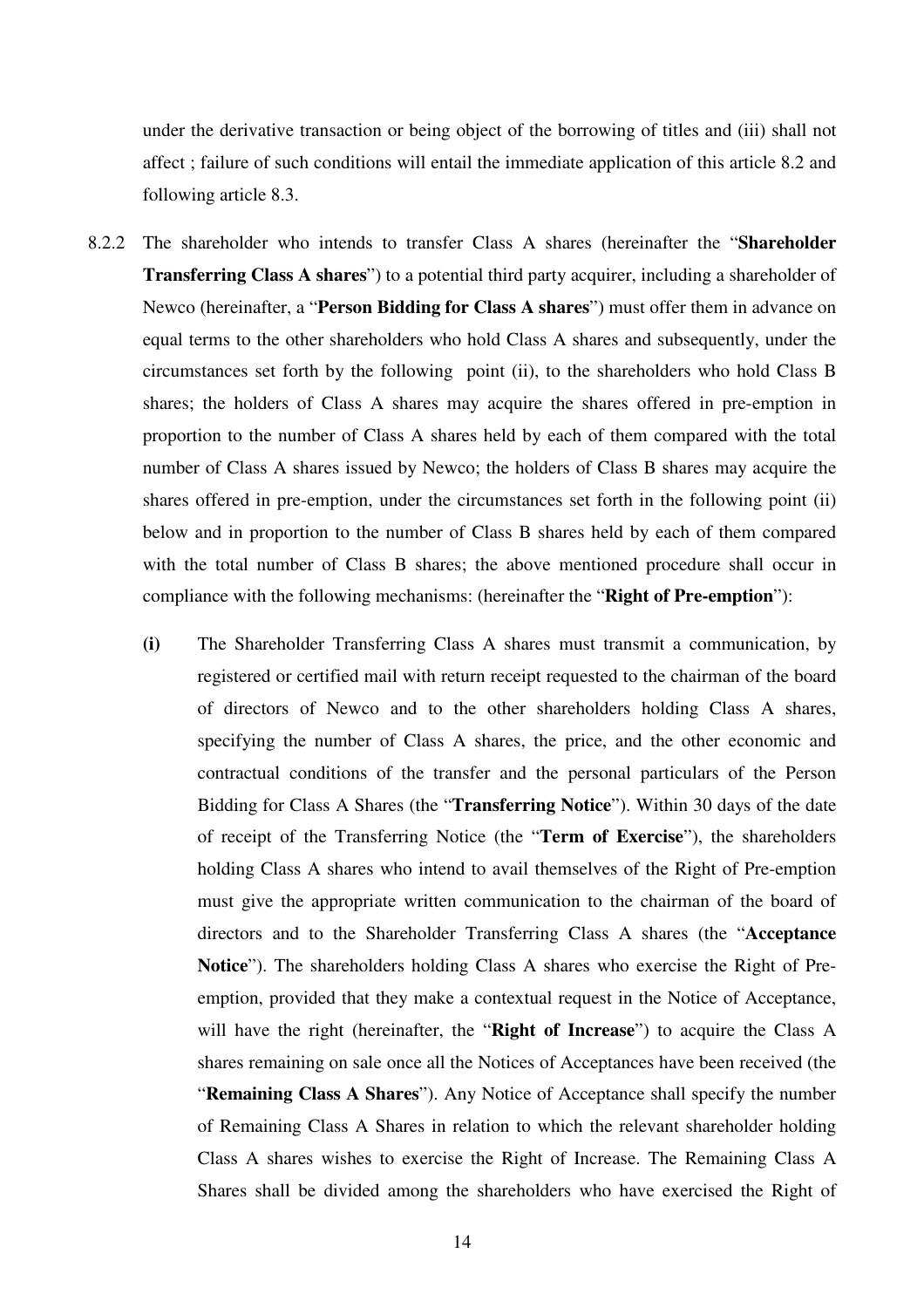Increase in proportion to the number of Class A shares held by each of them, provided that after the exercise of the above mentioned rights any shareholder holding Class A shares will not be entitled to acquire a number of Class A shares higher than the aggregate number indicated into the Acceptance Notice.

**(ii)** if after the carrying out of the procedure in the preceding point (i) there still remain any Remaining Class A Shares, each holder of Class A shares other than the Shareholder Transferring Class A shares will have the right to procure within 30 days after the expiry of the Term of Exercise (the "**Further Term**") the Acquisition of the Remaining Class A shares by one or more Italian Qualified Investors, provided that the Shareholder Transferring Class A shares will not have such right in the case that (**aa**) the Person Bidding for Class A shares is a Telecom Operator and (**bb**) as a consequence of such transfer of Class A shares, the aggregate percentage of the share capital held by the Class A shareholders as at the date of this Shareholders' Agreement is reduced below 35% of the share capital; it being understood that the loss of such right shall refer exclusively to the portion of the transferred Shares falling below the 35% threshold. If on the date the Further Term expires, there are still any Remaining Class A shares or if Italian Qualified Investors do not have the right to acquire Class A shares as referred to above, such Remaining Class A shares shall be offered without delay to the shareholders holding Class B shares by means of a communication made in the form specified in the preceding paragraph (i) of this Article 8.2.2. The Remaining Class A shares which become pre-empted by the shareholders holding Class B shares must be divided among the holders of Class B shares who pre-empted them – in proportion to the number of Class B shares held by each of them, provided that the Right of Increase included in Article 8.2.2(i) above shall apply *mutatis mutandis* – subject to the automatic conversion of the aforesaid Class A shares subject to pre-emption at the rate of one newly issued Class B share (having the same characteristics as the Class B shares in circulation) for each Class A share subject to pre-emption. The exercise of the Right of Pre-emption by the shareholders holding Class B shares, potentially exercised in accordance with this article 8.2.2 (ii), must be carried out within 15 days of the receipt of the notice of offering in pre-emption by means of an appropriate written communication to the chairman of the board of directors and the Shareholder Transferring Class A shares, specifying the number of shares requested in pre-emption. The conversion of Class A shares into Class B shares takes effect upon the recording of the decision of the board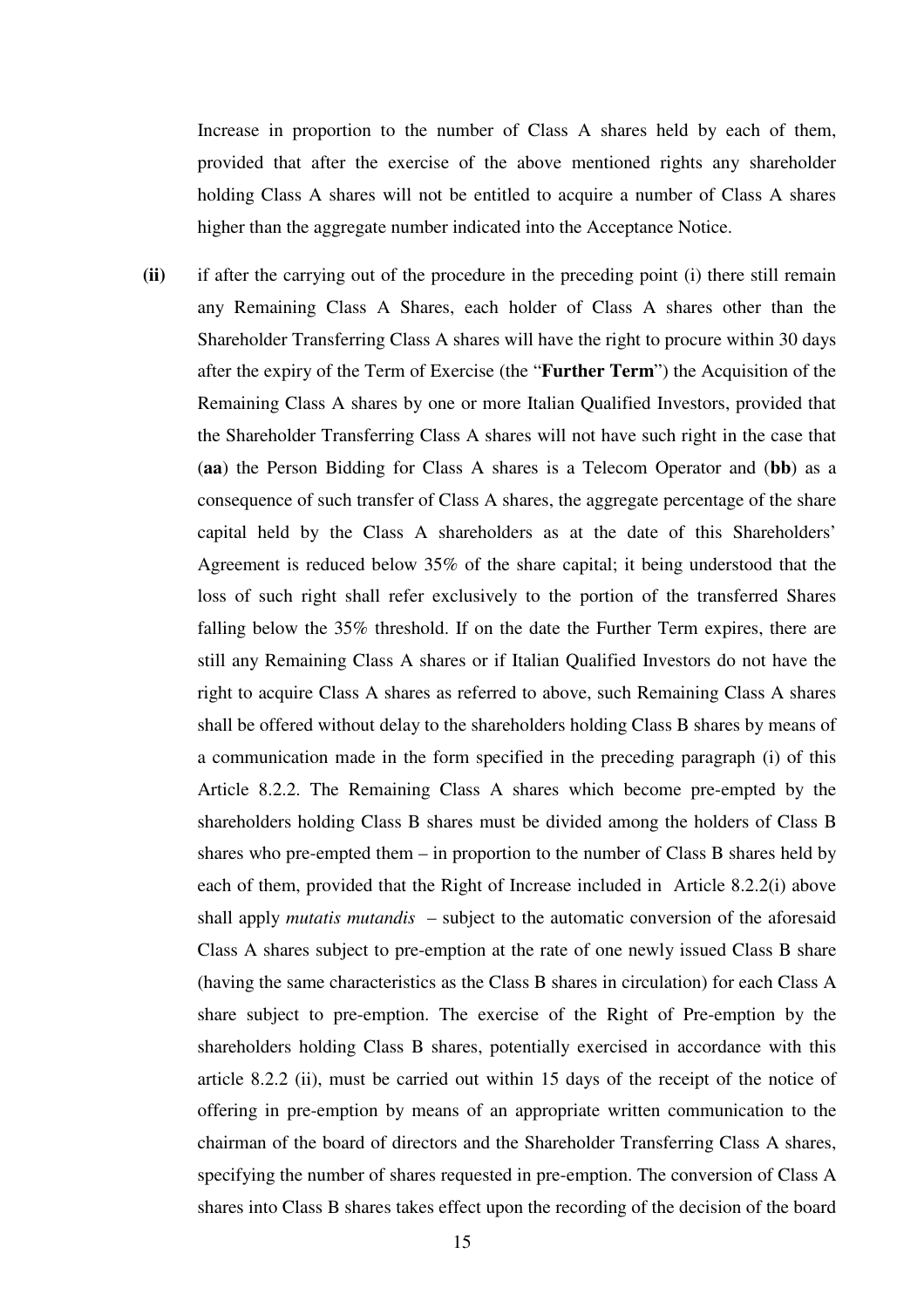of directors (which for this purpose must be convened within 5 days of the expiry of the term for the exercise of the Right of Pre-emption specified in the present article 8.2.2 (ii)) resulting from the minutes drawn up by the notary – subject to the condition precedent that the event described under Article 8.2.2(iv) did not occur who must proceed to carry out all the necessary formalities for the issuance of Class B shares as well as the necessary registrations in the register of companies, also bringing about the necessary and consequent modifications to the relevant article of the Newco's By-laws, making the numerical expressions and the text in the necessary parts adequate for all legal purposes, providing, moreover, for deposit, according to article 2346 of the civil code, the text of the Newco's By-laws updated in that sense, as well as carrying out all other formalities provided by the current legal standards.

- **(iii)** Should remain any Class A shares subject to the bid not acquired by Class A shareholders or by Italian Qualified Investors or by Class B shareholders in the sense of the foregoing (the "**Shares A not Purchased**") and the Person Bidding for Class A shares is accepting to buy the Shares not Purchased, the Shares not Purchased may be transferred from the Shareholder Transferring Class A shares to the Person Bidding for Class A shares, within but not later than 15 days, if the transfer in favour of the Person Bidding for Class A shares has not occurred within the aforesaid term, any later transfer of Class A shares and of the rights related thereto shall be subject again to the procedure specified in the present article 8.2.2; any act of transfer carried out in violation of the provisions of the present Article 8.2.2 shall be invalid and not opposable to Newco.
- **(iv)** Should remain any Share A not Purchased and the Person Bidding for Class A shares is not accepting to buy only the Shares A not Purchased pursuant to the previous Article 8.2.2(iii), the Shareholder Transferring Class A shares shall be entitled to sell all the Class A shares object of the Class A Transferring Notice to the Person Bidding for Class A shares.
- 8.2.3 The shareholder who intends to transfer Class B shares (hereinafter, the "**Shareholder Transferring Class B shares**") to a potential third-party acquirer as well as to a shareholder of Newco ("**Person Bidding for Class B shares**") must offer these shares in advance to all the other shareholders holding Class A and Class B shares with regard to the following procedure: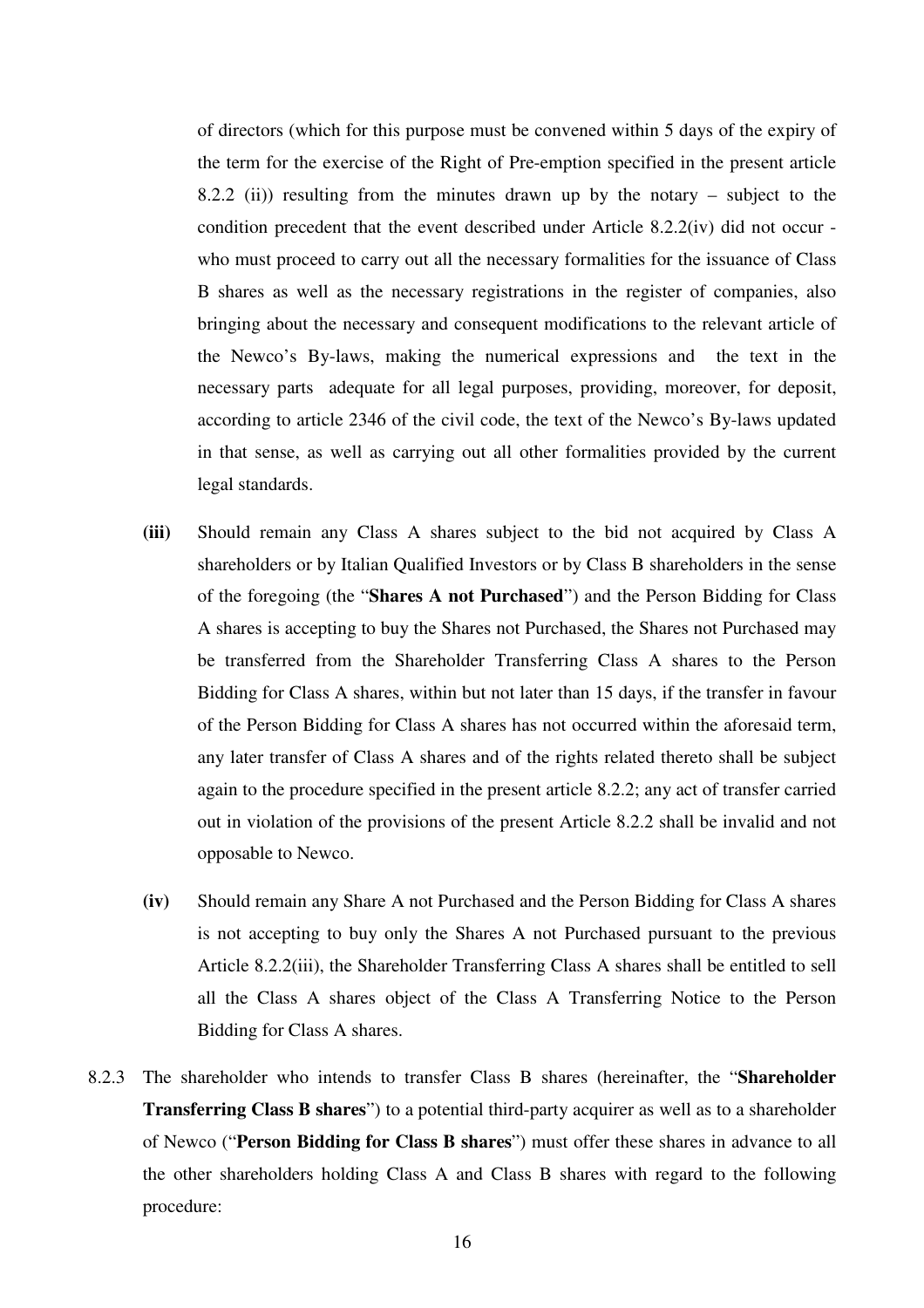- **(i)** the Shareholder Transferring Class B shares must transmit a communication, by registered or certified mail with return receipt requested to the chairman of the board of directors and other shareholders, specifying the number of Class B shares, the price, and the other economic and contractual conditions of the transfer and the personal particulars of the Person Bidding for Class B shares (the "**Class B Transferring Notice**"). Within 30 days of the date of receipt of the notice, the shareholders who intend to avail themselves of the Right of Pre-emption must give the appropriate written communication to the chairman of the board of directors and the Shareholder Transferring Class B shares, specifying the number of shares requested in pre-emption;
- **(ii)** *(a)* Should the offer be accepted in its totality by the shareholders, the Class B shares subject to bidding shall be divided among the aforesaid shareholders, in proportion to the number of shares held by each of them compared to the total number of shares (of Class A and Class B) issued by Newco; *(b)* should the offer be accepted only in part by the shareholders, the Class B shares offered and acquired must be divided among the aforesaid shareholders in proportion to the number of shares held by each of them compared to the total number of shares (of Class A and Class B); The Class B shares pre-empted by the holders of Class A shares will be transferred to them pursuant to the present Article 8.2.3 subject to the automatic conversion of the aforesaid preempted Class B shares at the rate of one newly issued Class A share (having the same characteristics as the Class A shares in circulation) for each Class B share subject to pre-emption. The conversion of the Class B shares into Class A shares will be executed in compliance with the procedure set forth in Article 8.2.2 (ii) above.
- **(iii)** Should remain any Class B shares subject to the bid not acquired by Class B shareholders or by Class A shareholders (the "**Shares B not Purchased**") and the Person Bidding for Class B shares is accepting to buy the Shares not Purchased, the Shares B not Purchased may be transferred from the Shareholder Transferring Class B shares to the Person Bidding for Class B shares, within but not later than 15 days, if the transfer in favour of the Person Bidding for Class B shares has not occurred within the aforesaid term, any later transfer of Class B shares and of the rights related thereto shall be subject again to the procedure specified in the present Article 8.2.3; any act of transfer carried out in violation of the provisions of the present Article 8.2.3 shall be invalid and not opposable to Newco.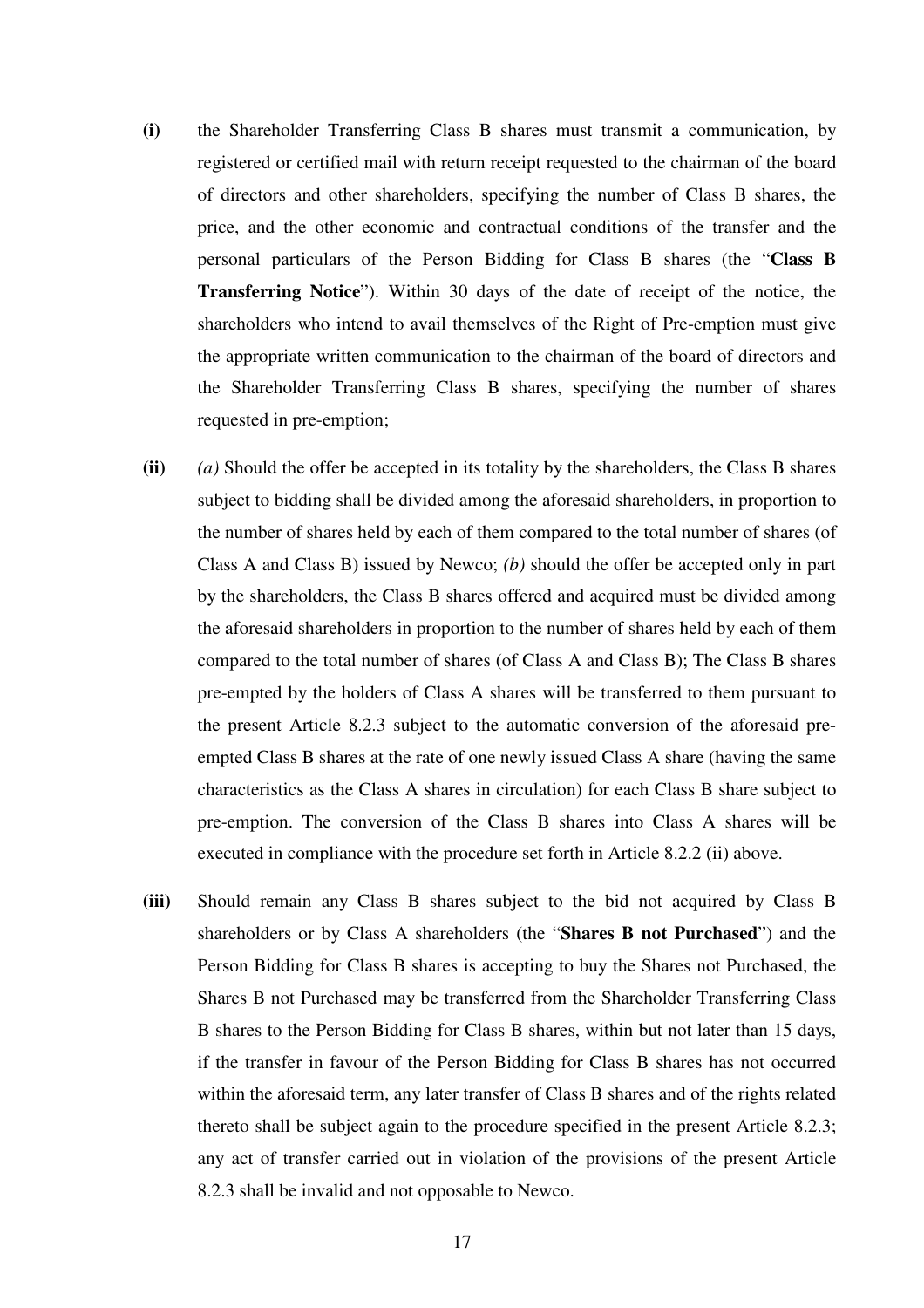- **(iv)** Should remain any Share B not Purchased and the Person Bidding for Class B shares is not accepting to buy only the Share B not Purchased, the Shareholder Transferring Class B shares shall be entitled to sell all the Class B shares object of the Class B Transferring Notice to the Person Bidding for Class B shares.
- **8.2.4** In the event that the transfer of shares does not provide a corresponding amount, or rather if it does not provide it entirely in cash (for example, in the event of donation, barter, or transfer through amalgamation, splitting) the price at which the shareholders in Newco shall be able to acquire the shares offered to them in pre-emption shall be determined by mutual agreement of the shareholder who intends to transfer and the shareholder or shareholders who have exercised the pre-emption (the "**Interested Shareholders**"). If the Interested Shareholders have not reached an agreement within 30 workdays, elapsing from the moment when the shareholder who intends to transfer has received the communication of the shareholders who intend to exercise the Right of Pre-emption, the price for each share shall be calculated on the basis of the adjusted net worth of Newco to be determined taking into account the price of the shares held in TI calculating by means of the arithmetic average of the official stock exchange prices within 30 days preceding the date of the offer in preemption divided by the number of shares issued] and, in case of disputes, the calculation, to be carried out on the basis of the criteria indicated above, shall be remitted to an expert appointed by the President of the Court of Milan, upon application by the most diligent shareholder.
- 8.2.5 All transfers provided under this Article 8.2 shall be subject to the applicable Antitrust and/or regulatory provisions and shall occur not later than 10 days after obtaining any applicable Antitrust and/or regulatory clearance, if needed, and in any case not later than six months from the completion of the binding agreement in relation to the transfer of the shares.
- 8.2.6 Transfers made in violation of the provisions of the present article 8.2 and the following article 8.3 shall be invalid and unenforceable with regard to Newco.

# **8.3 Right of Co-Sale (Tag-Along)**

8.3.1 Without prejudice to the provisions of the foregoing article 8.2, in the event that one or more shareholders of Newco (hereinafter called jointly the "**Considerable Shareholder**") (i) intend to transfer, also one or more times, of a number of shares of Newco that represent a share equal to at least 30% of the share capital of Newco (the "**Considerable Share**") to a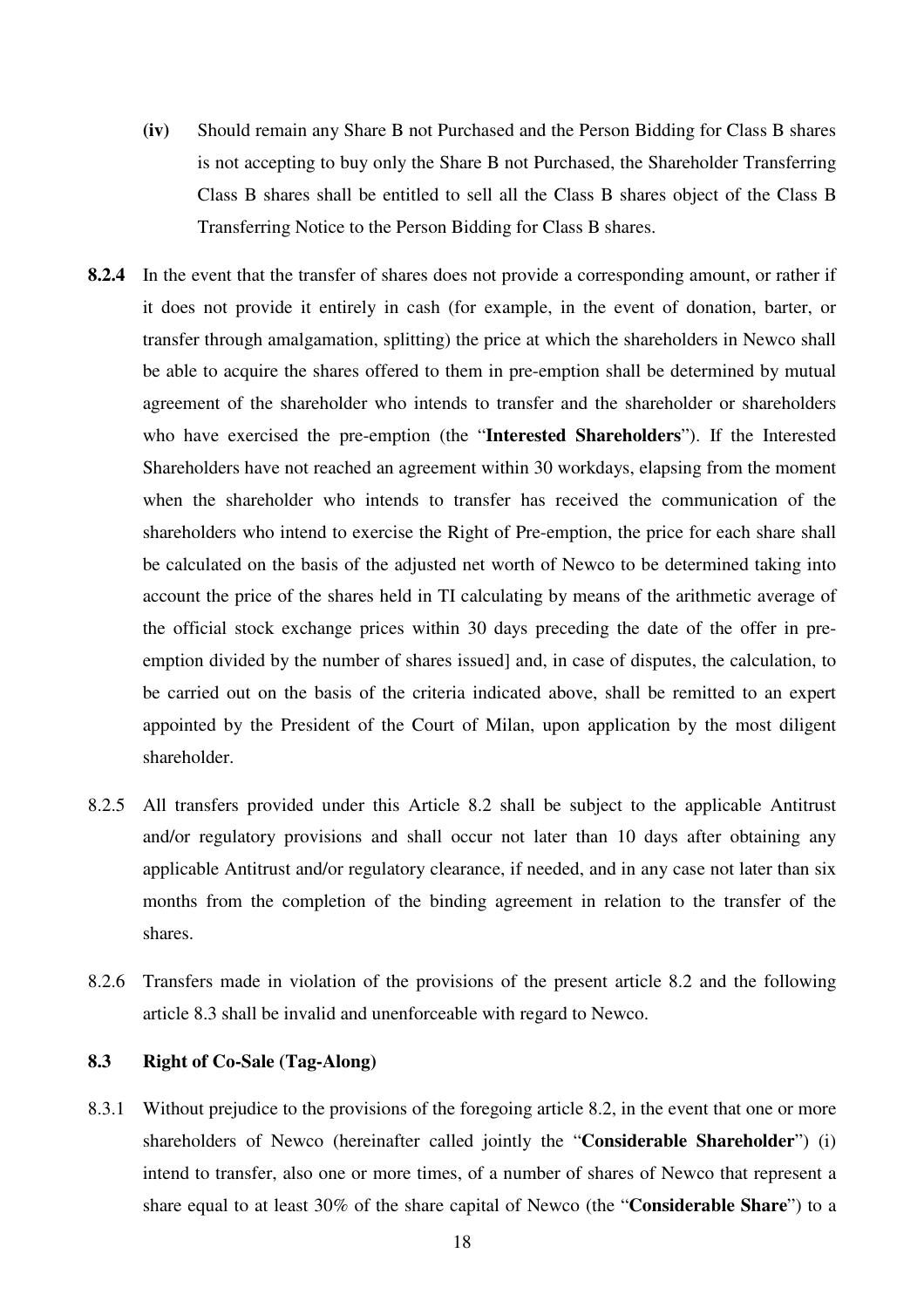potential third-party acquirer or to one or more potential acquirers belonging to the same group, connected by a relationship of control or linkage among them in the meaning of article 2359 of the civil code, or who in any case act in concert pursuant to article 109, Consolidated Financial Act, for the purchase of the Considerable Share, and (ii) none of the other shareholders exercises the Right of Pre-emption at the end of the respective term of exercise, or notwithstanding the exercise of the Right of Pre-emption by one or more of the other shareholders a bid by the third party is still pending for a share equal to at least the Considerable Share, the shareholder (or shareholders) who did not exercise the Right of Preemption to which they were entitled (hereinafter the "**Non-Opting Shareholder**") shall have the right to transfer to the potential third-party acquirer his own shares (the "**Right of Co-Sale**" or "**Tag-Along Right**") at the same terms and conditions of the transfer of the Considerable Shareholder pursuant to this Article 8.3. If the transfer from the Considerable Shareholder does not comprise the entire stake held but only a part of such stake, the Tag Along Right shall be allocated to the Non-Opting Shareholder in the same proportion existing between the number of Shares to be sold and all the shares held by the Considerable Shareholder.

- **8.3.2** If the Non-Opting Shareholder intends to exercise its Tag-Along Right, he must, under penalty of forfeiture, give a written communication to the Considerable Shareholder – and a copy to Newco – by the means and under the terms provided for the exercise of the Right of Pre-emption discussed in the foregoing Article 8.2. Once the express request has been made by the Non-Opting Shareholder to avail himself of the Tag-Along Right (hereinafter the "**Proposal of Sale**"), the aforesaid Non-Opting Shareholder shall be obliged to sell all or the different pro rata quantities established above of his own shares, free from every encumbrance, lien or right in favour of third parties, to the potential third-party acquirer, in accordance with the following procedure:
	- **(i)** The Considerable Shareholder must, as a condition for the efficacy of the transfer of his own shares, see to it that the potential third-party acquirer (a) accepts unconditionally the Proposal of Sale mentioned in this Article 8.3.2, having for its purpose the sale of all (or the different *pro rata* quantities established above) the shares owned by each Non-Opting Shareholder who has made the Proposal of Sale, without the potential third-party acquirer being able to require with regard thereto any declaration and/or guarantee, with the exception of the guarantees pertaining to (ai) the entitlement to the shares owned by the Non-Opting Shareholder, in the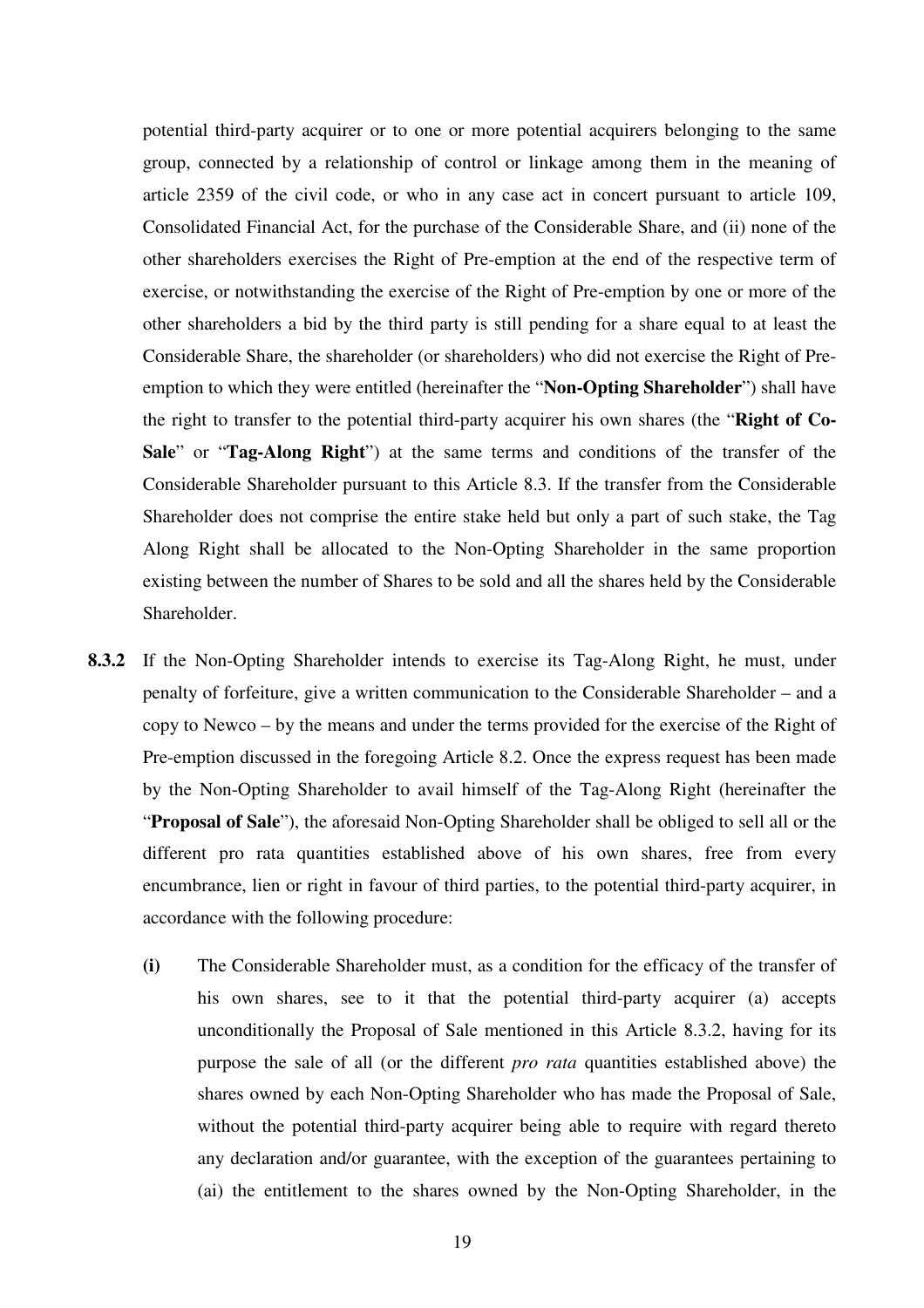absence of commitments regarding these and the capacity to freely dispose of them, and (aii) the fact that the shares are free from every encumbrance, lien or right in favour of third parties; and (b) acquires all (or the different *pro rata* quantities established above) the shares owned by each Non-Opting Shareholder who made the Proposal of Sale;

- **(ii)** The transfer of the shares by the Considerable Shareholder and the other Non-Opting Shareholders must arrive in one single setting, with contextual payment of the price within and not later than 15 days of the date of receipt of the Proposal of Sale by the Considerable Shareholder;
- **(iii)** If no shareholder has exercised the Right of Pre-emption in the sense of Article 8.2 nor the Tag-Along right in the sense of the present article, the Considerable Shareholder may transfer the shares belonging to him to a relevant third-party acquirer on condition that (a) the transfer occurs under the same conditions indicated in his own communication to the other shareholders, here including the same price and (b) the transfer shall occur within 15 days of the expiry of the different term of exercise mentioned in the foregoing Article 8.2, it remaining understood that the aforesaid term shall be reasonably extended, as referred below, if the transfer of the shares is subject to obligations of communication in advance or authorization by an authority; it remains the intention that the aforesaid term of 15 days be considered respected if within the appropriate deadline the Considerable Shareholder has executed with the potential third-party acquirer a purchase and sale contract with deferred efficacy (but not more than 6 months) or conditional solely upon the obtaining of the authorizations required by law or regulation (provided that such agreement shall terminate if such authorizations have not been obtained within six months following execution of such purchase and sale contract), at a price per share and, in general, on the terms and conditions indicated by the potential third party acquirer in his own bid. If the transfer to the potential third party acquirer has not taken place in conformity with what is indicated in this paragraph and in the terms provided here, the Considerable Shareholder shall not be able to transfer his own shares unless subject to the experiencing of the procedures discussed in articles 8.2 and 8.3 and the transfer shall not be valid and enforceable against Newco.

# **8.4 Redemption Right**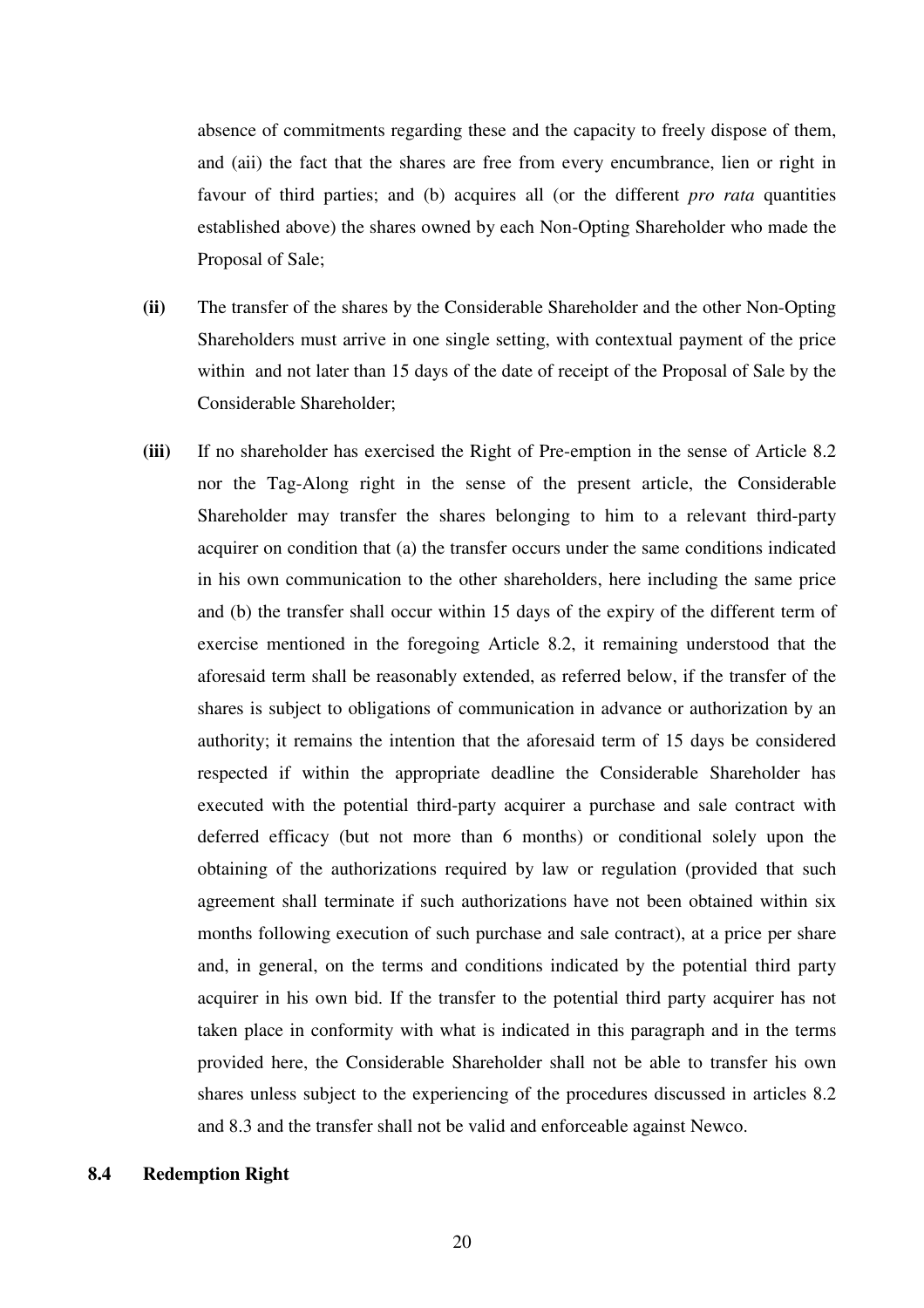The Parties acknowledge that the Newco's By-Laws contains *inter alia* also a redemption right (i.e. *riscatto*) in case of public tender offers on the TI shares (i.e. *offerta pubblica di acquisto su azioni di TI*).

# **8.5 Call Option**

In partial derogation of Article 1.2 (cc) above, in the event that a decision to dispose, directly or indirectly in any form of manner (including through measures with equivalent effect, such as mergers or demergers of Newco or O) or encumber TI shares or O shares or any rights attached thereto (including but not limited to voting rights) is taken by the Board of Directors of Newco by simple majority as provided for in Article 1.2(bb) above and TE is a Dissenting Party in accordance with Article 1.2(cc), then TE shall have any of the following options, at its exclusive discretion, which shall be exercised in writing, by means of a notice to be sent to the Chairman of the board of directors of Newco, within thirty days following the date of the relevant board of directors of Newco:

- (a) the right to buy from Newco or O (as the case may be) the O or TI shares at the same price and conditions offered by the third party offering to acquire such TI or O shares (the "**Call Option**"), in which case the Parties shall be bound to cause Newco or O (as the case may be) to sell the relevant O or TI shares to TE pursuant to the Call Option. Such acquisition by TE of the O or TI shares shall be completed within 15 business days following the relevant written request sent by TE to the chairman of the board of directors of Newco or, if the transaction is subject to any authorization by law or contract, within 15 business days following the obtaining of such authorization. In this connection, as soon as possible following closing (as defined in the relevant offer), the Partieshall cause Newco and O to enter into a call option agreement with TE under terms and conditions referred to in this article 8.5(a);
- (b) the right to proceed with the De-merger, as provided for in Article 1.2(cc) above. In such case the other Parties shall implement, adopt and vote, and cause their directors designated by them to implement, adopt and vote, all and any actions, documents and resolutions necessary to complete the De-merger within a reasonably short timeframe, but in any case no later than 6 months following the De-merger Notice or, if the transaction is subject to any authorizations by law or contract, within 6 months following the obtaining of such authorizations.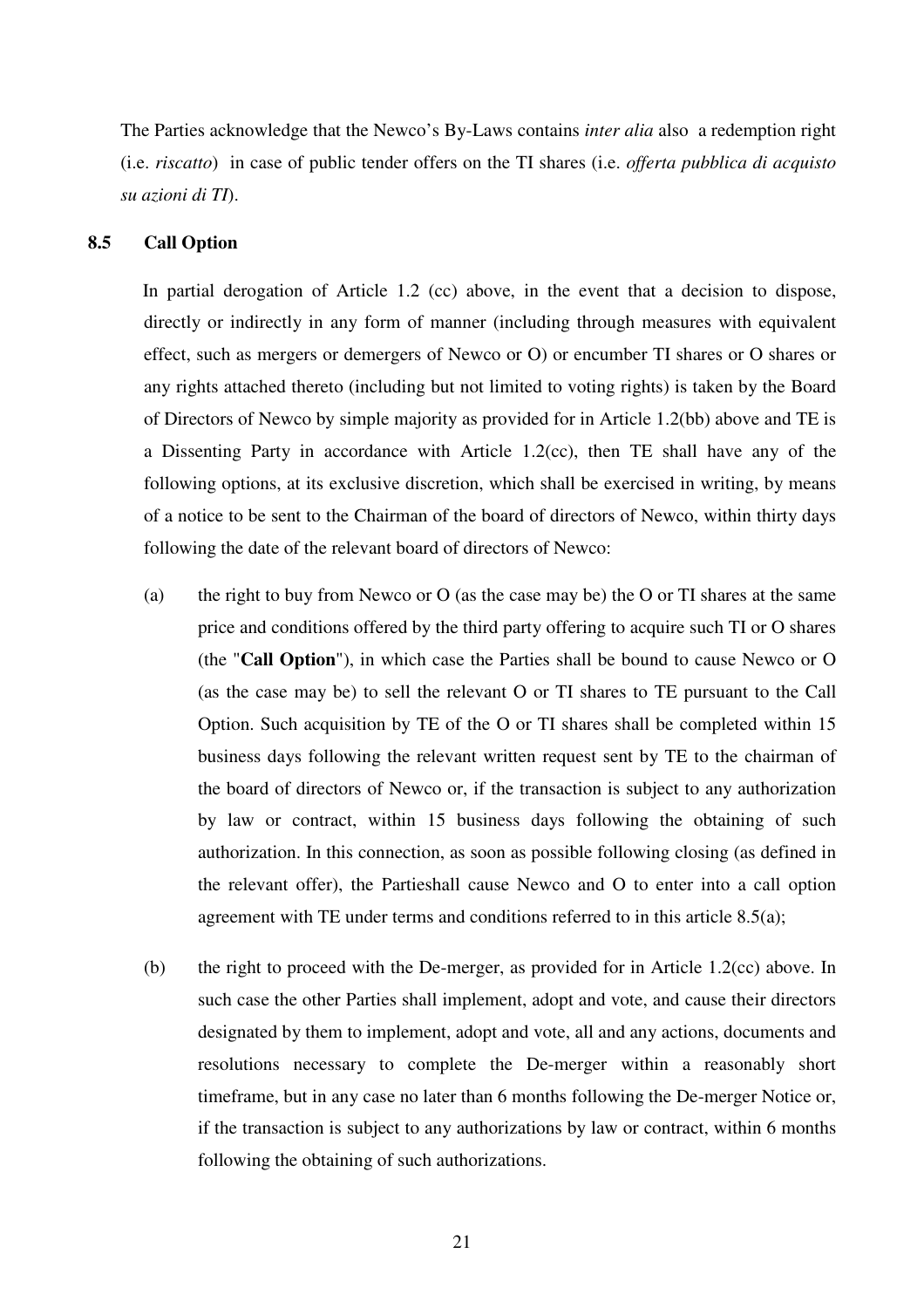- **8.6.** Each Party undertakes to include as a condition precedent:
	- (i) to closing any transfer of Newcos' shares, to be executed by such Party with any Italian Qualified Investor or with any third party acquiring shares of Newco (in both cases, in accordance with the procedures included in the bylaws), and
	- (ii) to subscribe any Newcos' shares by any Fifth Share Capital Investors or Italian Qualified Investor, as the case may be (in accordance with procedures included in the Newco's By-Laws),

the execution of a deed of adherence of such Fifth Share Capital Investors or Italian Qualified Investor or such third party to this Shareholders Agreement.

- **8.7** In any case MB, AG, IS and SI undertake, for the duration of this Agreement, neither to solicit, nor to respond positively to, any interest or approach from Telecom Operators, as defined above, for the potential acquisition or subscription of Newco's shares, O shares and TI shares and/or for the acquisition of TI's Foreign Material Assets and/or for the entering into strategic alliances with TI (the "**Non Solicited Offer**"). MB, AG, IS and SI also undertake to inform TE to the extent possible about any Non Solicted Offer they may receive. MB and IS shall also refrain, for the duration of this Agreement, to provide any advisory services or financing in favour of Telecom Operators, in connection with the acquisition or subscription by any such Telecom Operators of Newco's shares, O shares and TI shares and/or the acquisition by any Telecom Operators of TI's Foreign Material Assets and/or the entering into strategic alliances between TI and any Telecom Operators.
- **8.8** It is agreed and understood among the Parties that no shareholder will be granted additional or special rights, unless granted to the relevant Class of Shares under the Shareholders' Agreement, the Co-investment Agreement and the By-Laws.

# **9. Newco's by-laws**

The Newco's By-Laws incorporates most of the principles referred to in this Shareholders' Agreement in connection with the governance of Newco and all the principles referred to in this Shareholders' Agreement in connection with the transfer of the Newco's shares.

As regards the governance of Newco, this Shareholders' Agreement contains the principles (such as the solution of the deadlocks on certain items) which has not been possible to introduce in the Newco's By-Laws.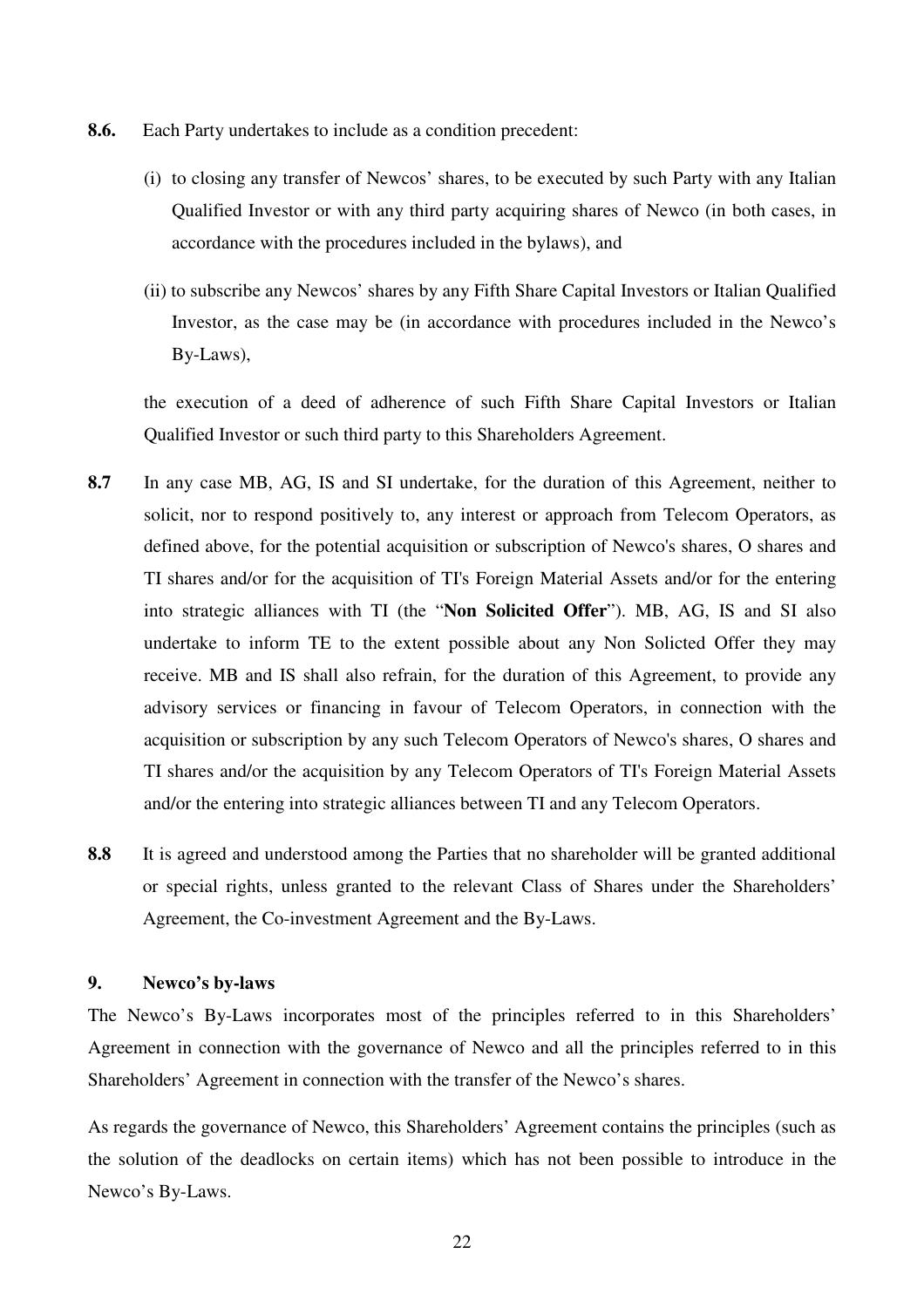The Parties acknowledge and agree that Newco shall adopt the By-Laws in the text attached hereto in both Italian and English version as Annex 9. It is understood that the Italian version will prevail and that the Parties will implement the amendments, if any, which will be requested by the Notary Public to comply with mandatory provisions of Italian law, subject to the principle of fullest implementation of the principles of this Shareholders' Agreement.

It is agreed among the Parties that, in case of conflict, the provisions of this Shareholders' Agreement will prevail on the provisions of the By-Laws and the Parties shall conform their acting so as to implement such provisions.

# **10. Accounting principles**

The Parties agree that, as soon as practicable, Newco and O shall move to and use going forward IFRS principles for their financial statements.

# **11. Duration and demerger**

This Agreement shall commence on the date hereof, and shall expire on the third anniversary thereof (the "**Expiry Date**"), provided however that, if so required in writing by one of or more of the Parties (the "**Exiting Parties**") not later than six months prior to the Expiry Date, the Parties shall be bound, to cause **(a)** the merger between Newco and O to occur (if not already occurred prior to such date), and **(b)** the non-proportional de-merger of the company resulting in the attribution to a number of beneficiaries companies equal to the number of the Exiting Parties (each beneficiary company owned 100% by each of such Exiting Party) of a percentage of all the assets and liabilities of Newco after the merger with O, corresponding to the stake held in Newco after the merger with O by such Exiting Party, provided that **(i)** the Parties shall implement, adopt and vote, and cause their directors designated by them to implement adopt and vote, all and any actions, documents and resolutions necessary to complete such merger and de-merger within a reasonably short timeframe, but in any case no later than 6 months following the Demerger Notice or, if the transaction is subject to any authorizations by law or contract, within 6 months following the obtaining of such authorizations, and **(ii)** the Exiting Parties, to the extent the other Parties decide to execute a new shareholders agreement, shall be permitted to execute a new shareholders agreement with the other Parties, to be negotiated in good faith, provided that the De-merger has been completed and the Exiting Party contributes the relevant shares to such new shareholders' agreement. The Parties agree that if none of them becomes an Exiting Party, they shall negotiate in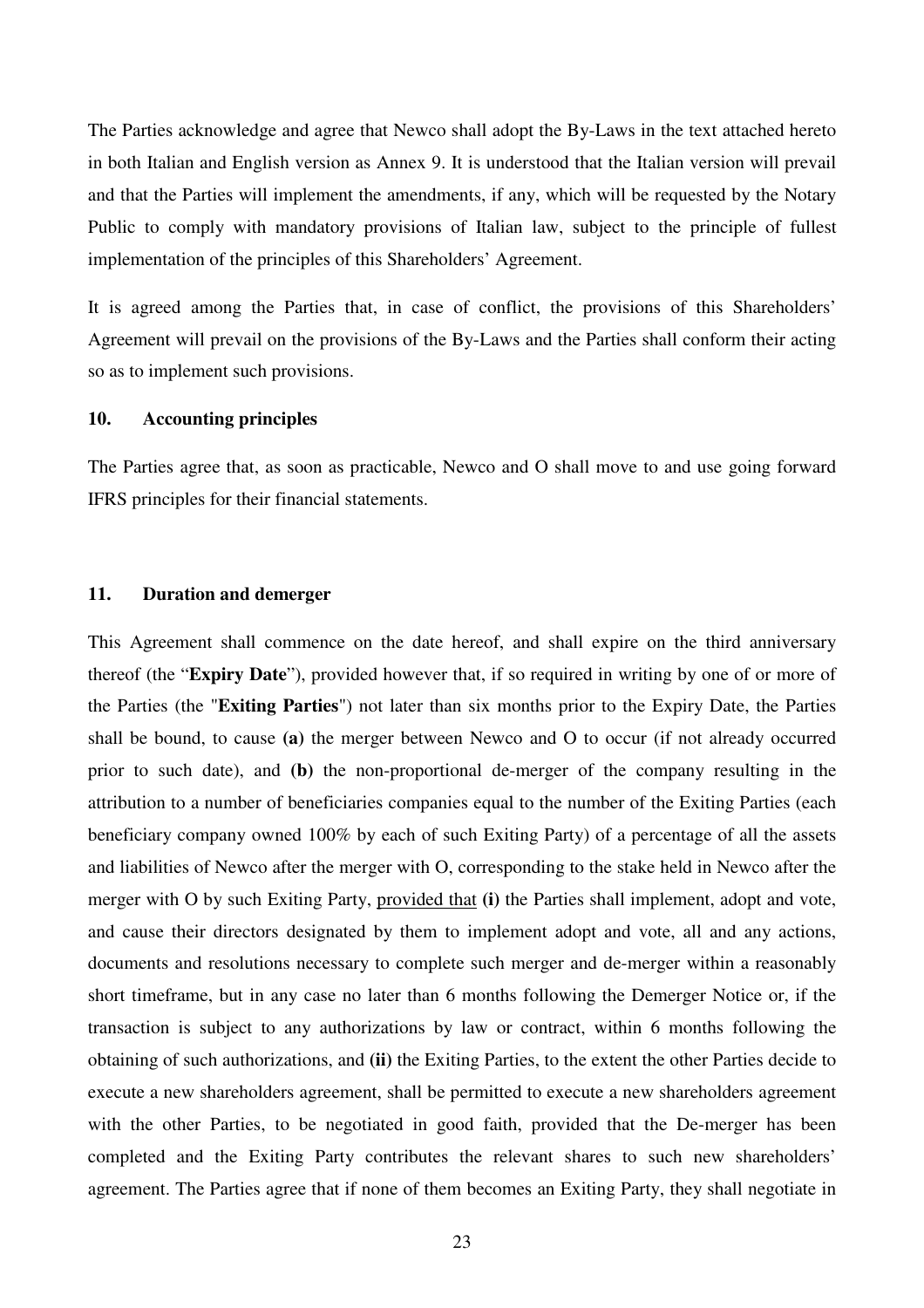good faith a new shareholders agreement in line, *mutatis mutandis*, with the terms and conditions of this Agreement, for a further three years period prior to the Expiry Date.

# **12. Confidentiality**

No Party shall make any announcement, communication or disclosure in relation to this Shareholders' Agreement, or in relation to the ongoing negotiations between the Parties, or in relation to the status of the same without the other Party's previous written consent, unless this is required by law and/or by the competent authorities. In this case, the Parties undertake to provide with no delay, to the extent feasible, to the other Parties notice and/or copy of the announcement, communication or disclosure required by law and/or by the competent authorities.

# **13. Costs and expenses**

Each Party shall pay its own costs and expenses (including fees and disbursements of any external legal or financial advisers and accountants) incurred in connection with the preparation, negotiation, and execution of this Shareholders' Agreement.

Each Party represents and warrants that this Shareholders' Agreement has been concluded without the participation, assistance or intervention, direct or indirect, of any broker, intermediary, commission agent, business agent or similar party, who may claim any expenses, fees, royalties, commission or other costs due to the preparation, negotiation, and execution of this Agreement from the other Party.

#### **14. Notices**

Any notice, objection or other communication to be given by one Party to the other under, or in connection with, this Shareholders' Agreement shall be in writing and signed by or on behalf of the Party giving it. It shall be served by sending it by fax to the number set out in this Article 11, or delivering it by hand, or sending it by pre-paid recorded delivery, special delivery or registered post, to the address set out in this Article 11 and in each case marked for the attention of the relevant Party set out in this Article 11 (or as otherwise notified from time to time in accordance with the provisions of this Article 11). Any notice so served by hand, fax, post or e-mail shall be deemed to have been duly given:

- (c) in the case of fax, at the time of transmission, with receipt of delivery; or
- (d) in the case of prepaid recorded delivery, special delivery or registered post, at the date indicated in the receipt of delivery,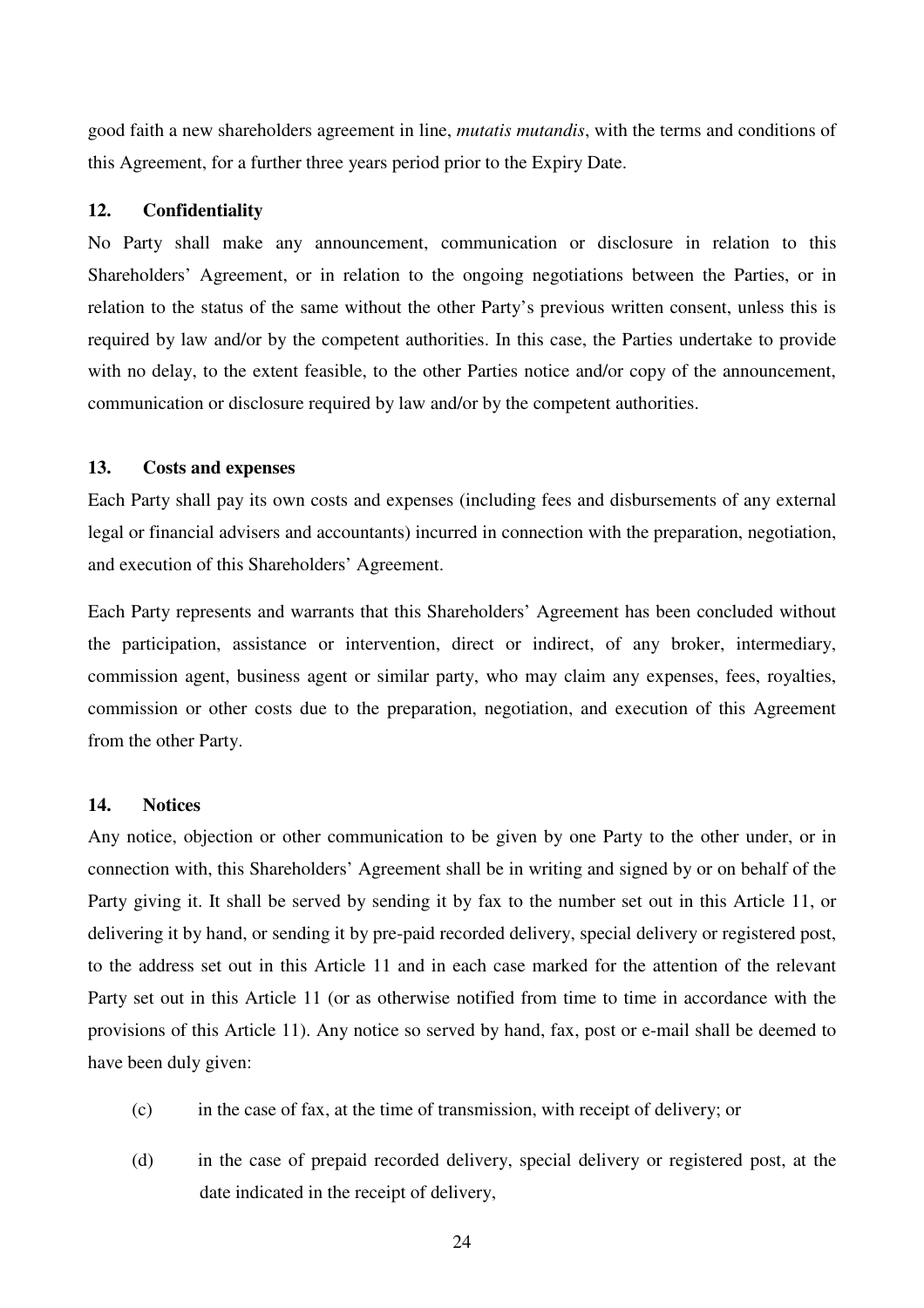(e) in the case of e-mail delivery at the e-mail address indicated below, with receipt of delivery,

provided that in each case where delivery by hand or by fax occurs after 6 p.m. on a Business Day or on a day which is not a Business Day, service shall be deemed to occur at 9 a.m. on the following Business Day. Any references to time in this Article are to local time in the country of the addressee.

The addresses and fax numbers of the Parties for the purpose of Article 11 are as follows:

| To TE:                                                                    |
|---------------------------------------------------------------------------|
| Telefonica S.A.,                                                          |
| Gran Via n. 38, Planta 9,                                                 |
| 28013, Madrid, Spain                                                      |
| To the attention of: the Group General Counsel (Ramiro Sanchez de Lerin), |
| Ph: +34 91 584 0207                                                       |
| Fax: $+34915313206$                                                       |
| E-mail: secretaria.general@telefonica.es                                  |
| To AG:                                                                    |
| ASSICURAZIONI GENERALI S.p.A.,                                            |
| Piazza Duca degli Abruzzi n. 2,                                           |
| 34132, Trieste, Italy                                                     |
| To the attention of: Mr. Giovanni Perissinotto                            |
| Ph: $+39040671036$                                                        |
| Fax: $+39040671260$                                                       |
| E-mail: giovanni_perissinotto@generali.com                                |
| To SI:                                                                    |
| SINTONIA S.A.                                                             |
| 1, Place d'Armes,                                                         |
| L-1136 Luxembourg                                                         |
|                                                                           |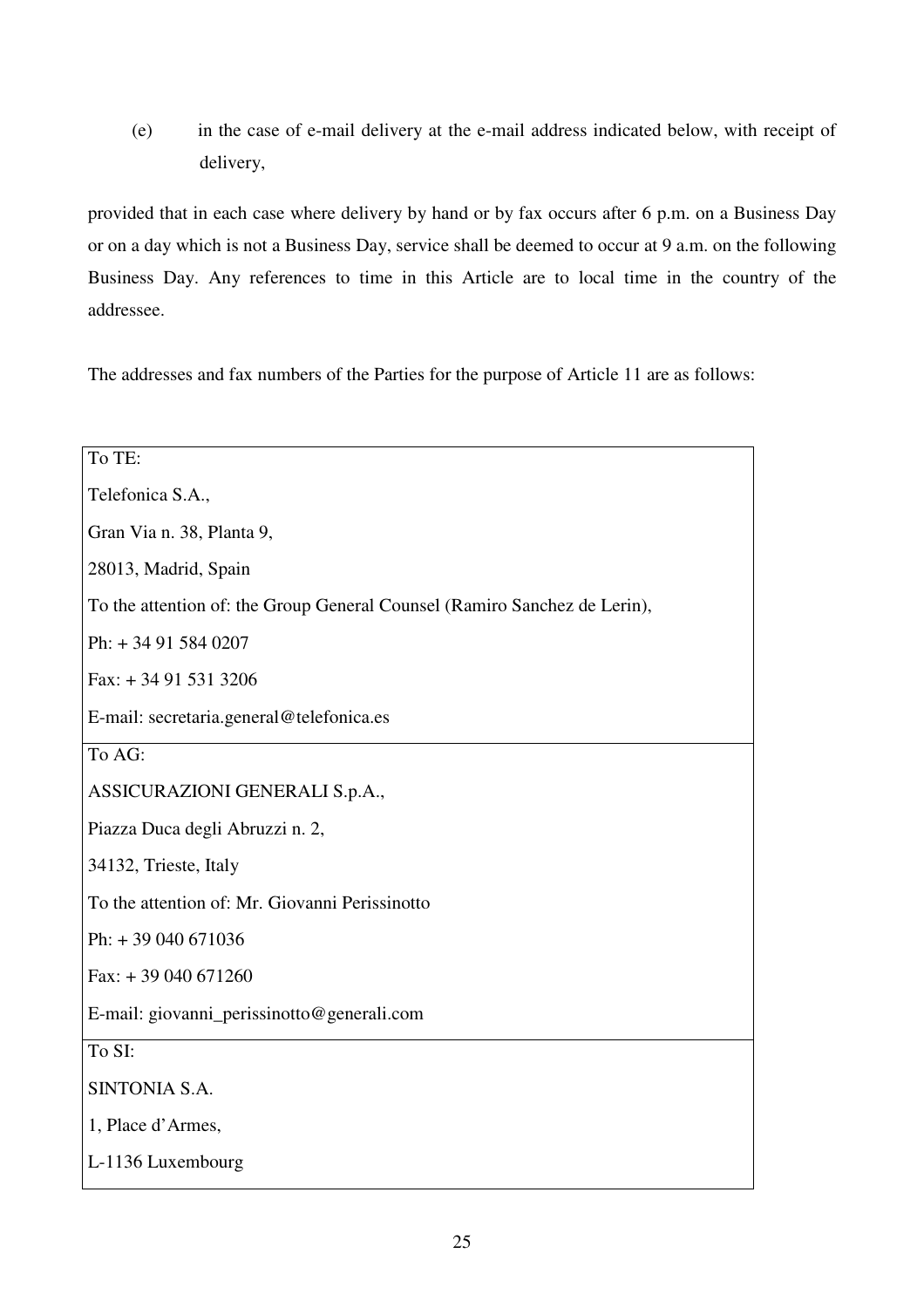| Luxembourg                                                                     |
|--------------------------------------------------------------------------------|
| To the attention of: Mr. Gustave Stoffel                                       |
| Ph: $+35226266255$                                                             |
| Fax: $+35226266256$                                                            |
| E-mail: gustave.stoffel@pt.lu                                                  |
| To IS:                                                                         |
| <b>INTESA SANPAOLO S.p.A.</b>                                                  |
| Piazza Scala n. 6,                                                             |
| 20121 Milano, Italy                                                            |
| To the attention of Mr. Gaetano Miccichè and Mr. Fabio Canè                    |
| Ph: +39 02 879 42650                                                           |
| Fax: +39 02 879 43 540                                                         |
| E-mail: gaetano.micciche@intesasanpaolo.com, and Fabio.cane@intesasanpaolo.com |
| To MB:                                                                         |
| MEDIOBANCA S.p.A.                                                              |
| Piazzetta Cuccia n. 1,                                                         |
| 20121 Milano, Italy                                                            |
| To the attention of: Mr. Clemente Rebecchini and Ms. Cristiana Vibaldi         |
| Ph: + 39 02 8829 202 and + 39 02 8829 455                                      |
| Fax: +39 02 8829 943                                                           |
| E-mail: clemente.rebecchini@mediobanca.it, cristiana.vibaldi@mediobanca.it     |

A Party may notify the other Party of a change to its name, relevant addressee, address or fax number for the purposes of this Article 11, provided that, such notice shall only be effective on:

- (i) the date specified in the notice as the date on which the change is to take place; or
- (ii) if no date is specified or the date specified is less than five (5) Business Days after the date on which notice is given, the date following ten (10) Business Days after notice of any change has been given.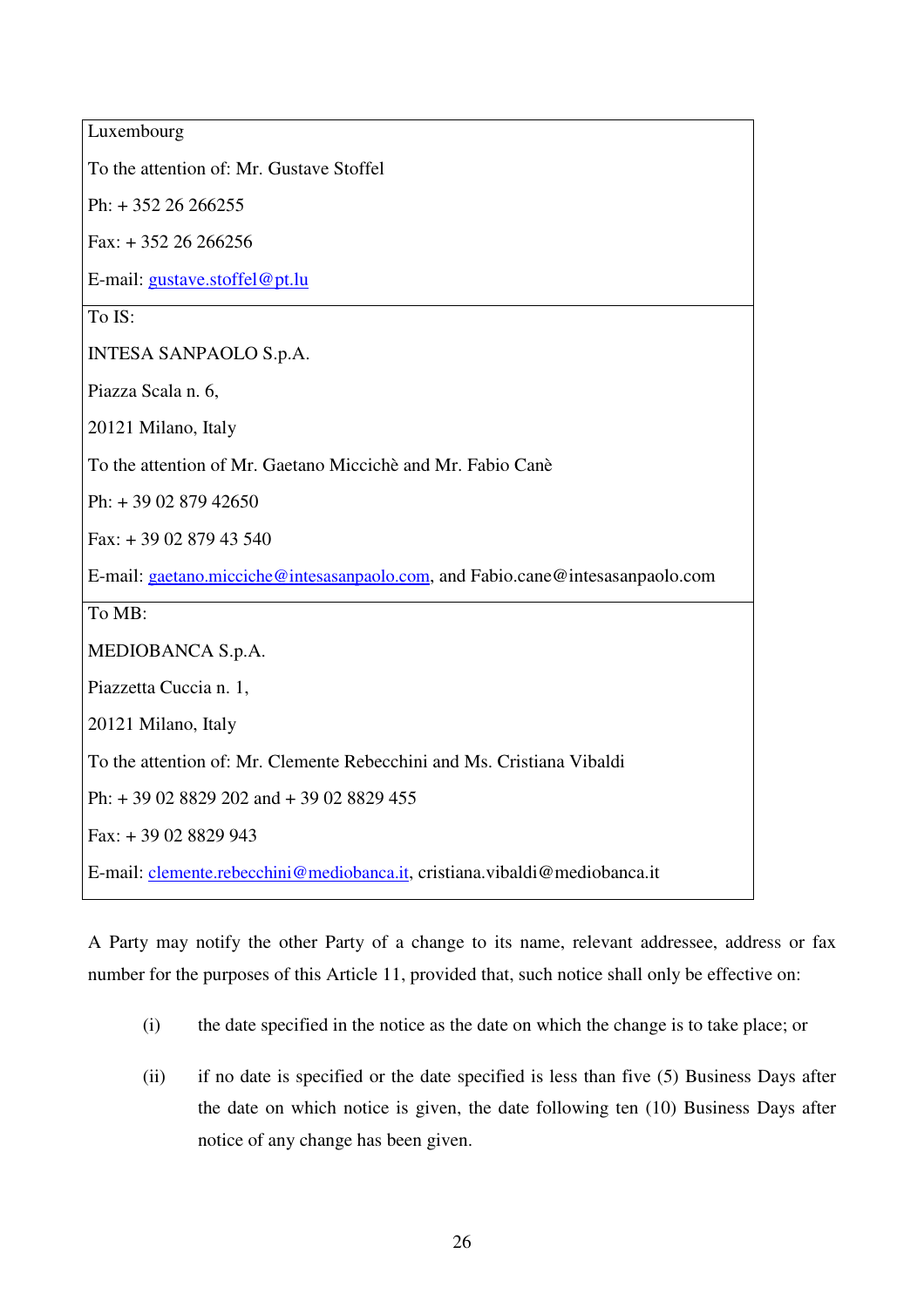# **15. Variations**

No variation of this Shareholders' Agreement shall be valid unless it is in writing and signed by or on behalf of each of the Parties. The expression "variation" shall include any variation, amendment, supplement, deletion or replacement however effected.

#### **16. Severability**

If any provision of this Agreement is held to be invalid or unenforceable, then such provision shall (so far as it is invalid or unenforceable) be given no effect and shall be deemed not to be included in this Shareholders' Agreement, but without invalidating any of the remaining provisions of this Shareholders' Agreement. In any such event the Parties shall negotiate in good faith and agree all those amendments to this Shareholders' Agreement which are consequently necessary to replace the invalid or unenforceable provision with terms having as near as possible the same commercial effect with a view to maintain unaltered the Parties' mutual interests as currently protected under this Shareholders' Agreement and in any case preserving a balance between their respective rights and obligations in enabling them to fully perform their obligations as contemplated hereunder.

# **17. Entirety of Agreement**

This Shareholders' Agreement constitutes the entire agreement and understanding of the Parties in relation to the transactions hereby contemplated and supersedes any and all prior agreements and arrangements, whether written or oral, that may exist between the Parties with respect to the matters contemplated therein.

# **18. No waiver and further assurances**

No failure or delay by any of the Parties in exercising any right or remedy provided by law or pursuant to this Shareholders' Agreement shall impair such right or remedy or operate or be construed as a waiver or variation of it or preclude its exercise at any subsequent time and no single or partial exercise of any such right or remedy shall preclude any other or further exercise of it or the exercise of any other right or remedy. Each of the Parties undertakes to the others to perform (or procure the performance of) all further acts and things, and execute and deliver (or procure the execution and delivery of) such further documents (including without limitation any agreement or arrangement which shall be entered into between the Parties) as set forth in this Shareholders' Agreement, as may be required to implement and/or give effect to this Shareholders' Agreement and the transactions contemplated hereunder.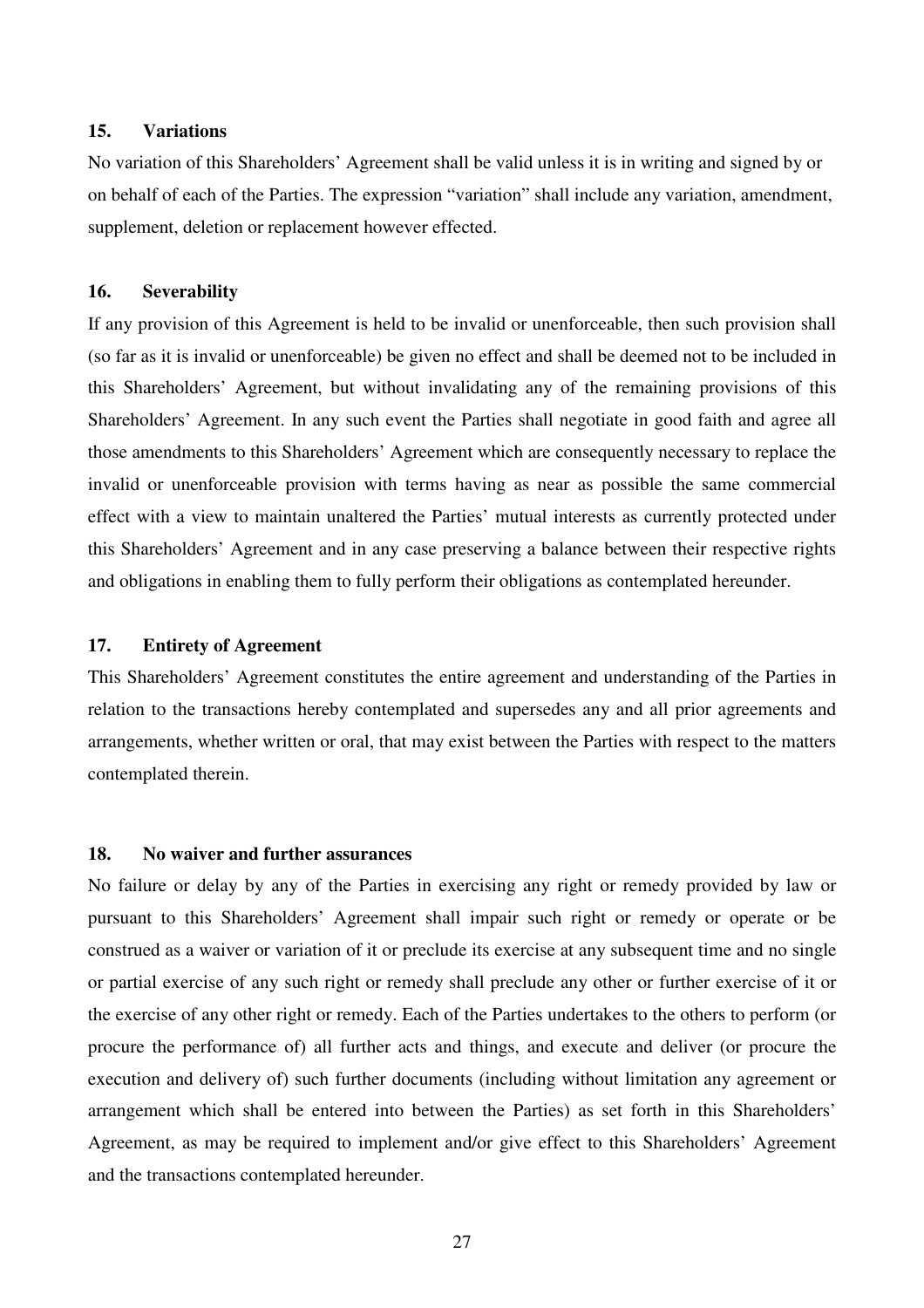# **19. Governing law/Exclusive Jurisdiction**

This Shareholders' Agreement shall be governed by, and interpreted in accordance with, the laws of the Republic of Italy. Any disputes arising out of or in connection with this Shareholders' Agreement shall be submitted by the Parties to arbitration. The venue of the arbitration shall be Milan. The arbitration shall be conducted in the English language and in accordance with ICC Rules.

\* \* \* \* \*

TELEFONICA S.A.

ASSICURAZIONI GENERALI S.P.A.

\_\_\_\_\_\_\_\_\_\_\_\_\_\_\_\_\_\_\_\_\_\_\_\_\_\_\_\_\_\_\_\_\_\_

\_\_\_\_\_\_\_\_\_\_\_\_\_\_\_\_\_\_\_\_\_\_\_\_\_\_\_\_\_\_\_\_\_\_

INTESA SANPAOLO S.P.A.

\_\_\_\_\_\_\_\_\_\_\_\_\_\_\_\_\_\_\_\_\_\_\_\_\_\_\_\_\_\_\_\_\_\_

\_\_\_\_\_\_\_\_\_\_\_\_\_\_\_\_\_\_\_\_\_\_\_\_\_\_\_\_\_\_\_\_\_\_

\_\_\_\_\_\_\_\_\_\_\_\_\_\_\_\_\_\_\_\_\_\_\_\_\_\_\_\_\_\_\_\_\_\_

MEDIOBANCA S.P.A.

SINTONIA S.A.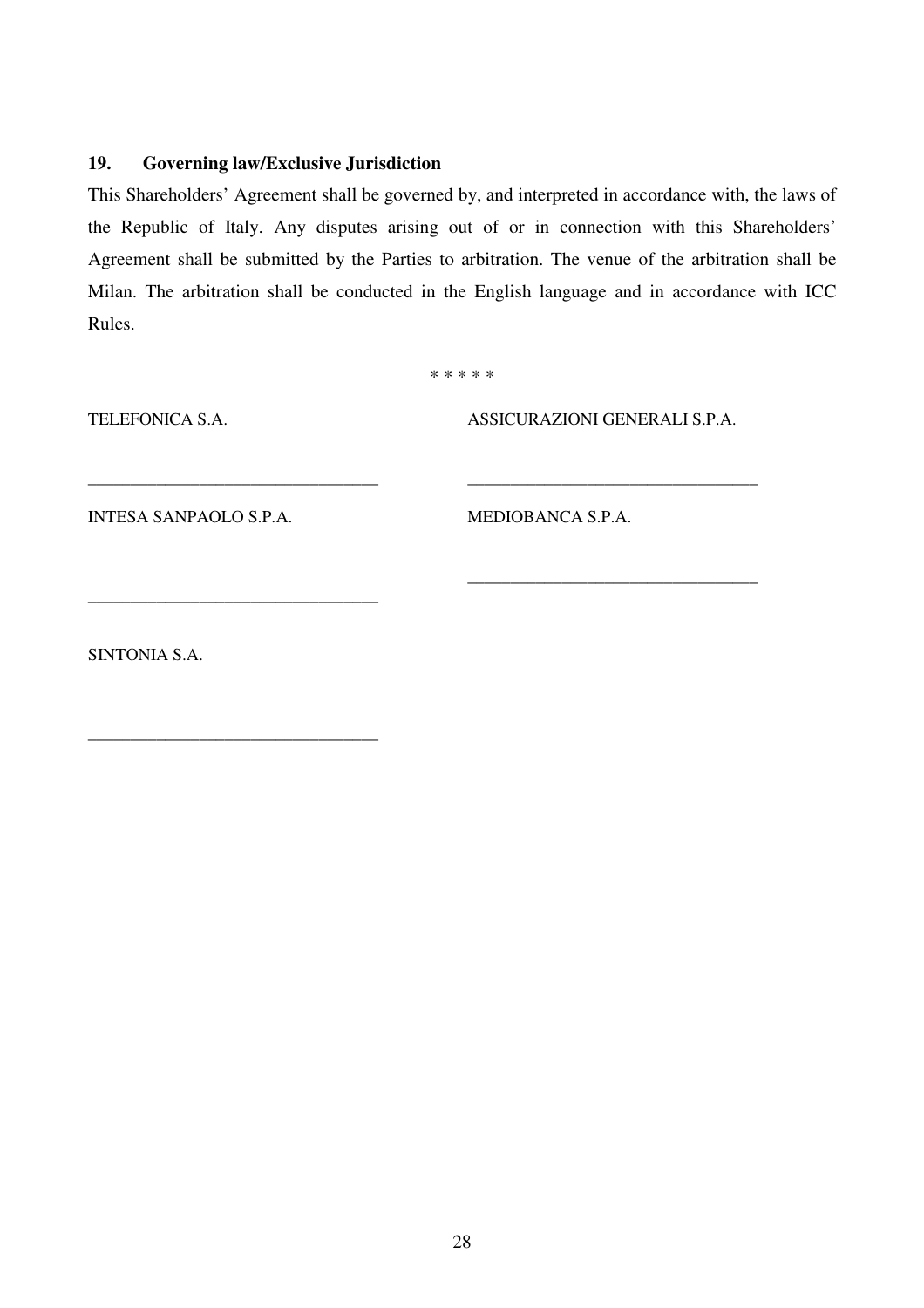#### BY-LAWS

#### TITLE I

#### NAME – REGISTERED OFFICE – PURPOSE – DURATION

#### Article 1

#### (Name)

1.1 The name of the company shall be  $\lceil \bullet \rceil$  (hereinafter "the Company").

# Article 2

#### (Registered office)

2.1 The Company has its registered office in Milan.

2.2 Secondary offices, branches, administrative and technical offices, representations, agencies, and dependencies of all types, can be established, transferred, and abolished - in Italy and abroad - by way of resolution of the Board of Directors; moreover, the transfer of the registered office of the Company within the territory of Italy can be decided by way of resolution of the Board of Directors. 2.3 The domicile of the shareholders, the directors, the auditors and accountant – for their relations with the Company – is that shown in the Company books.

#### Article 3

#### (Purpose)

3.1 The Company has for its purpose:

(a) The investment in, holding of, and disinvestment in shares, direct and indirect, in  $[0]$ , only with the purpose of stable investments and not vis-à-vis the public;

(b) the management and coordination of the activities of the controlled companies;

(c) the provision of services for and the management, without territorial limit, of licensed telecommunication services for public use and use in the free market, as well as corporate or administrative organizational services in the publishing, advertising, data processing, telecommunications and multimedia sectors for the benefit of the participated companies, excluding any activities reserved to directors and those persons enrolled on the professional register;

(d) any other transaction or activity instrumental – and not prevalent – to the foregoing activities, including the grant of loans, issue of bank guarantees, sureties and endorsements in favour of subsidiaries, expressly excluding the exercise of these activities and of any other financial activity vis à vis the public and the exercise of qualified professional activities, the offering of securities to the public and the granting of consumer credit, including with regard to own shareholders, and in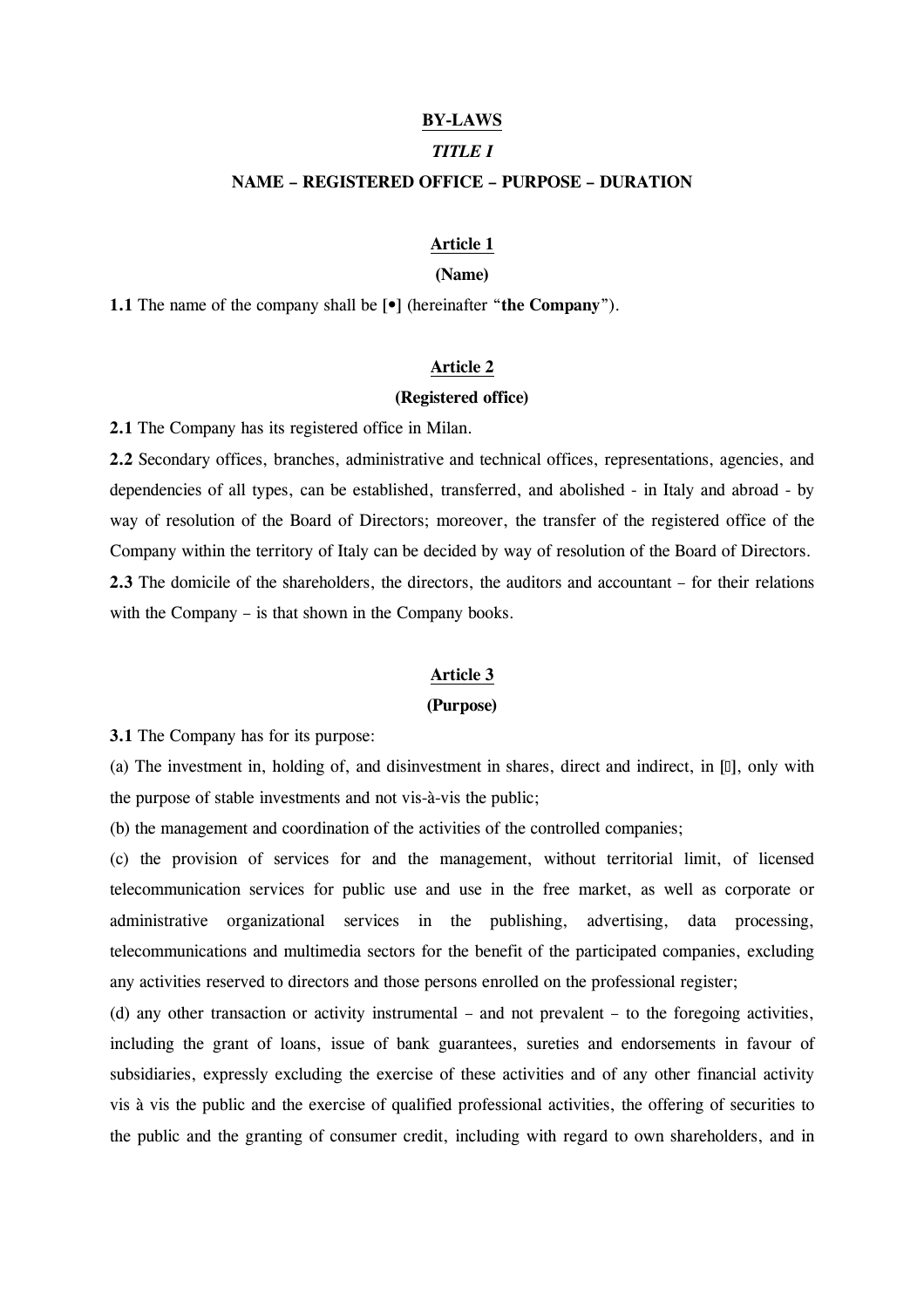any event with the absolute exclusion of activities reserved under Laws 12/1979, 1966/1969, 1815/1939, and Legislative Decrees 385/1993 (Article 106) and 58/1998.

#### Article 4

#### (Duration)

4.1 The term of the Company is fixed for a period ending on thirty-one (31) December (12) two thousand and fifty (2050).

# TITLE II

#### CAPITAL – SHARES – WITHDRAWAL – BONDS – FINANCING

# Article 5

#### (Capital and Shares)

5.1 The share capital is equal to Euro  $\lceil \cdot \cdot \rceil$  and is divided into  $\lceil \cdot \cdot \rceil$  ( $\lceil \cdot \cdot \rceil$ ) shares (hereinafter, the "Shares"), with a nominal value of Euro  $\lceil \bullet \rceil$  ( $\lceil \bullet \rceil$ ) each, of which  $\lceil \bullet \rceil$  ( $\lceil \bullet \rceil$ ) Shares belong to Class A (hereinafter "Class A Shares") and  $[\bullet]$  ( $[\bullet]$ ) Shares belong to Class B (hereinafter "Class B Shares"); Class A Shares and Class B Shares confer upon their holders equal economic and administrative rights, except as indicated in this Article 5, and in Articles 7, 8, 15 and 22 of the Bylaws.

5.2 [NOTE: to be completed with the description of the first share capital increase]

5.3 [NOTE: to be completed with the description of the second share capital increase]

5.3-bis [NOTE: to be completed with the description of the third share capital increase]

5.4 [NOTE: to be completed with the description of the fourth share capital increase]

5.5 [NOTE: to be completed with the description of the fifth share capital increase]

5.6 [For the purposes of Article 5.5, "Fifth Share Capital Investors" shall mean any company or person, other than a Telecom Operator (as defined below), which is a reputable qualified Italian institutional or private investor to be selected by Class A shareholders and subsequently submitted for acceptance to the Class B shareholders, acceptance which cannot be unreasonably denied.

For the purposes of these by-laws, "Telecom Operator" shall mean any company or person operating in the telecom sector and any company or person holding (a) a controlling stake in any non-listed company operating in the telecom sector or (b) a stake in a listed company operating in the telecom sector which exceeds 10% of the share capital or which, even though is below 10% of the share capital, enables the holder to appoint one or more members of the board of directors of the listed company.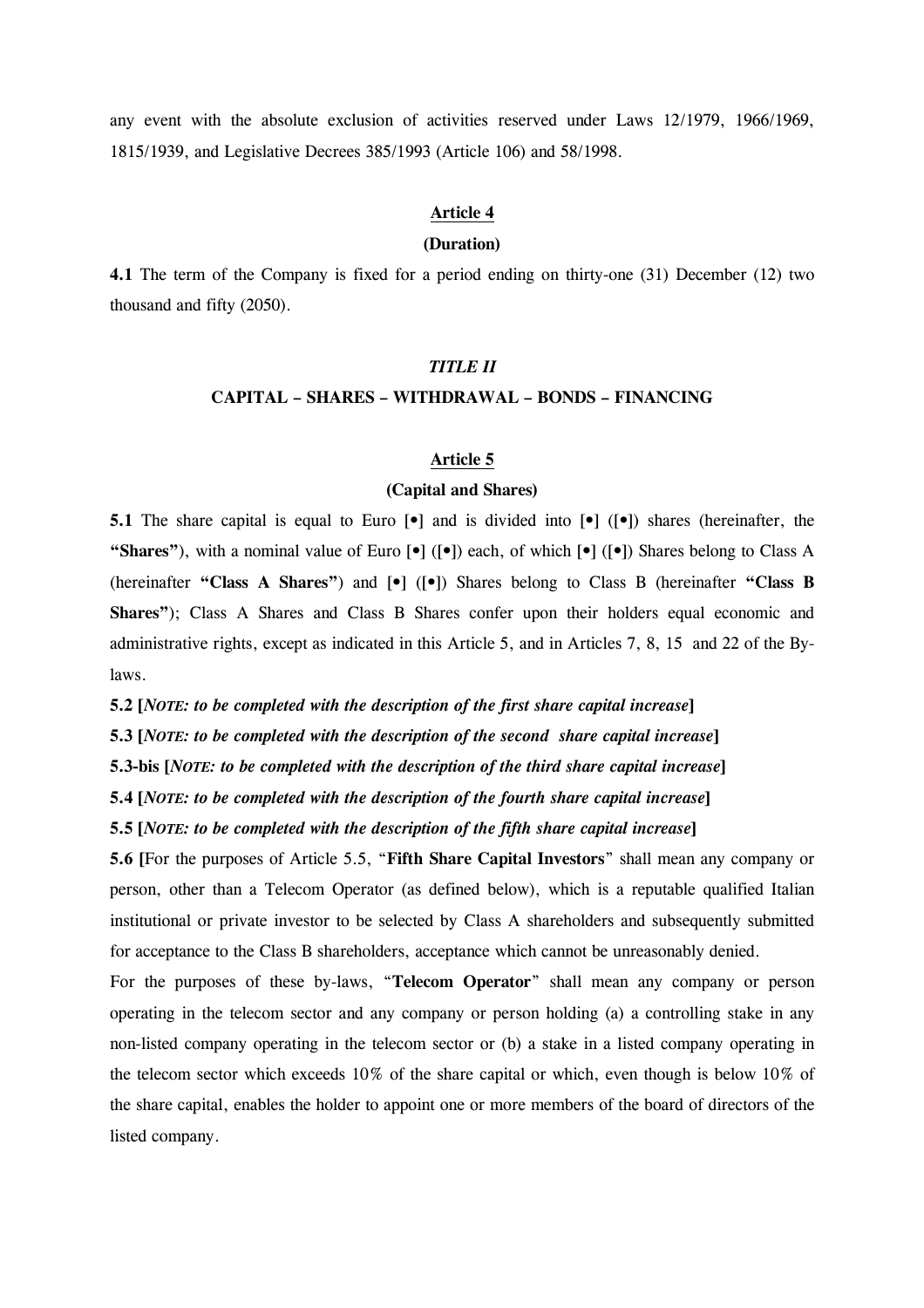For the purposes of these by-laws, "Founding Class A shareholders" indicates the Class A shareholders who have subscribed Class A shares within the share capital increases provided under paragraphs 5.2, 5.3-bis e 5.4 above.

5.7 The share capital may also be increased by contribution of credits and contribution in kind, pursuant to article 2440 of the Italian Civil Code.

5.8 In the event of an increase of capital, without consideration or with consideration without exclusion of the option right, the shareholders who hold Class A Shares shall have the right to receive and subscribe Class A Shares and the shareholders who hold Class B Shares shall have the right to receive and subscribe for Class B Shares. In the event that any holders of Class A Shares have not fully exercised their pre-emption right, the other holders of Class A Shares shall have the preferred right to exercise the pre-emption on the unopted Class A Shares. In the same manner, in the event that any holders of Class B Shares have not fully exercised their pre-emption right, the other holders of Class B Shares shall have the preferred right to exercise the pre-emption on the unopted Class B Shares. In the event that after the exercise of the option and pre-emption rights by the holders of Class A Shares remain Class A Shares not subscribed, such shares may be subscribed, by means of the exercise of the option and pre-emption right, by the holders of Class B shares in proportion to their stakeholding on the total number of Class B shares issued by the Company, subject to the automatic conversion of the aforesaid Class A shares at the rate of one newly issued Class B share (having the same characteristics as the Class B shares in circulation) for each Class A share subscribed. In the event that after the exercise of the option and pre-emption rights by the holders of Class B Shares remain Class B Shares not subscribed, such shares may be subscribed, by means of the exercise of the option and pre-emption right, by the holders of Class A shares in proportion to their stakeholding on the total number of Class A shares issued by the Company, subject to the automatic conversion of the aforesaid Class B shares at the rate of one newly issued Class A share (having the same characteristics as the Class A shares in circulation) for each Class B share subscribed.

5.9 Without prejudice to the provisions set forth in article 5.7 above, the share capital increases not fully subscribed by Class A and by Class B shareholders after the exercise of the option and preemption rights as the case may be, will be deemed subscribed up to the amount actually subscribed. 5.10 The shares are represented by share certificates.

5.11 The shares are registered; their conversion into bearer shares is not allowed.

# Article 6 (Withdrawal)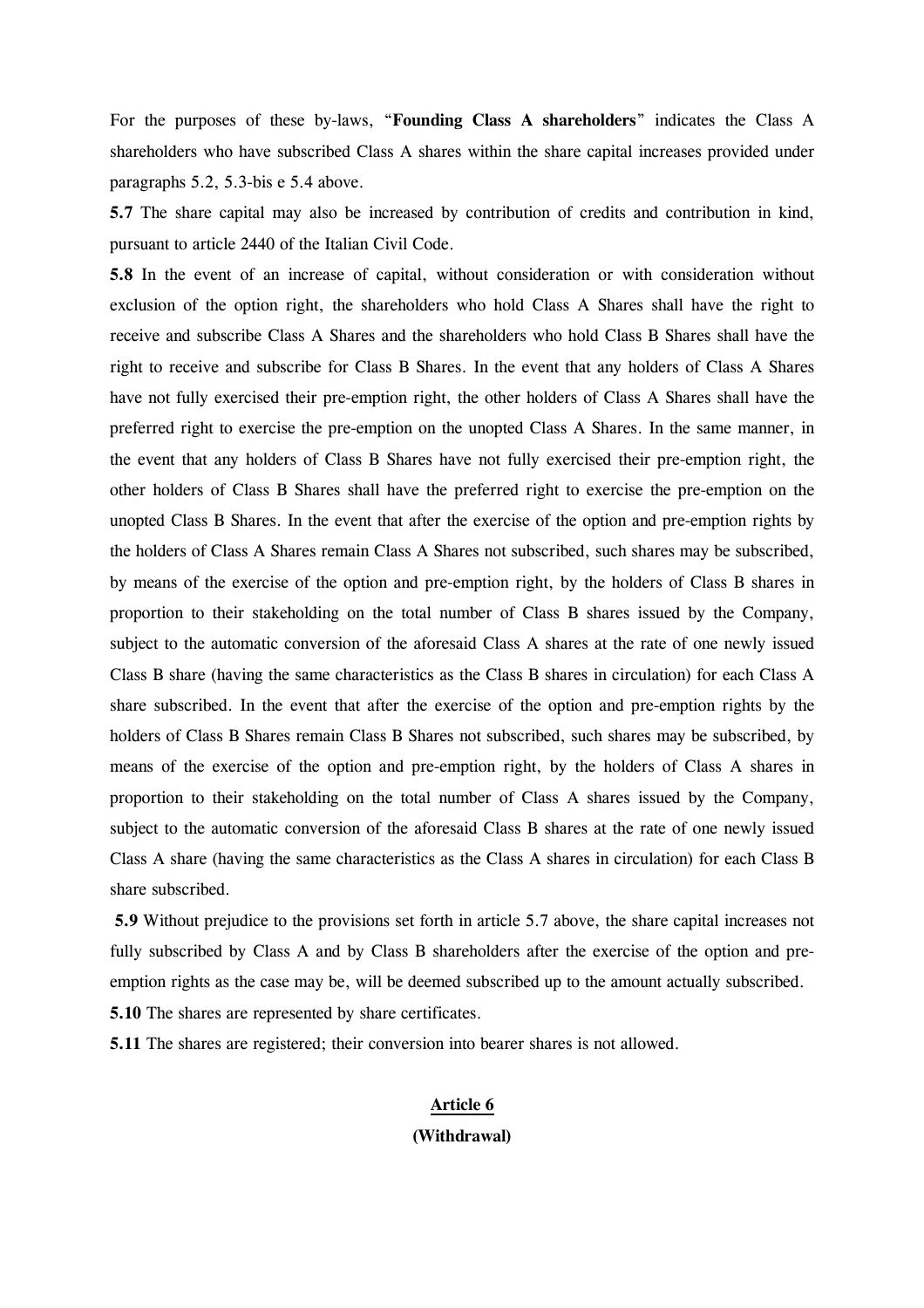The right of withdrawal does not belong to the shareholders who have not participated in the decisions regarding:

- the extension of the term of the Company's duration, and
- the introduction or removal of commitments to the circulation of stock certificates.

# Article 7

#### (Transfer of Shares)

7.1 Within the limits provided by this article 7 and by article 8, the shares are transferable to shareholders and to third parties, whether by a deed between living people or by reason of death.

The provisions of this article 7 and of article 8 apply not only to the transfer of Shares, but to the transfer of any right whatsoever relating to them, including, by way of example, (i) all shares or potential financial instruments of the Company (including those provided for in article 2346 of the civil code) having voting rights or convertible into shares having voting rights, (ii) all bonds or other financial instruments convertible into, exchangeable with, or conferring to the relevant owner the right to subscription or to acquisition of shares or financial instruments with voting rights of the Company, as well as shares originating in the respective conversion or the exercise of the abovementioned rights, (iii) any other right, title, and/or financial instrument (including rights of option and/or warrant and/or equity swap) that gives a right to the acquisition of and/or subscription to shares and/or financial instruments and/or bonds convertible into/ or exchangeable with, shares or financial instruments having voting rights or convertible into shares having voting rights in the Company, and/or the shares and/or financial instruments acquired on the basis of their exercise. The provisions of this article 7 and article 8 regard – in addition – not only the transfer of full ownership of the Shares and the rights relating thereto, but also the transfer of the bare ownership and whatsoever real rights of enjoyment, exclusive of the real rights of guarantee.

For the purposes of this article 7 and article 8, by act of transfer is meant any transfer by deed between living people, in whatever manner (such as, for purely illustrative purposes, sale, barter, contango, fiduciary transfer, and the modification of the entitlement to the relationship underlying a possible fiduciary commission, the conferring or borrowing of titles, or rather title deeds, gratis or out of generosity, amalgamation, splitting) able to be accomplished, directly or indirectly, in whole or part, including in a transitory manner, the ownership or availability of the Shares and whatever rights, interests, including of a non-property nature, deriving from or connected to the entitlement to the Shares.

For the purposes of this Article 7, "Italian Qualified Investors" shall mean any company or person, other than a Telecom Operator, which is a reputable qualified Italian institutional or private investor previously accepted in writing by the holders of Class B shares, provided that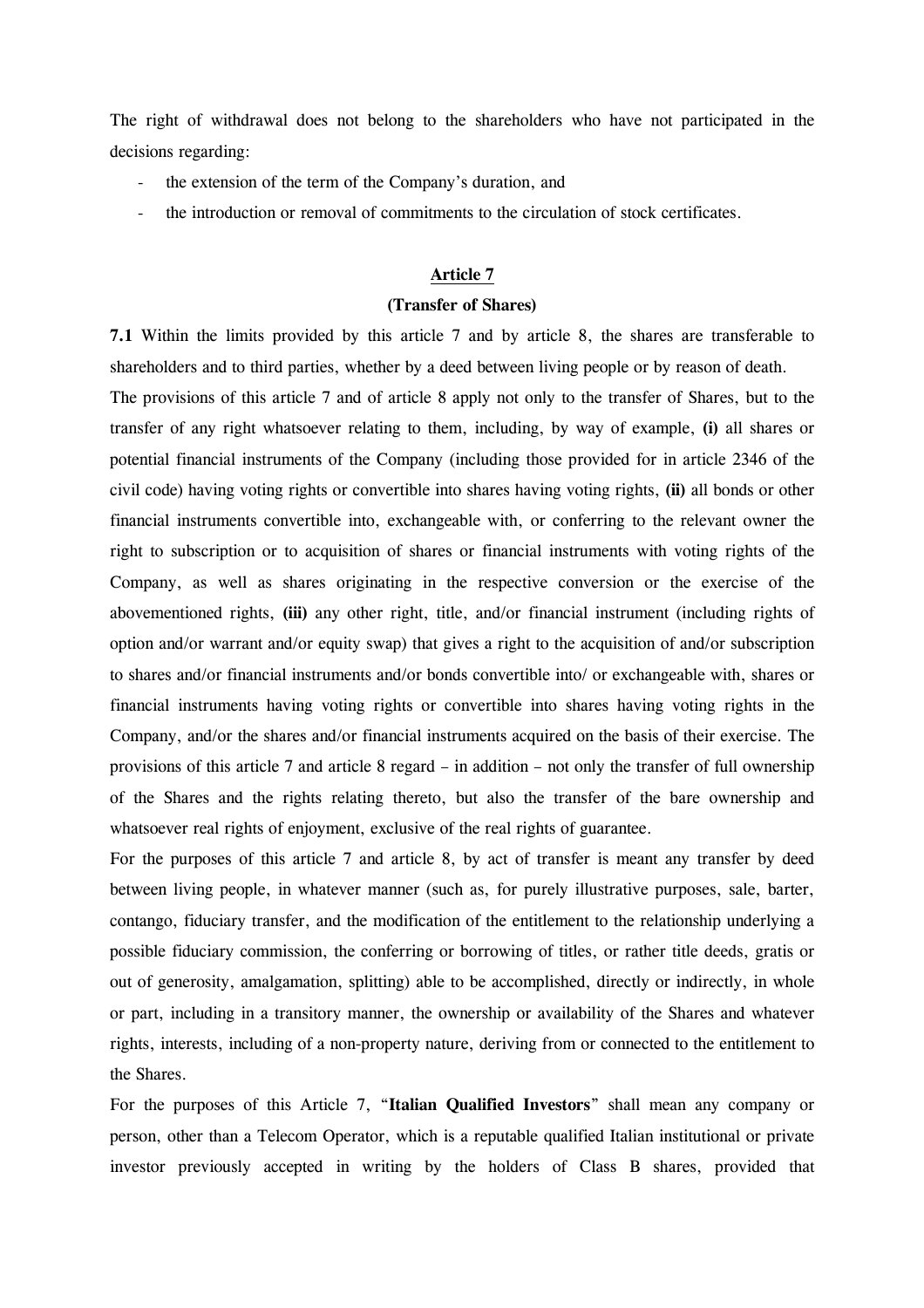simultaneously with the acquiring of any stake in the Company shall adhere to any agreement executed by the other shareholders of the Company in relation to the Shares of the Company to be transferred.

The provisions of the present article 7 and article 8 do not apply with regard to transfers in favour of companies entirely owned or controlled or controlling pursuant to Article 2359, first paragraph No. 1 of the Civil Code, or operations of partial non–proportional de-merger of the Company, merger by incorporation of entirely owned companies, and merger between companies entirely owned or controlled or controlling pursuant to Article 2359, first paragraph No. 1 of the Civil Code by the same shareholder, provided that the transfer shall be subject to a condition subsequent whereby in case of subsequent change of control of said companies, the Shares shall be deemed not having been transferred and shall have to be returned back to the original Shareholder Transferring Class A Shares or Shareholder Transferring Class B Shares (as defined below), as the case may be.To the extent it does not prevent any of the shareholders from exercising the redemption rights provided for in Articole 28 below, and any right provided for in this By-laws, the provisions of the present article 7 and article 8 do not apply also to transfers through derivative transactions or borrowing of titles according to which the original Shareholder Transferring Class A Shares (being a bank, financial company or insurance company), as the case may be (i) shall have the full title and ownership of the Shares upon termination of the relevant transaction, and, in any case, (ii) shall maintain medio tempore all administrative and economic rights on the Shares under the derivative transaction or being object of the borrowing of titles; failure of such conditions will entail the immediate application of this article 7 and following article 8.

7.2 The shareholder who intends to transfer Class A shares (hereinafter the "Shareholder Transferring Class A shares") to a potential third party acquirer, including a shareholder of the Company (hereinafter, a "Person Bidding for Class A shares") must offer them in advance on equal terms to the other shareholders who hold Class A shares and subsequently, under the circumstances set forth by the following point (ii), to the shareholders who hold Class B shares; the holders of Class A shares may acquire the shares offered in pre-emption in proportion to the number of Class A shares held by each of them compared with the total number of Class A shares issued by the Company; the holders of Class B shares may acquire the shares offered in pre-emption , under the circumstances set forth in the following point (ii) below and in proportion to the number of Class B shares held by each of them compared with the total number of Class B shares; the above mentioned procedure shall occur in compliance with the following mechanisms: (hereinafter the "Right of Pre-emption"):

(i) The Shareholder Transferring Class A shares must transmit a communication, by registered or certified mail with return receipt requested to the Chairman of the Board of Directors and to the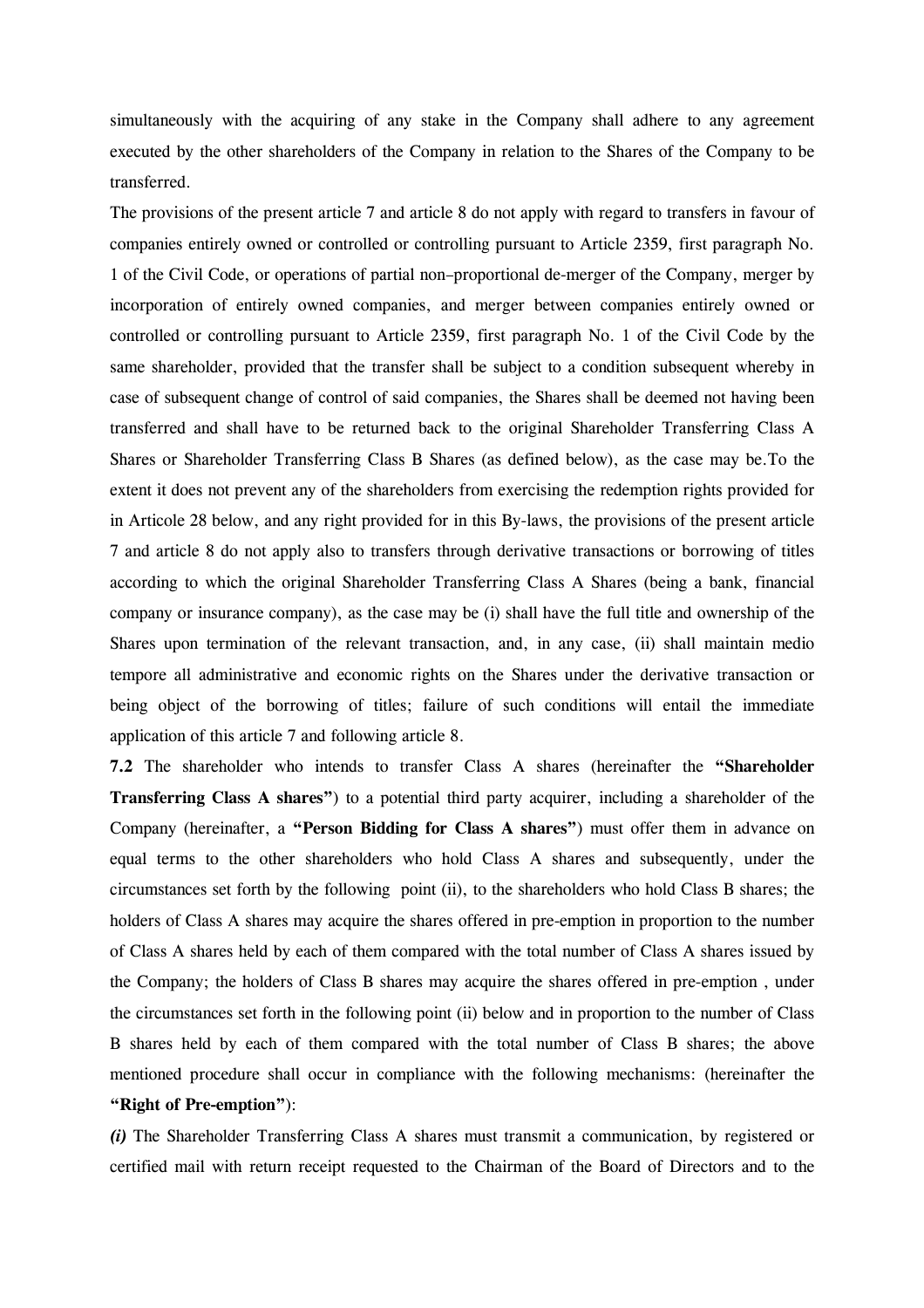other shareholders holding Class A shares, specifying the number of Class A shares, the price, and the other economic and contractual conditions of the transfer and the personal particulars of the Person Bidding for Class A Shares (the "Transferring Notice"). Within 30 days of the date of receipt of the Transferring Notice (the "Term of Exercise"), the shareholders holding Class A shares who intend to avail themselves of the Right of Pre-emption must give the appropriate written communication to the Chairman of the Board of Directors and to the Shareholder Transferring Class A shares (the "Acceptance Notice"). The shareholders holding Class A shares who exercise the Right of Pre-emption, provided that they make a contextual request in the Notice of Acceptance, will have the right (hereinafter, the "Right of Increase") to acquire the Class A shares remaining on sale once all the Notices of Acceptances have been received (the "Remaining Class A Shares"). Any Notice of Acceptance shall specify the number of Remaining Class A Shares in relation to which the relevant shareholder holding Class A shares wishes to exercise the Right of Increase. The Remaining Class A Shares shall be divided among the shareholders who have exercised the Right of Increase in proportion to the number of Class A shares held by each of them, provided that after the exercise of the above mentioned rights any shareholder holding Class A shares will not be entitled to acquire a number of Class A shares higher than the aggregate number indicated into the Acceptance Notice.

(ii) if after the carrying out of the procedure in the preceding point (i) there still remain any Remaining Class A Shares, each holder of Class A shares other than the Shareholder Transferring Class A shares will have the right to procure within 30 days after the expiry of the Term of Exercise (the "Further Term") the acquisition of the Remaining Class A shares by one or more Italian Qualified Investors, provided that the Shareholder Transferring Class A shares will not have such right in the case that (aa) the Person Bidding for Class A shares is a Telecom Operator and (bb) as a consequence of such transfer of Class A shares the aggregate percentage of the share capital held by the Founding Class A shareholders is reduced below 35% of the share capital; it being understood that the loss of such right shall refer exclusively to the portion of transfer of Shares falling below such threshold.

If on the date the Further Term expires there are still any Remaining Class A shares or the Italian Qualified Investors do not have the right to acquire Class A shares as referred to above, such Remaining Class A shares shall be offered without delay to the shareholders holding Class B shares by means of a communication made in the form specified in the preceding paragraph (i) of this Article 7.2. The Remaining Class A shares which become pre-empted by the shareholders holding Class B shares must be divided among the holders of Class B shares who pre-empted them – in proportion to the number of Class B shares held by each of them, provided that the Right of Increase included in Article 7.2(i) above shall apply mutatis mutandis – subject to the automatic conversion of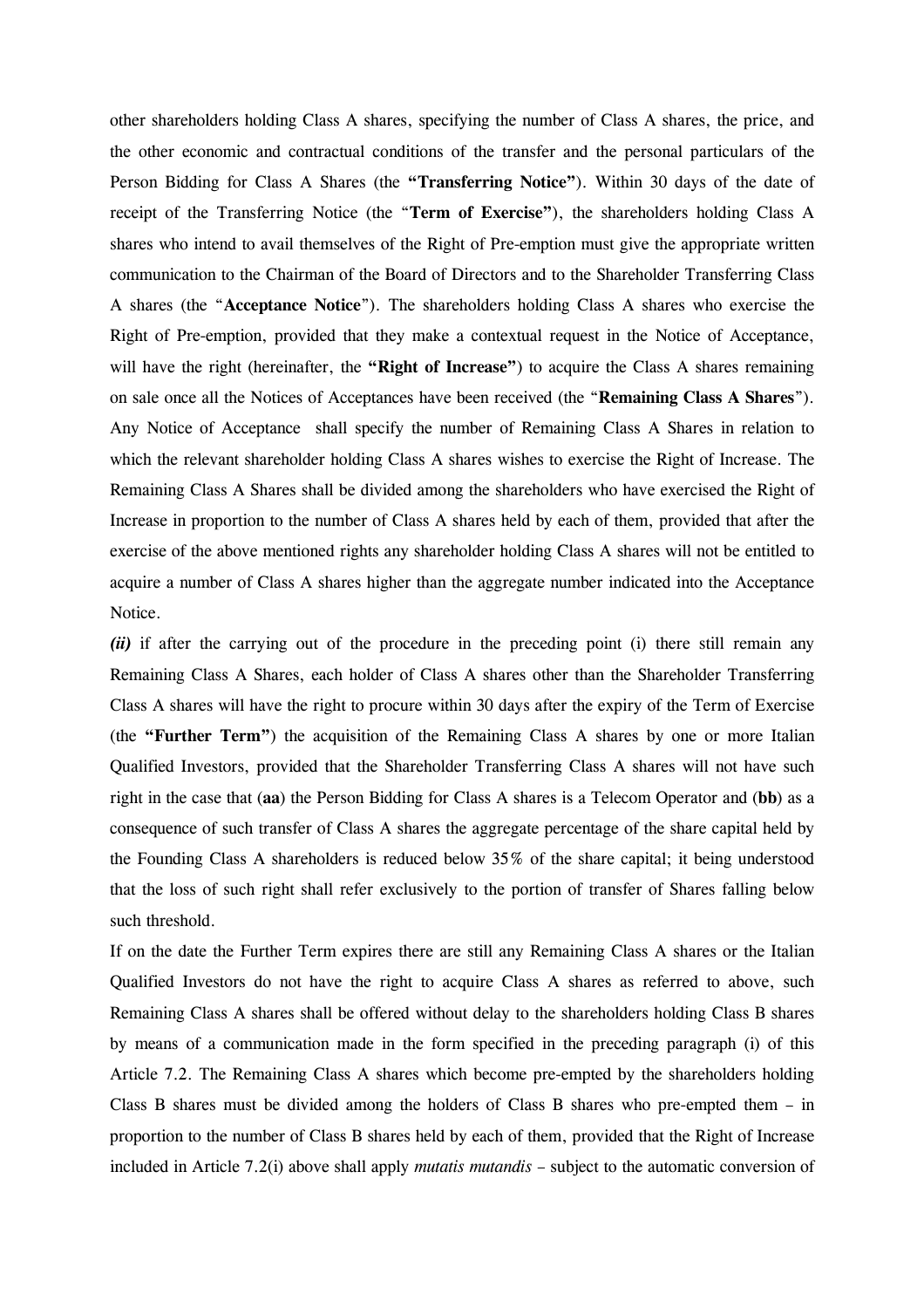the aforesaid Class A shares subject to pre-emption at the rate of one newly issued Class B share (having the same characteristics as the Class B shares in circulation) for each Class A share subject to pre-emption. The exercise of the Right of Pre-emption by the shareholders holding Class B shares, potentially exercised in accordance with this article 7.2 (ii), must be carried out within 15 days of the receipt of the notice of offering in pre-emption by means of an appropriate written communication to the Chairman of the Board of Directors and the Shareholder Transferring Class A shares, specifying the number of shares requested in pre-emption. The conversion of Class A shares into Class B shares takes effect upon the recording of the decision of the Board of Directors (which for this purpose must be convened within 5 days of the expiry of the term for the exercise of the Right of Pre-emption specified in the present article 7.2 (ii)) resulting from the minutes drawn up by the notary – subject to the condition precedent that the event described under article 7.2(iv) did not occur -, who must proceed to carry out all the necessary formalities for the issuance of Class B shares as well as the necessary registrations in the Register of Companies, also bringing about the necessary and consequent modifications to article 5 of the Company's By-laws, making the numerical expressions and the text in the necessary parts adequate for all legal purposes, providing, moreover, for deposit, according to article 2346 of the civil code, the text of the By-laws updated in that sense, as well as carrying out all other formalities provided by the current legal standards.

(iii) Should remain any Class A shares subject to the bid not acquired by Class A shareholders or by Italian Qualified Investors or by Class B shareholders in the sense of the foregoing (the "Shares A not Purchased") and the Person Bidding for Class A shares is accepting to buy the Shares not Purchased, the Shares not Purchased may be transferred from the Shareholder Transferring Class A shares to the Person Bidding for Class A shares, within but not later than 15 days, if the transfer in favour of the Person Bidding for Class A shares has not occurred within the aforesaid term, any later transfer of Class A shares and of the rights related thereto shall be subject again to the procedure specified in the present article 7.2; any act of transfer carried out in violation of the provisions of the present article 7.2 shall be invalid and not opposable to the Company.(iv) Should remain any Share A not Purchased and the Person Bidding for Class A shares is not accepting to buy only the Shares A not Purchased pursuant to the previous paragraph 7.2(iii), the Shareholder Transferring Class A shares shall be entitled to sell all the Class A shares object of the Class A Transferring Notice to the Person Bidding for Class A shares.

7.3 The shareholder who intends to transfer Class B shares (hereinafter, the "Shareholder Transferring Class B shares") to a potential third-party acquirer as well as to a shareholder of the Company ("Person Bidding for Class B shares") must offer these shares in advance to all the other shareholders holding Class A and Class B shares with regard to the following procedure: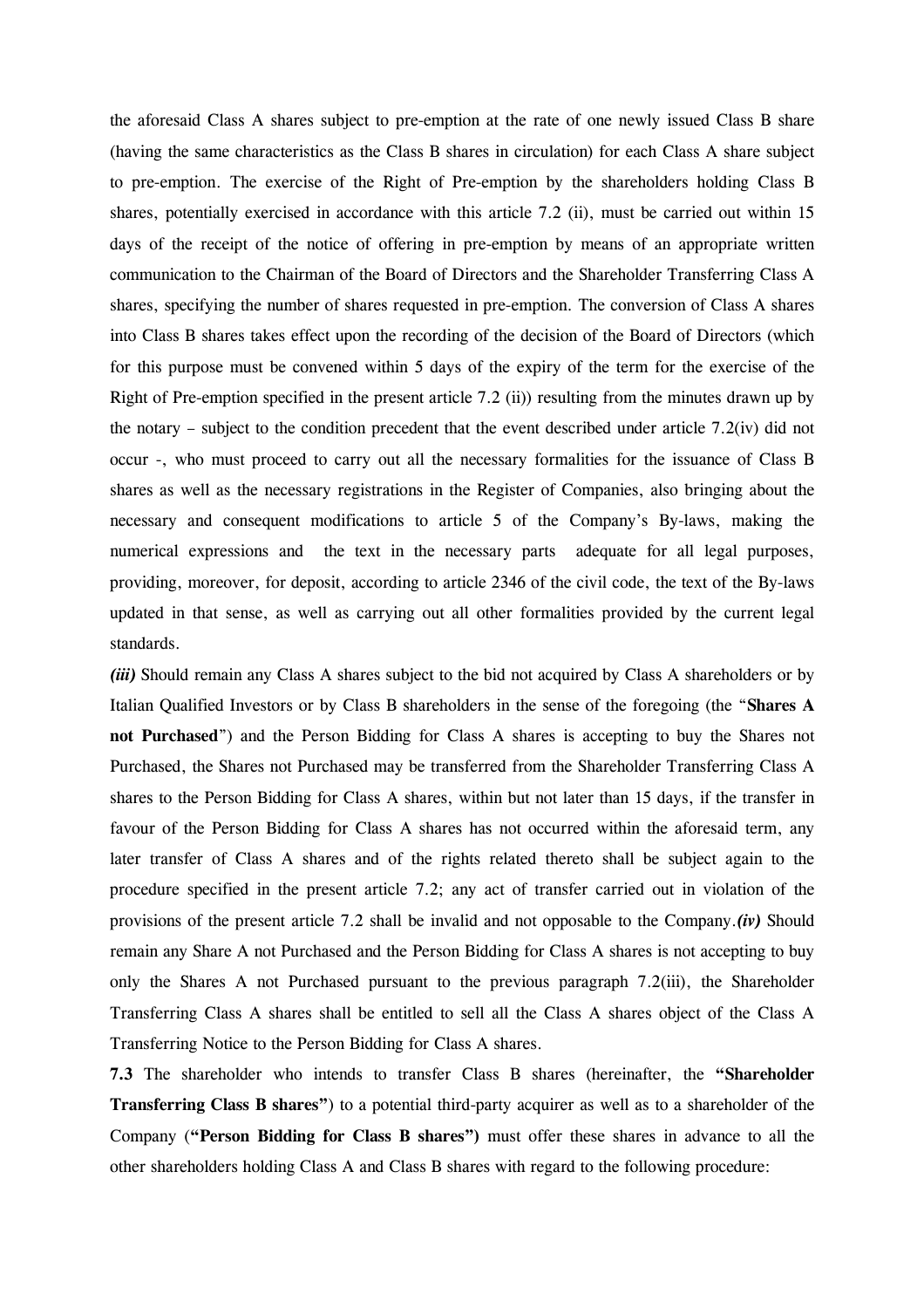(i) the Shareholder Transferring Class B shares must transmit a communication, by registered or certified mail with return receipt requested to the Chairman of the Board of Directors and other shareholders, specifying the number of Class B shares, the price, and the other economic and contractual conditions of the transfer and the personal particulars of the Person Bidding for Class B shares (the "Class B Transferring Notice"). Within 30 days of the date of receipt of the notice, the shareholders who intend to avail themselves of the Right of Pre-emption must give the appropriate written communication to the Chairman of the Board of Directors and the Shareholder Transferring Class B shares, specifying the number of shares requested in pre-emption;

(ii) (a) Should the offer be accepted in its totality by the shareholders, the Class B shares subject to bidding shall be divided among the aforesaid shareholders, in proportion to the number of shares held by each of them compared to the total number of shares (of Class A and Class B) issued by the Company; (b) should the offer be accepted only in part by the shareholders, the Class B shares offered and acquired must be divided among the aforesaid shareholders in proportion to the number of shares held by each of them compared to the total number of shares (of Class A and Class B); The Class B shares pre-empted by the holders of Class A shares will be transferred to them pursuant to the present Article 7.3 subject to the automatic conversion of the aforesaid pre-empted Class B shares at the rate of one newly issued Class A share (having the same characteristics as the Class A shares in circulation) for each Class B share subject to pre-emption. The conversion of the Class B shares into Class A shares will be executed in compliance with the procedure set forth in Article 7.2 (ii) above.

(iii) Should remain any Class B shares subject to the bid not acquired by Class B shareholders or by Class A shareholders (the "Shares B not Purchased") and the Person Bidding for Class B shares is accepting to buy the Shares not Purchased, the Shares B not Purchased may be transferred from the Shareholder Transferring Class B shares to the Person Bidding for Class B shares, within but not later than 15 days, if the transfer in favour of the Person Bidding for Class B shares has not occurred within the aforesaid term, any later transfer of Class B shares and of the rights related thereto shall be subject again to the procedure specified in the present article 7.3; any act of transfer carried out in violation of the provisions of the present article 7.3 shall be invalid and not opposable to the Company.

(iv) Should remain any Share B not Purchased and the Person Bidding for Class B shares is not accepting to buy only the Share B not Purchased, the Shareholder Transferring Class B shares shall be entitled to sell all the Class B shares object of the Class B Transferring Notice to the Person Bidding for Class B shares.

7.4 In the event that the transfer of shares does not provide a corresponding amount, or rather if it does not provide it entirely in cash (for example, in the event of donation, barter, or transfer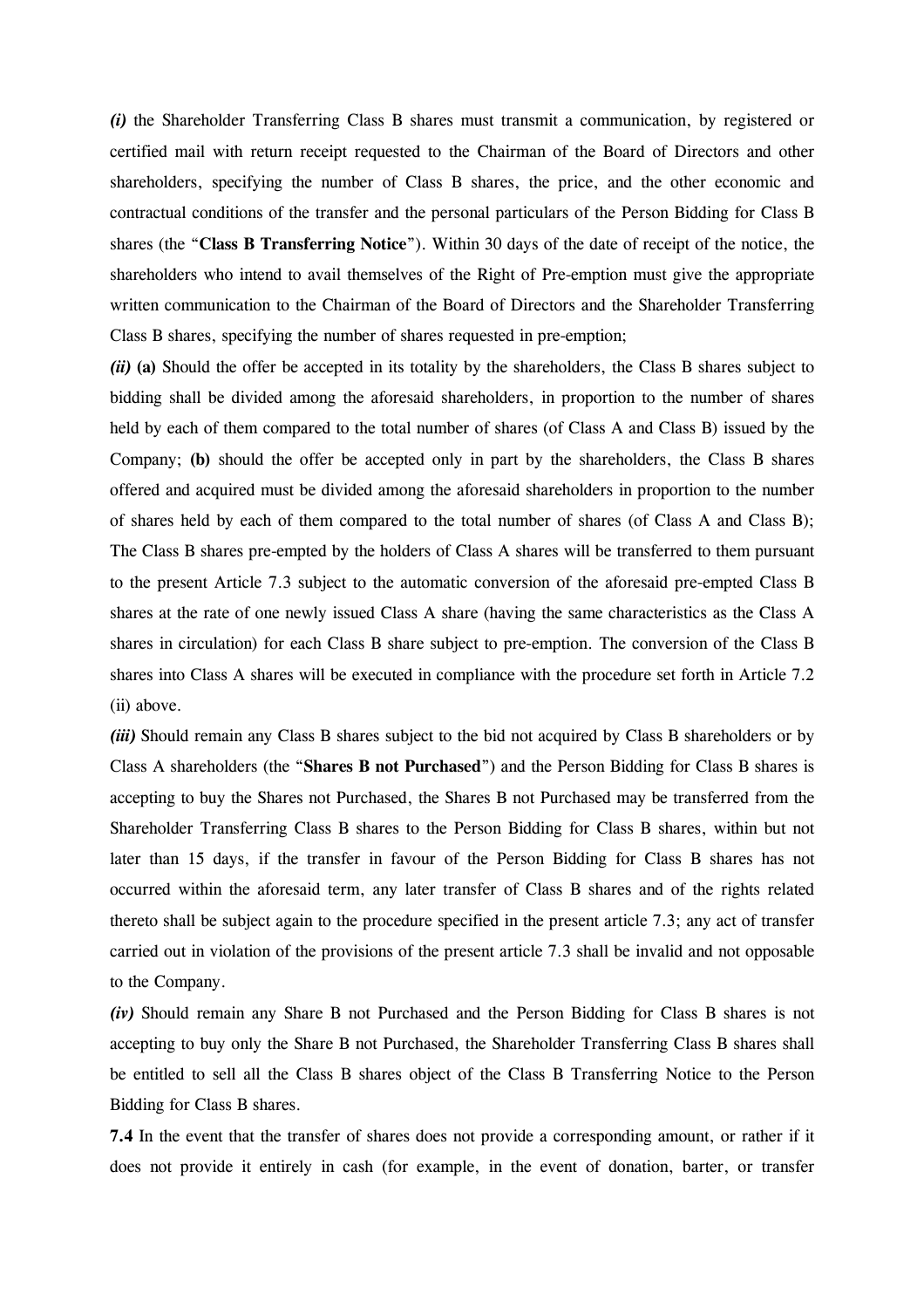through amalgamation, splitting) the price at which the shareholders in the Company shall be able to acquire the shares offered to them in pre-emption shall be determined by mutual agreement of the shareholder who intends to transfer and the shareholder or shareholders who have exercised the preemption (the "Interested Shareholders"). If the Interested Shareholders have not reached an agreement within 30 workdays, elapsing from the moment when the shareholder who intends to transfer has received the communication of the shareholders who intend to exercise the Right of Preemption, the price for each share shall be calculated on the basis of the adjusted net worth of the Company to be determined taking into account the price of the shares held in TI calculating by means of the arithmetic average of the official stock exchange prices within 30 days preceding the date of the offer in pre-emption divided by the number of shares issued and, in case of disputes, the calculation, to be carried out on the basis of the criteria indicated above, shall be remitted to an expert appointed by the President of the Court of Milan, upon application by the most diligent shareholder.

7.5 All transfers provided under this Article 7 shall be subject to the applicable Antitrust and/or regulatory provisions and shall occur not later than 10 days after obtaining any applicable Antitrust and/or regulatory clearance, if needed, and in any case not later than six months from the completion of the binding agreement in relation to the transfer of the Shares.

7.6 Transfers made in violation of the provisions of the present article 7 and the following article 8 shall be invalid and unenforceable with regard to the Company.

#### Article 8

#### (Right of Co-Sale (Tag-Along))

8.1 Without prejudice to the provisions of the foregoing article 7, in the event that one or more shareholders (hereinafter called jointly the "Considerable Shareholder") (i) intend to transfer, also one or more times, a number of shares that represent a share equal to at least 30% of the share capital of Company (the "Considerable Share") to a potential third-party acquirer or to one or more potential acquirers belonging to the same group, connected by a relationship of control or linkage among them in the meaning of article 2359 of the civil code, or who in any case act in concert pursuant to article 109, Consolidated Financial Act, for the purchase of the Considerable Share, and (ii) none of the other shareholders exercises the Right of Pre-emption at the end of the respective term of exercise, or notwithstanding the exercise of the Right of Pre-emption by one or more of the other shareholders a bid by the third party is still pending for a share equal to at least the Considerable Share, the shareholder (or shareholders) who did not exercise the Right of Preemption to which they were entitled (hereinafter the "Non-Opting Shareholder") shall have the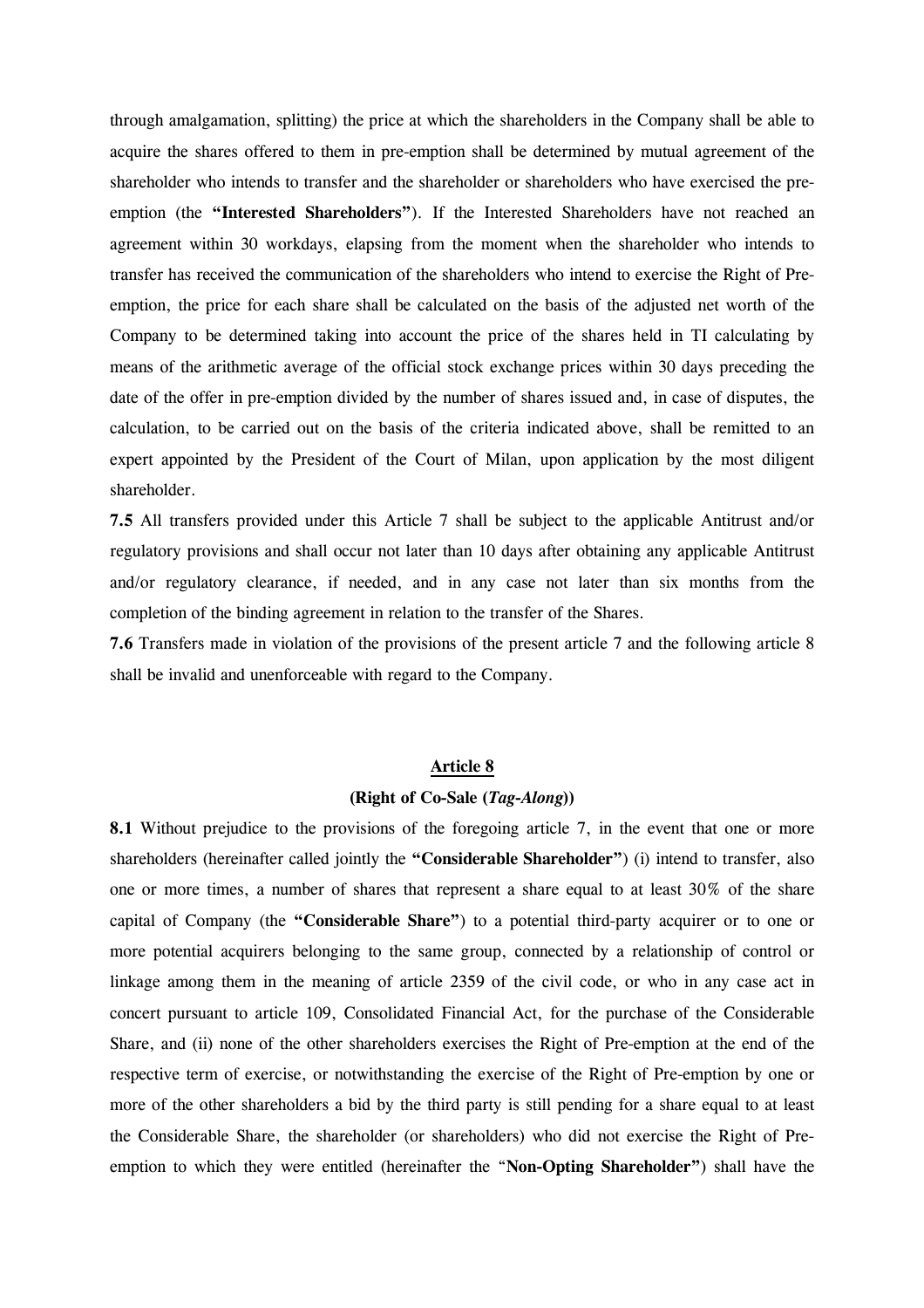right to transfer to the potential third-party acquirer his own shares (the "Right of Co-Sale" or "Tag-Along Right") at the same terms and conditions of the transfer of the Considerable Shareholder pursuant to this article 8. If the transfer from the Considerable Shareholder does not comprise the entire stake held but only a part of such stake, the Tag Along Right shall be allocated to the Non-Opting Shareholder in the same proportion existing between the number of Shares to be sold and all the shares held by the Considerable Shareholder.

8.2 If the Non-Opting Shareholder intends to exercise its Tag-Along Right, he must, under penalty of forfeiture, give a written communication to the Considerable Shareholder – and a copy to the Company – by the means and under the terms provided for the exercise of the Right of Pre-emption discussed in the foregoing article 7. Once the express request has been made by the Non-Opting Shareholder to avail himself of the Tag-Along Right (hereinafter the "Proposal of Sale"), the aforesaid Non-Opting Shareholder shall be obliged to sell all or the different pro rata quantities established above of his own shares, free from every encumbrance, lien or right in favour of third parties, to the potential third-party acquirer, in accordance with the following procedure:

(i) The Considerable Shareholder must, as a condition for the efficacy of the transfer of his own shares, see to it that the potential third-party acquirer (a) accepts unconditionally the Proposal of Sale mentioned in this article 8.2, having for its purpose the sale of all (or the different pro rata quantities established above) the shares owned by each Non-Opting Shareholder who has made the Proposal of Sale, without the potential third-party acquirer being able to require with regard thereto any declaration and/or guarantee, with the exception of the guarantees pertaining to (ai) the entitlement to the shares owned by the Non-Opting Shareholder, in the absence of commitments regarding these and the capacity to freely dispose of them, and (aii) the fact that the shares are free from every encumbrance, lien or right in favour of third parties; and (b) acquires all (or the different pro rata quantities established above)the shares owned by each Non-Opting Shareholder who made the Proposal of Sale;

(ii) The transfer of the shares by the Considerable Shareholder and the other Non-Opting Shareholders must arrive in one single setting, with contextual payment of the price within and not later than 15days of the date of receipt of the Proposal of Sale by the Considerable Shareholder;

(iii) If no shareholder has exercised the Right of Pre-emption in the sense of article 7 nor the Tag-Along right in the sense of the present article, the Considerable Shareholder may transfer the shares belonging to him to the relevant third-party acquirer on condition that (a) the transfer occurs under the same conditions indicated in his own communication to the other shareholders, here including the same price. and (b) the transfer shall occur within 15 days of the expiry of the different term of exercise mentioned in the foregoing article 7, it remaining firm that the aforesaid term shall be reasonably extended, as referred below, if the transfer of the shares is subject to obligations of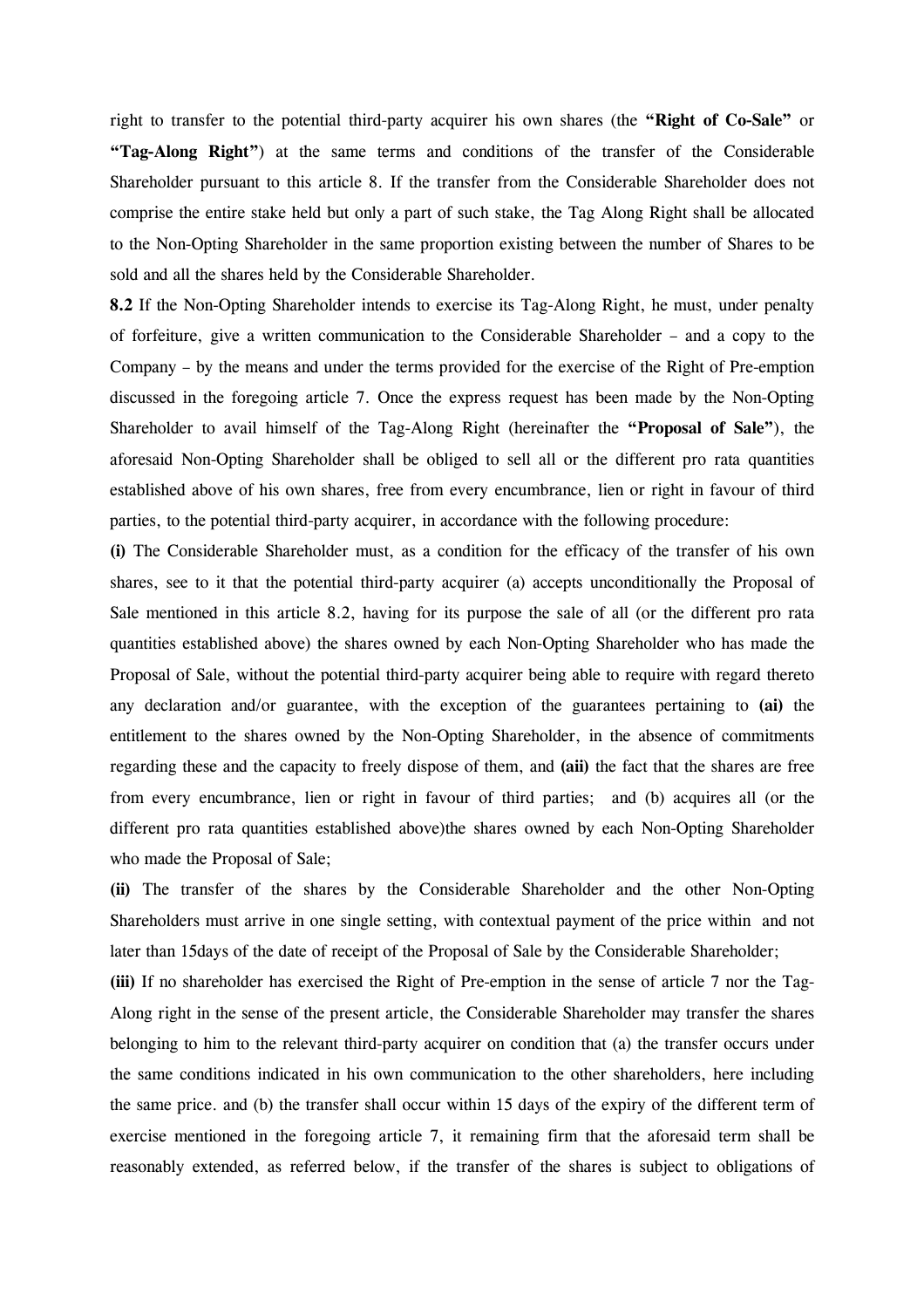communication in advance or authorization by an authority; it remains the intention that the aforesaid term of 15 days be considered respected if within the appropriate deadline the Considerable Shareholder has executed with the potential third-party acquirer a purchase and sale contract with deferred efficacy (but not more than 6 months) or conditional solely upon the obtaining of the authorizations required by law or regulation (provided that such agreement shall terminate if such authorizations have not been obtained within six months following execution of such purchase and sale contract), at a price per share and, in general, on the terms and conditions indicated by the potential third party acquirer in his own bid. If the transfer to the potential third party acquirer has not taken place in conformity with what is indicated in this paragraph and in the terms provided here, the Considerable Shareholder shall not be able to transfer his own shares unless subject to the experiencing of the procedures discussed in articles 7 and 8 and the transfer shall not be valid and enforceable against the Company.

# Article 9

#### (Bonds and Financing)

9.1 The Company may issue convertible and non-convertible bonds, take loans from shareholders, with interest or interest-free, with or without reimbursement obligation, in compliance with the applicable laws and regulations and its by-laws.

# SECTION III SHAREHOLDERS' MEETING

#### Article 10

#### (Ordinary Shareholders' Meeting)

10.1 The Ordinary Shareholders' Meeting shall decide upon matters reserved to it by law. Furthermore, the Ordinary Shareholders' Meeting authorises, within the meaning of Article 2364 (1)(5) of the Civil Code, subject to the responsibilities of the Board of Directors, (i) with the majority provided in the following Article 12, paragraph 3, the carrying out by the Company of the activities discussed in Article 3.1, letter (c) and (ii) the Company's acceptance [ or company's instruction to its subsidiaries, pursuant to its activity of direction and coordination, to accept ]to any tender offers having as their subject the shares of TI, provided that in such a case the efficacy of the authorization resolved by the meeting is subject to the condition precedent of the failed exercise of the Redemption discussed in the following Article 28.2 potentially carried out – with respect to the prerequisites and procedure discussed in the following Article 28.2 – by the shareholders authorised to do so, provided that if the said Redemption is exercised, the aforesaid resolution of the Meeting is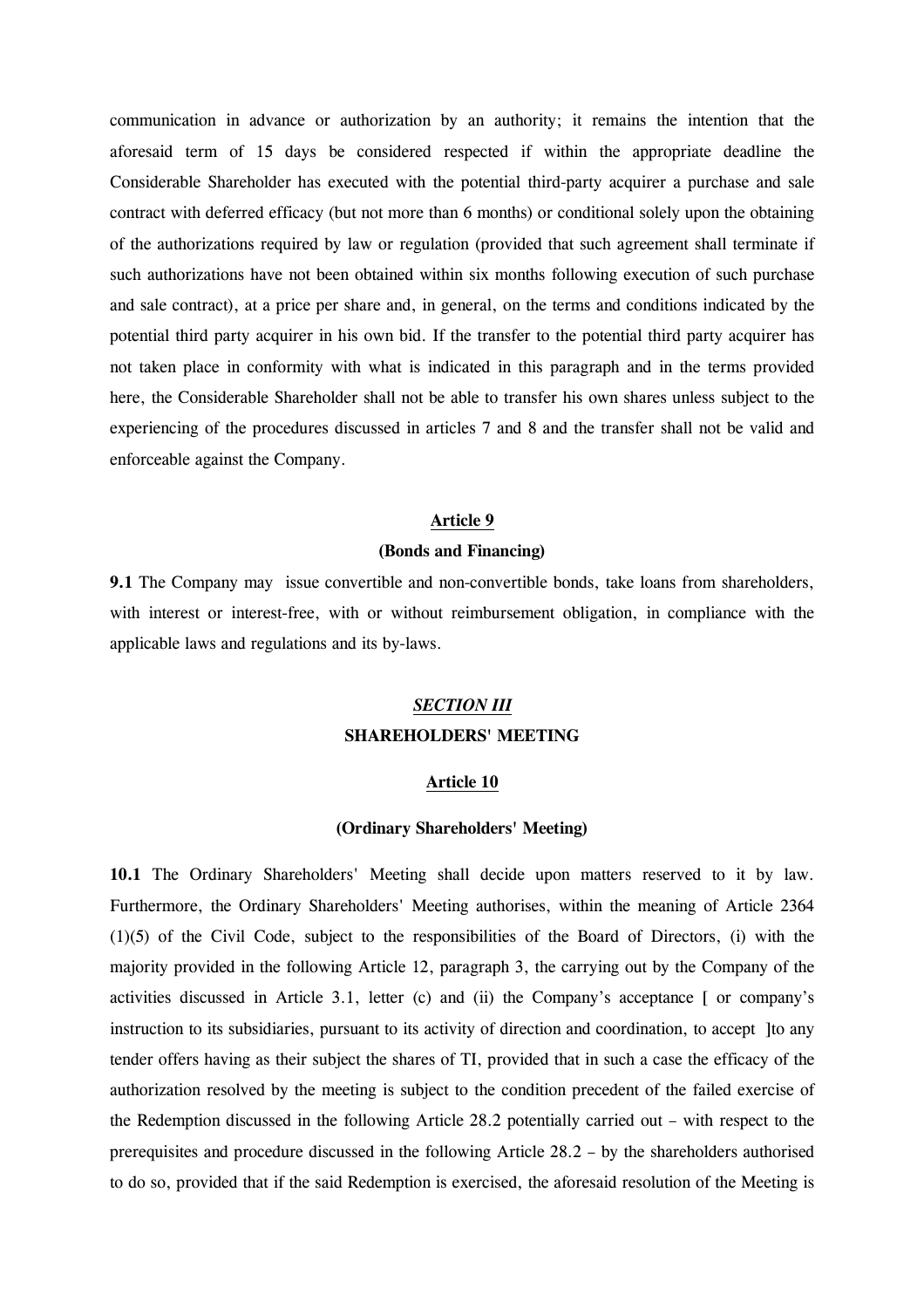intended to be definitively revoked at the moment of the transfer of the shares subject to Redemption and the TI shares directly or indirectly held by the Company shall be rendered unavailable within the meaning of the following Article 28.2 (iii).

# Article 11

#### Call

11.1 The Shareholders' Meeting may also be convened in a place other the registered office, provided that it is held in Milan.

11.2 The Meeting may be convened, subject to resolution of the Board of Directors, by the Chairman of the Board of Directors by means of a notice at least eight days prior to the date fixed for the meetingto be send by means of: (i) A letter or telegram sent to all the shareholders entered in the shareholders' register, to the directors and statutory auditors by postal service or an equivalent; with notice of receipt; or alternatively; (ii) a fax or e-mail message sent and received by all the persons indicated above, who must, within the date established for the meeting, confirm in writing, also using the same means, receipt of the notice, specifying the date of receipt whenever the delivery means used do not provide for notification – even electronic – of receipt by the addressee.

11.3 In the notice of call a second meeting may be set for another day, if the preceding Meeting was not legally constituted.

11.4 In the absence of formal call, the Meeting is regularly constituted when the entire share capital of the Company is represented and the majority of the members of the Board of Directors and of the members of the managerial body take part; in that case, each of the participants may object to the discussion of issues for which he is not sufficiently informed.

11.5 Except as provided by the last paragraph of Article 2367 of the Civil Code, the Board of Directors must convene the Meeting without delay when a request is made by as many shareholders representing at least one tenth of the share capital of the Company and the issues to be discussed are set out in the request.

11.6 The Ordinary Shareholders' Meeting must be convened by the Board of Directors at least once a year, within one hundred and twenty days of the close of the Company's fiscal year; the Meeting may be convened within one hundred and eighty days of the close of the Company's fiscal year should the Company be required to prepare consolidated financial statements or when this is required by particular resons connected to the structure and the purpose of the Company.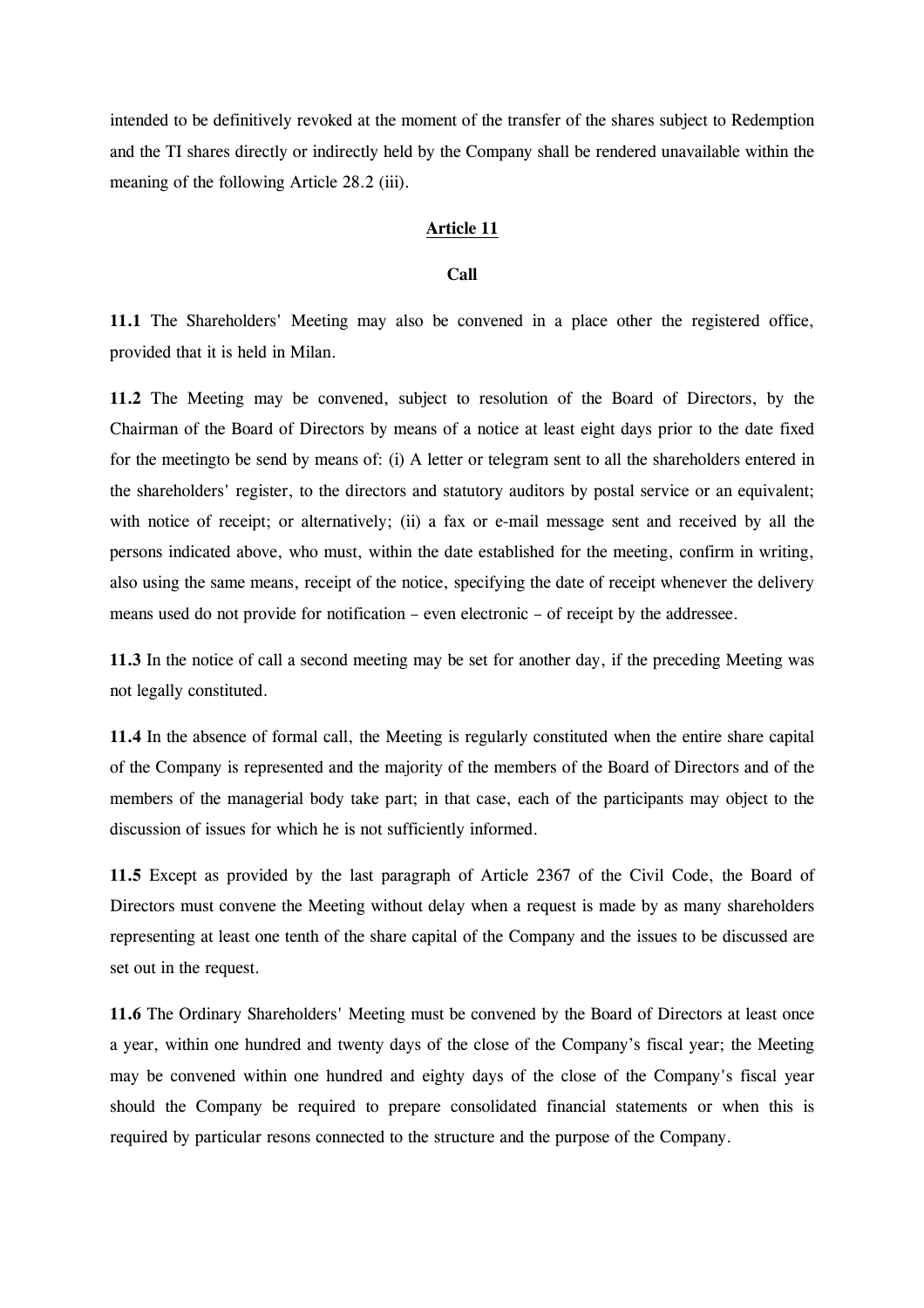#### Article 12

#### (Resolutions)

12.1 Without prejudice to the provisions of paragraph 12.3 below, the Ordinary Shareholders' Meeting – in first call – is regularly convened with the participation of such shareholders as represent at least half of the share capital and - in second call - is regularly convened with the participation of such shareholders as represent at least one fifth of the share capital, except for the approval of the financial statements and the appointment and removal of corporate officers, for which it is regularly convened whatever the proportion of the share capital represented by the shareholders taking part.

12.2 Without prejudice to the provisions of paragraph 12.3 below, the Ordinary Shareholders' Meeting – in first and second call – resolves with the vote of the absolute majority of the capital present.

12.3 The Meeting convened to resolve on the authorization of activities or operations in pursuit of the corporate purposes indicated in Article 3, paragraph 3.1, letter (c) of the By-laws is validly constituted and decides by a vote of such shareholders as represent at least 95% of the share capital.

The Ordinary Meeting convened to resolve on the distribution of dividends is validly constituted and decides by a vote of such shareholders as constitute at least 65% of the capital stock, it remaining firm that if one or more shareholders who, even altogether, represent a share of the Company greater than 30% of the capital stock, should abstain or be absent from the decision of the Meeting, it may be adopted by a vote of such shareholders as represent the absolute majority of the capital stock.

12.4 The Extraordinary Shareholders' Meeting – in first and second call – is regularly constituted and resolves with the vote of such shareholders as represent at least (i) 75% of the share capital with regard to the resolutions (x) approving share capital increase with the exclusion of the option right pursuant to article 2441, par. 4 and 5, of the Italian civil code, (y) approving mergers or de-mergers causing a dilution of the stakeholding held by the shareholders in the Company except the mergers provided under Article 18.2(i); and (z) approving amendments to articles 12, 15, 18 and 22 of the present by-laws, and (ii) with regard to the remaining other resolutions, 65% of the share capital (with the exception of resolutions under Articles 2446 and 2447 of the Civil Code, which are decided by the applicable majorities), provided that, in the cases above mentioned under letters (i) e (ii), if one or more shareholders who, even together, hold an interest in the company that exceeds 30% of the share capital should abstain from such a Shareholders' Meeting resolution or be absent,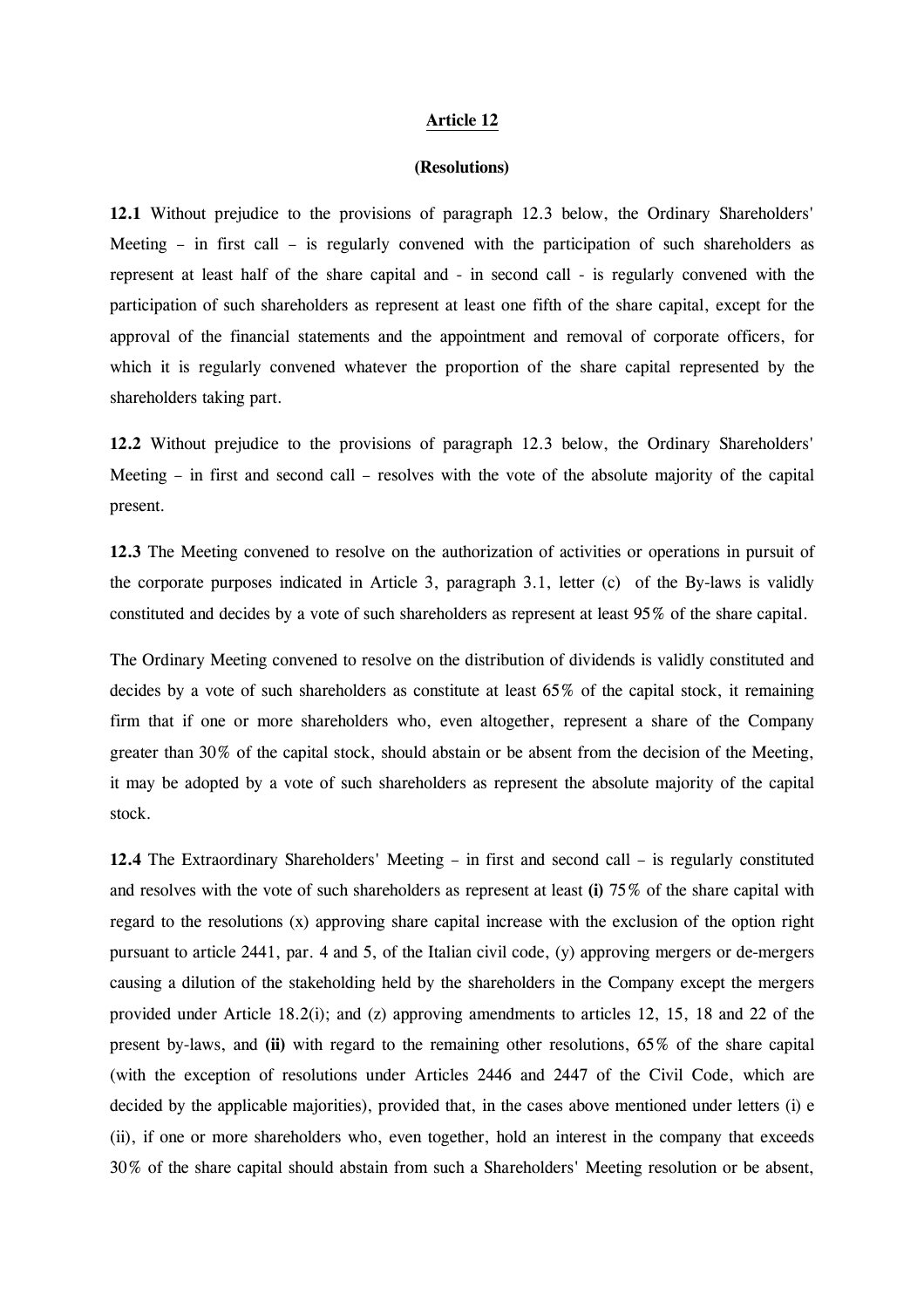it may be adopted by a vote of such shareholders as represent at least the absolute majority of the share capital.

In the event the quorums to convene the Extraordinary Shareholders' Meeting and resolve upon the issues set out in the first paragraph of this paragraph 12.4 are not met, the Extraordinary Shareholders' Meeting may be convened anew to resolve on the same issues, provided at least 30 days have elapsed from the preceding call. In such a case the meeting – in first call and in second call – is regularly convened and resolves by the vote of such shareholders as represent the absolute majority of the share capital.

#### Article 13

#### (Right of participation and vote)

13.1 Participation in the shareholders' meeting is allowed to those shareholders having the right to vote or the financial instruments giving the right to vote on at least one of the topics listed on the agenda as well as to those individuals who have been granted the right of participation either by law or by virtue of these By-laws. Each share has attached the right to issue one vote. The Company guarantees the provision of translation services in favour of shareholders who do not speak Italian.

13.2 For participation in the shareholders' meeting, it is not necessary to have previously lodged (i) shares or the relative certificates thereof, and (ii) financial instruments incorporated in securities or documented by certificates.

13.3 The shareholders' meeting can also be held in a number of places, either contiguous or distance from each other, connected by audio and/or video, as long as the collective assembly method is used, principles of good faith are upheld, and all shareholders are treated equally. In particular, it is necessary that:

(i) the president of the shareholders' meeting and the person taking record of the shareholders' meeting be in the same place; they will write up and sign the minutes and for the purposes of record the meeting will be considered as having taken place at that location;

(ii) the president of the shareholders' meeting be allowed, including through the office of the president, to verify the identity and legitimacy of the participants, control the meeting process, verify and announce the results of voting;

(iii) the person taking down the minutes be allowed to properly observe the shareholders' meeting events he or she is required to record;

(iv) the participants be allowed to take part in the discussion and simultaneously vote on the items of the agenda, as well as view, receive and transmit documents;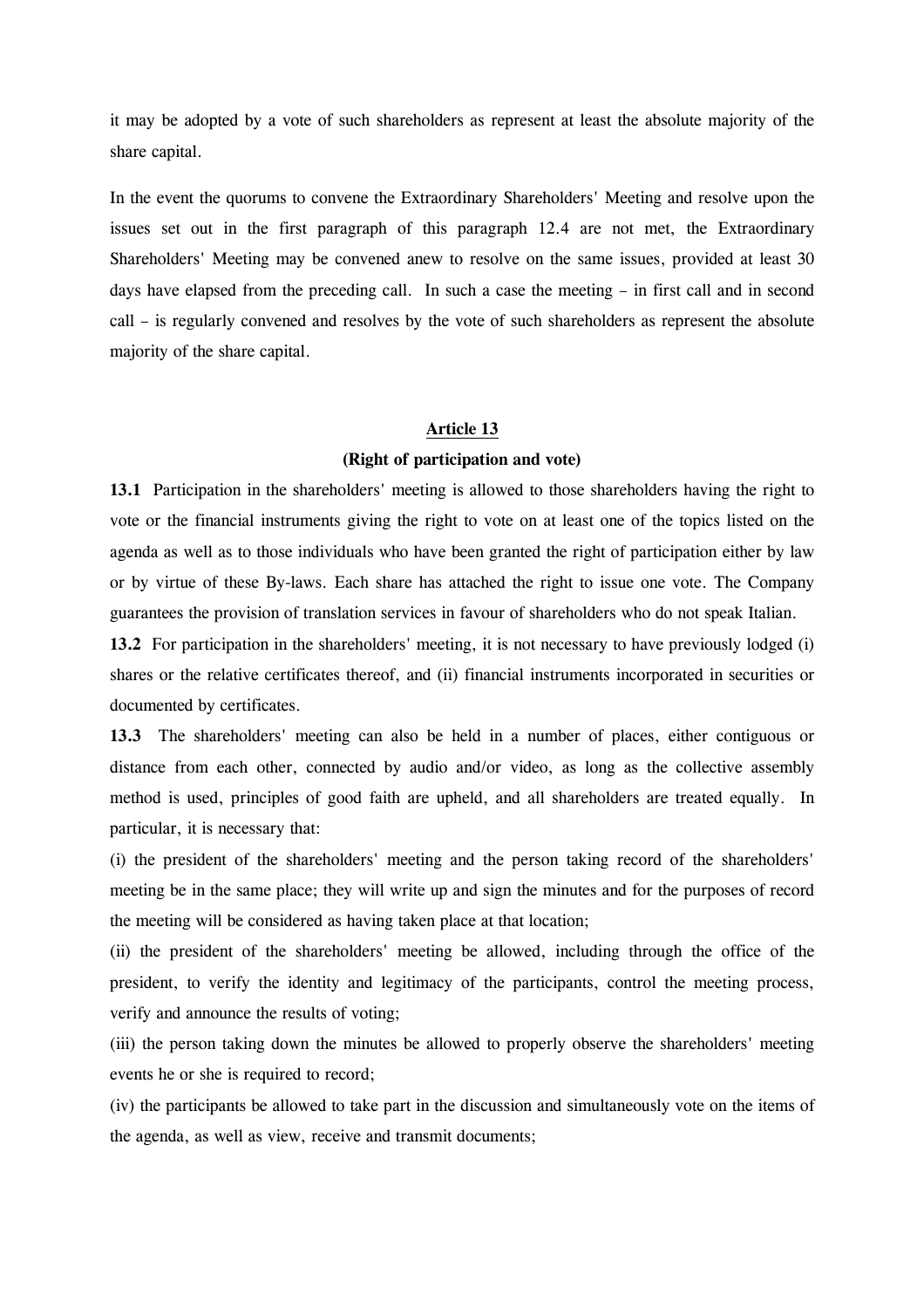(v) the audio and/or video locations to which the Society is responsible for allowing the participants to connect to be indicated in the notice to call the shareholders' meeting.

#### Article 14

# (President and secretary)

14.1 The shareholders' meeting shall be chaired by the Chairman of the Board of Directors or by a person elected with the majority vote of those present.

14.2 The shareholders' meeting shall appoint a secretary, not necessarily having to be a shareholder, and if need be also one or more observers,, not necessarily having to be shareholders. The attendance of the secretary is not necessary when the minutes are recorded by a notary.

#### SECTION IV

#### ADMINISTRATION

#### Article 15

# (Appointment of the Board of Directors)

15.1 The Company is administered by a board of directors of 10 directors.

15.2 The appointment of the board of directors shall take place on the basis of on the lists submitted by shareholders holding Class A shares and Class B shares in accordance with the paragraphs describing this process whereby the candidates shall be listed using a sequential numbering scheme.

Class A Shareholders who, either individually or collectively with other Class A Shareholders represent a participation equal to at least 20% of the Company's share capital may submit or concur in the presentation of a list. Class B shareholders who, individually or collectively with other Class B Shareholder hold a participation equal to at least 20% of the Company share capital may submit or concur in the presentation of a list.

The lists submitted by the shareholder must be submitted to the Company's registered office at least seven days before the date set for the shareholders' meeting and each of them must contain the number of candidates equal to the maximum number of board members to be elected.

Included with each list, and within the deadlines indicated above, there must be narrations with which the individual candidates irrevocably accept their candidature and attest, under their own responsibility, that there are no pre-existing conditions of ineligibility or incompatibility, and that they do in fact possess the requirements set out for the respective positions.

Shareholders can submit or concur with a submission, and vote on a single list.

The Class A shareholders will be entitled to vote exclusively lists submitted by one or more Class A shareholders. The Class B shareholders will be entitled to vote exclusively lists submitted by one or more Class B shareholders.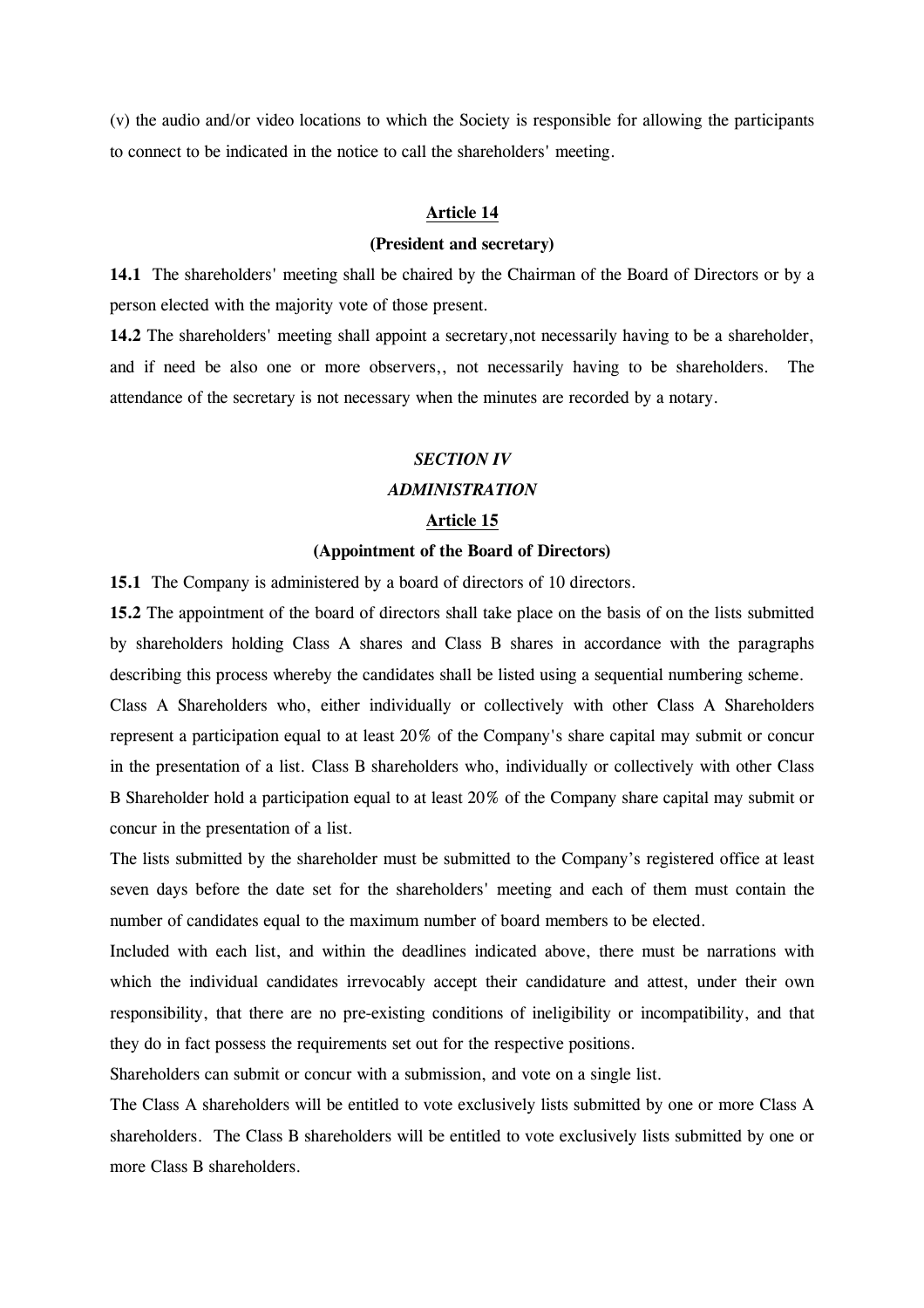15.3 In the event that on the date of the general shareholders' meeting resolving upon the appointment of the board of directors, the Class A shares represent in the aggregate the absolute majority of the share capital of the Company, the following procedure is to be followed in the appointment of the members of the Board:

(a) from the list that may have been submitted by Class B shareholders, 4 board members shall be chosen, the first of the directors elected shall be appointed as vice chairman;

(b) the remaining board members to be elected will be taken from the list submitted by Class A shareholders, the first of the directors elected shall be appointed as chairman.

On the contrary, in the event that on the date of the general shareholders' meeting resolving upon the appointment of the board of directors, the Class B shares represent in the aggregate the absolute majority of the share capital of he Company, the following procedure is to be followed in the appointment of the members of the Board:

(x) from the list that may have been submitted by Class A shareholders, 4 board members shall be chosen, the first of the directors elected shall be appointed as vice chairman;

(y) the remaining board members to be elected will be taken from the list submitted by Class B shareholders, the first of the directors elected shall be appointed as chairman.

When a single list has been submitted, the board members who appear on that list will be elected.

15.4 If on the the date of the general shareholders' meeting resolving upon the appointment of the board of directors the Class B shares represent in the aggregate less than 30% and more than 20% of the Company's share capital, two directors shall be chosen from the list submitted by the Class B shareholder while the remaining directors shall be chosen by the list submitted by the Class A shareholders. If on the the date of the general shareholders' meeting resolving upon the appointment of the board of directors the Class A shares represent in the aggregate less than 30% and more than 20% of the Company's share capital, two directors shall be chosen from the list submitted by the Class A shareholder while the remaining directors shall be chosen by the list submitted by the Class B shareholders.

15.5 In the event that no list is submitted, the appointment of the board members will not be carried out with the list vote system indicated above but rather by a resolution of the Shareholders' meeting taken with the legal majorities present.

15.6 If in the course of this exercise a director has ceased to add his or her position, he or she shall be replaced by the first non-elected candidate on the same list to which the missing director belongs, or if there is an obstacle to the first non-elected candidate stepping up in this manner, then the nonelected person immediately below him or her on that same list will serve as the replacement. If it is not possible for any reason to replace the missing board member with any of the non-elected candidates from that same list, then the provisions of law shall be followed.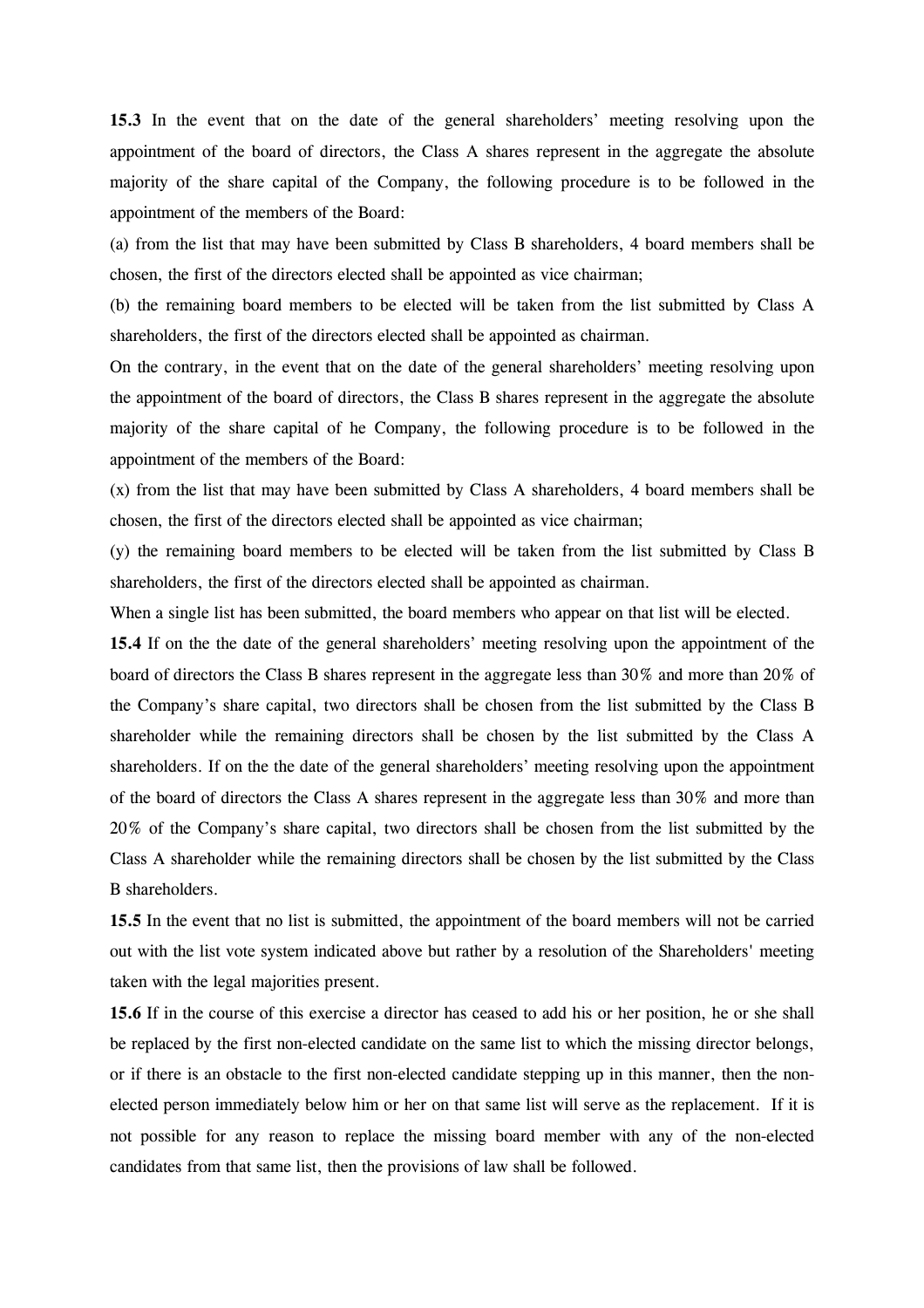If in the course of the exercise there fails to be a majority with regard to the members who make up the board of directors, then the remaining board members shall resign, with such resignation taking official effect from the moment the Board is reconstituted by nomination of the shareholder's meeting

A shareholders' meeting shall be called immediately by remaining board member, for the purposes of appointing the new board of directors.

Should all board members resign or cease to hold their position for any reason, the shareholders' meeting for the purposes to appoint the new board of directors, shall be called immediately by the board of statutory auditors, which shall perform the ordinary administrative activity in the meantime.

#### Article 16

#### (General provisions)

16.1 The administration of the Company may also be entrusted to non-members.

16.2 The directors shall hold their positions for a term established by their deed of appointment and therefore for a period not to exceed three financial years. This term shall expire on the date of the shareholder meetings' called to approve the balance sheet for the last financial period of their term.

#### Article 17

#### (Chairman of the board of directors)

17.1 The board of directors elects from among its members – where a shareholders' meeting has not already been held –a chairman and the possible one or more vice-chairman presidents in accordance with the provision of the present By-laws, establishing therein their powers save for the power provided by law.

17.2 The board of directors can further appoint a secretary, also in a permanent manner, and who does not necessarily have to be a member of such board of directors.

# Article 18

#### (Powers of the board of directors and representation)

18.1 The board of directors is vested with the broadest powers for ordinary and extraordinary management of the Company, without exception of any sort, and shall carry out all functions not reserved - by law or these By-laws- to the competence, including of an authoritative nature, of the shareholders' meeting.

18.2 The board of directors shall be exclusively responsible for making decisions on the following: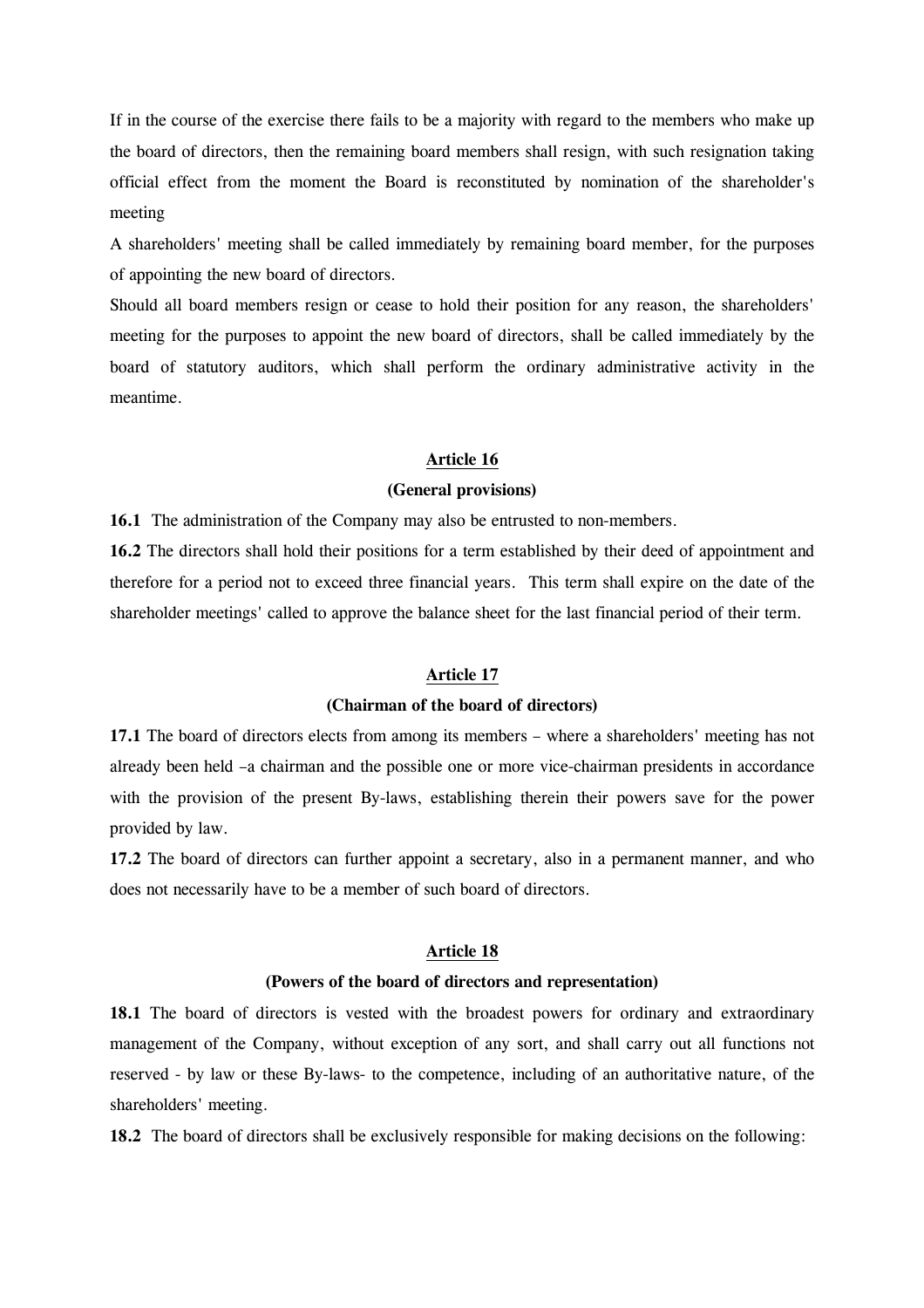(i) mergers by incorporation of companies in which the Company holds at least ninety percent of the shares or stakes, merger by incorporation of the Company into another company which already holds at least ninety percent of the Company's shares, as well as a de-merger of the Company;

(ii) transactions for the of acquisition or transfer of – or encumbrance of – the Company's direct or indirect shareholdings in any form or manner in O or in TI or any rights attached to those shares including, but not limited to, voting rights, with the exception of shareholdings transferred to meet public acquisition offers provided by law or regulation which shall occur once the authorization of ordinary shareholders' meeting has been given;

(iii) investments in companies other than investments in O and in TI;

(iv) capital expenditures and financial structure decisions for amounts in excess or Euro 75 million;

(v) decisions on the vote to be exercised in the shareholders' meetings of O and TI;

(vi) approval and amendments of the Company's budget;

(vii) reduction of share capital in the event of a shareholder's withdrawal;

(viii) the By-laws' compliance with legislative provisions;

(ix) the setup, transfer or dissolution of branch offices.

The resolutions regarding the matters mentioned above in (ii) to (vi) are approved by way of the vote of at least 7 sitting board members of the board of directors (the "Consolidated Quorum"). As a partial exception to the above, should there be resolutions of board members that require Consolidated Quorums, in the event that 3 or more board members have/has abstained or is/are absent, these resolutions shall be taken with the vote of the majority of only those board members sitting.

Subject to the above, in the event that the Consolidated Quorum is not achieved for the resolutions relating to the areas cited in sections (ii) and (v) above, the board of directors can be called again to resolve on these same issues. In this case, the board of directors shall resolve with the vote of the majority of only those board members sitting.

18.3 The representation, including in legal proceedings (including therein the ability to file lawsuits and initiate legal actions, including in Supreme Courts and to appoint to that end attorneys and proxy attorney), is the responsibility of:

(i) the chairman of the board of directors;

(ii) the vice-chairman;

(iii) anyone not a member of the board of directors, designated thereby, within the scope of and in the exercise of the powers granted to them.

#### Article 19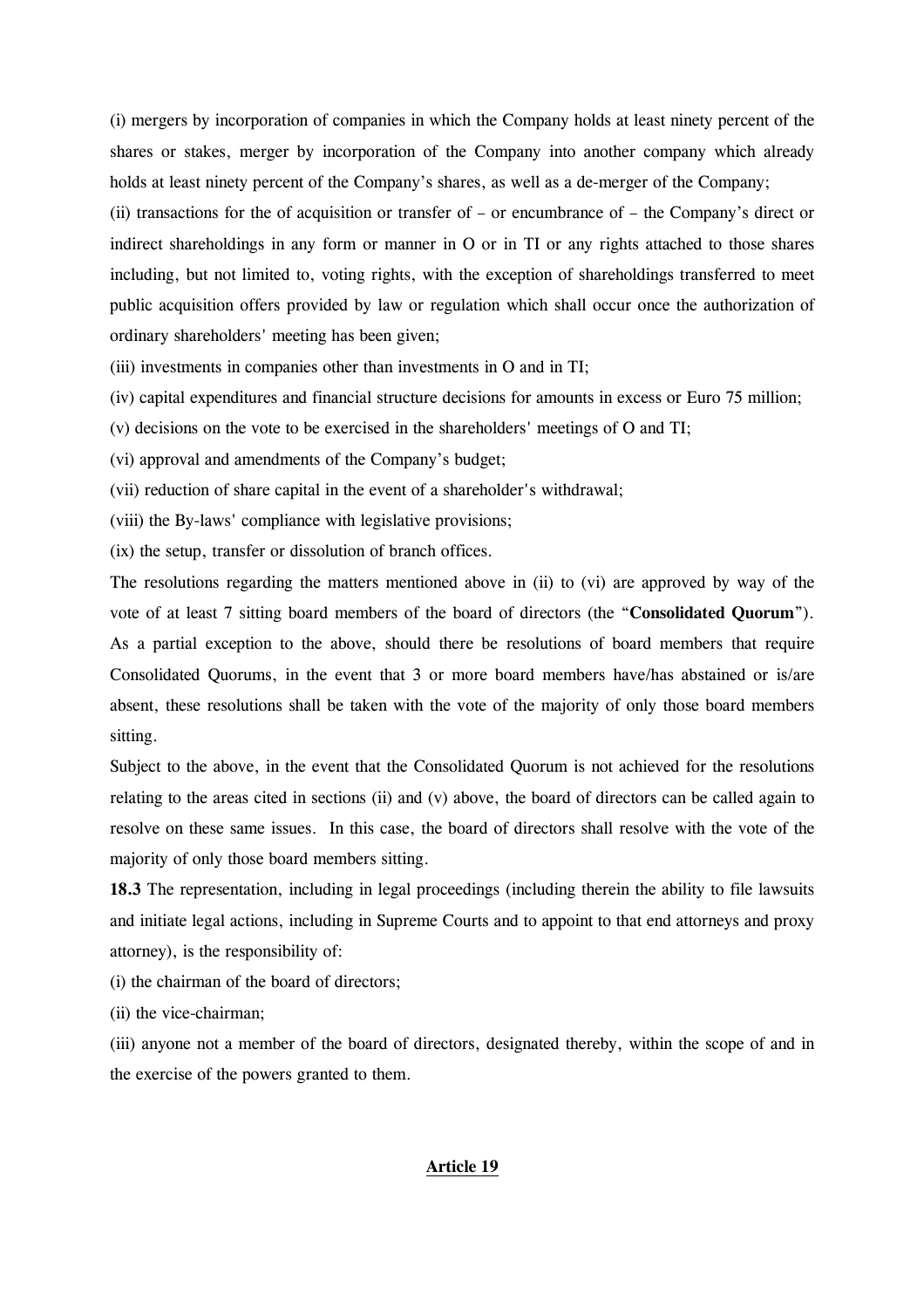#### (Meetings of the board of directors)

19.1 The board of directors can also meet in a place other than the registered office of the Company, provided that it occurs in Milan, any time that the chairman of the board of directors, or whoever is standing in for him, deems it suitable and/or necessary or when he is asked to do so by at least one of his directors or by the board of statutory auditors and at least once every quarter.

19.2 The board of directors is called to assembly by the chairman of the board of directors or by whomsoever is standing for him, at least five business days - or in case of urgency, two business days – before the date set for the meeting, via registered letter, hand-delivered letter, telegram or fax, sent to all directors and statutory auditors at the addresses indicated in the company books; the date, place and time of the meeting, list of items on the agenda and possible details relating to the audio and/or videoconferencing connections should be included in the call to assembly.

19.3 In the absence of a formal call to assembly, the board of directors shall be considered as having been validly constituted if all sitting board members and statutory auditors are participating therein.

19.4 At the request of any Director, meetings of the board of directors can also take place in a number of places, either together or distant from each other, connected by audio and/or video, as long as :

(i) the president of the assembly and the person taking record of the assembly are in the same place; they will write up and sign the minutes and for the purposes of record, the meeting will be considered as having taken place at that location;

(ii) the president of the assembly is allowed to verify the identity of the participants, control the meeting process, oversee and announce the results of voting;

(iii) the person taking down the minutes is allowed to properly observe the events of the meeting he or she is tasked with recording;

(iv) the participants are allowed to take part in the discussion and simultaneously vote on the items of the agenda, as well as look at, receive and transmit documents;

The Company guarantees the provision of translation services for directors' interventions and the translation of the relevant documents to be review by the Board, which shall be provided with together with the corresponding call of the meeting.

19.5 Without prejudice to the provisions of article 18.2 above, the resolutions of the board of directors shall be considered as having been validly made with the majorities provided by law.

19.6 Meetings of the board of directors are presided over by the president of the board of directors or by the board member appointed by the participants.

19.7 Resolutions of the board of directors must be recorded in the minutes signed by the president of the meeting and by the individual who recorded them and must be transcribed into the book of assemblies and deliberations of the board of directors.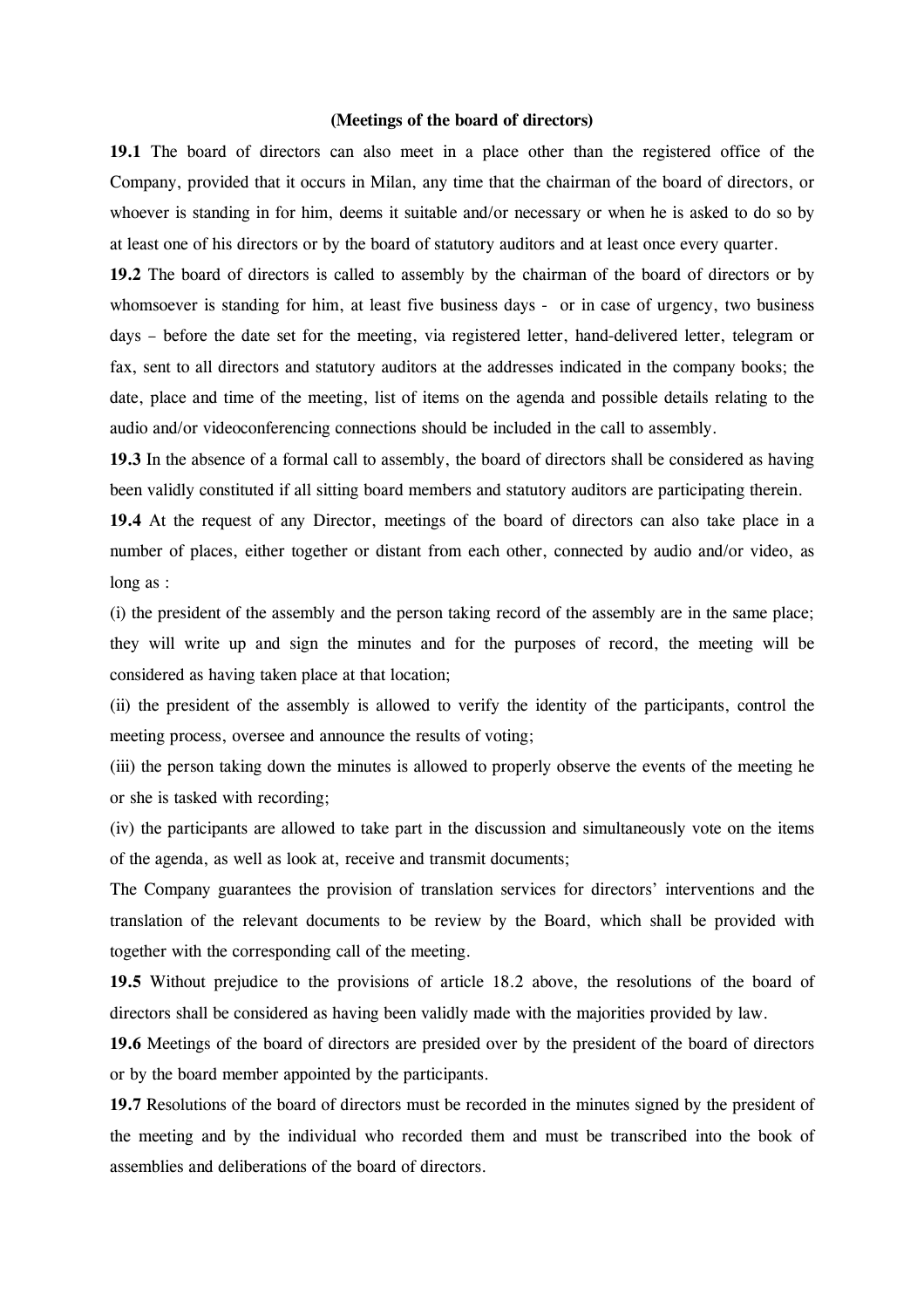#### Article 20

#### (General Manager and attorneys)

20.1. The board of directors may appoint, replace and remove one or more chief executive officers, deciding on their functions, assignments and faculties.

20.2 The board of directors may also appoint, replace and remove agents, attorneys and representatives – in general – for particular acts or categories of acts; the same can be done by any director vested with the power of representation, within the limits of the relative assignments.

#### Article 21

#### (Compensation of directors)

21.1 Compensation for directors shall be determined in accordance with article 2389 of the civil code.

21.2 The shareholders' meeting may determine a total amount for compensation of all the directors, including those invested with particular offices.

21.3 In any case, the directors must be reimbursed for expenses incurred in the performance of their duties.

#### SECTION V

# BOARD OF STATUTORY AUDITORS AND ACCOUNTING CONTROL

#### Article 22

#### (Board of Statutory Auditors)

22.1 The Board of Statutory Auditors is composed of three effective auditors and two alternate auditors. The Board of Statutory Auditors elects a Chairman by majority vote from among its effective members. In the event of absence or impediment of the Chairman, the auditor oldest in age will replace him.

Appointment of the Board of Statutory Auditors shall be done on the basis of lists submitted by shareholders. Class A shareholders can submit or concur to submit a single list. Class B shareholders can submit or concur to submit a single list.

The lists submitted by the shareholders must be submitted to the Company's registered office at least than [ten] days before the date set for the first-call of the shareholders' meeting.

Included with each list, and within the deadlines indicated above, there must be declarations with which the individual candidates irrevocably accept their candidature and attest under, their own responsibility, that there are no pre-existing conditions of ineligibility or incompatibility, and that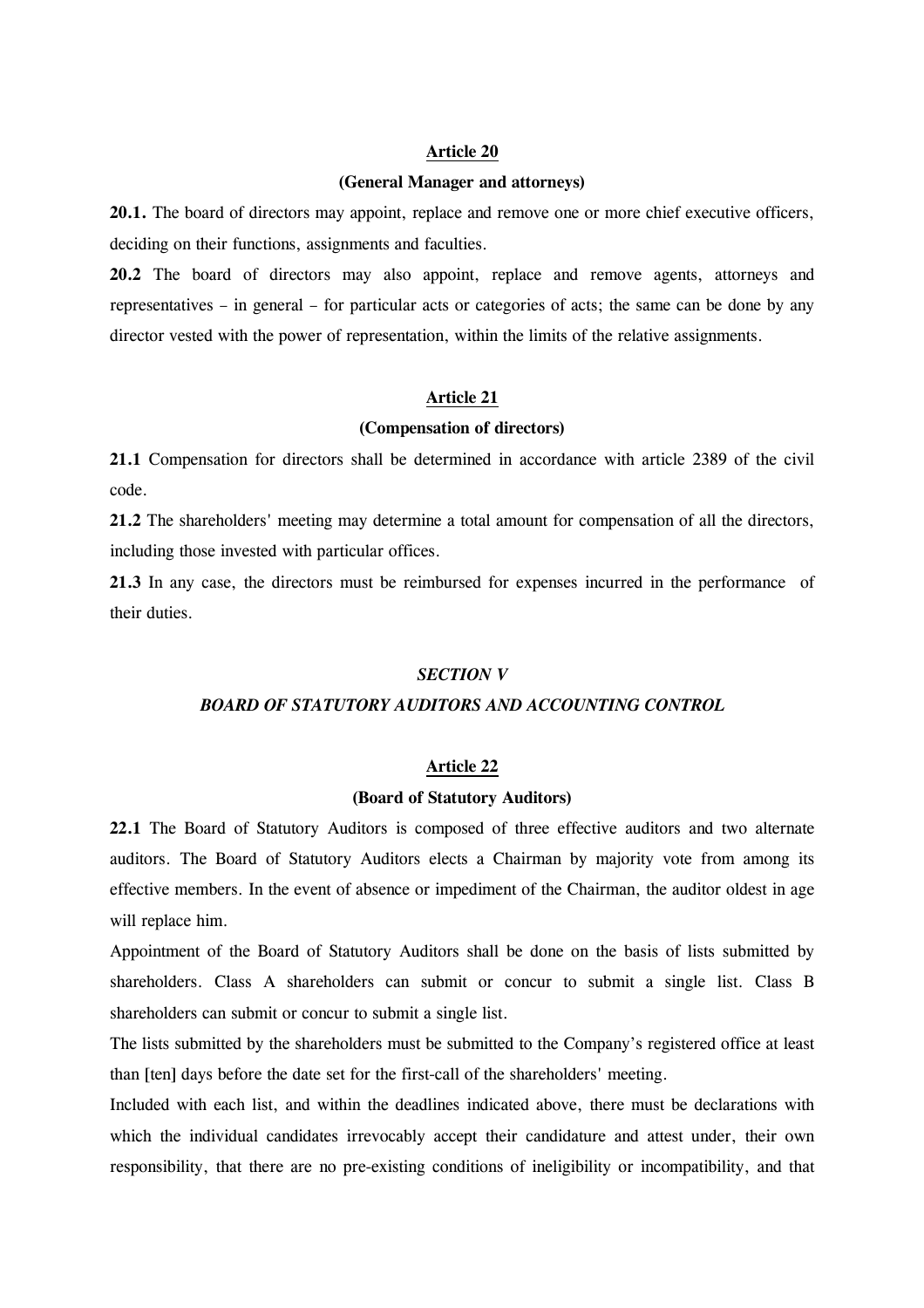they do in fact possess the requirements set out for the respective positions by law and by the Bylaws.

The lists shall be divided into two sections: one for candidates for the position of effective statutory auditor and the other for candidates for the position of alternate auditor.

Anyone with the right to vote can vote on a single list.

The following procedure is to be followed in the election of the members of the Board:

(a) from the list that may have been submitted by Class B shareholders shall be chosen, per the sequential order in which they appear on this list, one alternate and one effective statutory auditor, acting as Chairman.

(b) the remaining board members to be elected will be taken from the list submitted by Class A shareholders.

22.2 The effective statutory auditors will be compensated on the basis of professional tariffs, where such compensation has not been determined by the shareholders' meeting.

22.3 Meetings of the board of statutory auditors may also be held using telematic methods in compliance with the rules set forth under Article 19.4 above.

#### Article 23

#### (Accounting control)

23.1 Until the Company is not obliged to consolidated its financial statement, the accounting control is exercised by the Board of Statutory Auditors, entirely formed by accounting auditors registered under the national register kept by the Ministry of Justice; with resolution of the ordinary shareholders' meeting, accounting control may, however, be conferred on an accounting auditor or an auditing company registered under the national register kept by the Ministry of Justice.

#### SECTION VI

#### FINANCIAL STATEMENTS AND PROFITS

# Article 24

# (Company fiscal year)

24.1 The Company's fiscal years end on 31 December of every year.

#### Article 25

#### (Balance sheet)

25.1 At the end of each of the Company's fiscal year, the board of directors shall draw up the financial statement pursuant to law.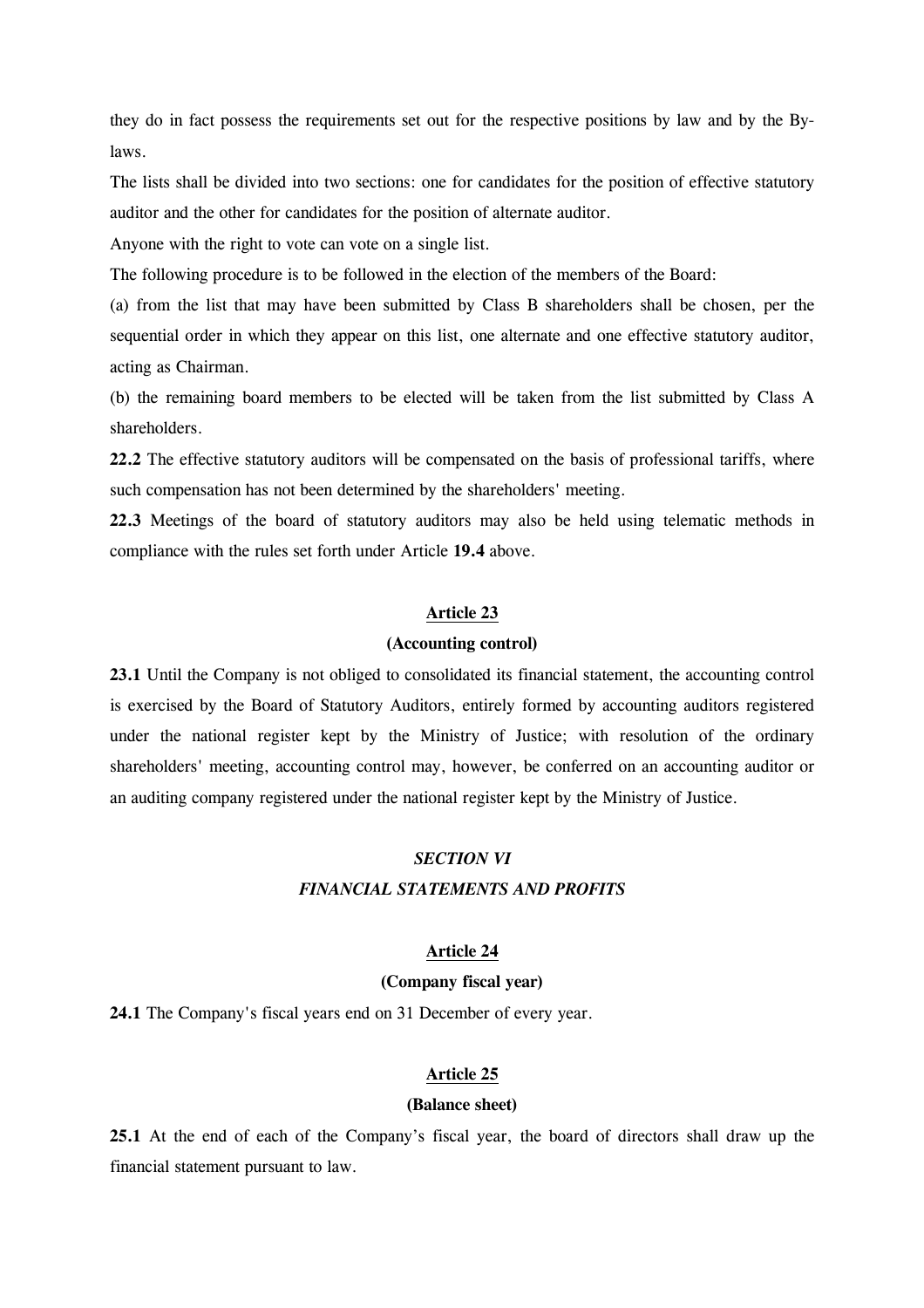# Article 26.

# (Profits)

26.1 The profits resulting form the financial statement, minus an amount not less than 5% (five percent) intended for the legal reserve, up to the limit allowed by law, shall be distributed among the shareholders in a proportion corresponding to the number of shares held by each shareholders, unless the shareholders' meeting decides on special allocations to extraordinary reserves or some other purpose or decides to carry it over - in whole or in part - to the next fiscal year.

26.2 If the Company's financial statement has been subjected by law to auditing by an auditing company registered under the related professional register, the distribution of accounts of dividends pursuant to article 2433-bis of the civil code is allowed.

# SECTION VII **DISSOLUTION**

# Article 27

#### (Dissolution)

27.1 The Company shall be dissolved for the reasons established by law.

27.2 In the event the Company is dissolved, the procedure to be followed shall be that set out in articles 2484 and subsequent of the civil code.

# SECTION VIII RULES FOR REDEMPTION

#### Article 28

#### (Methods for exercising the right of redemption)

28.1 Any Company Share (either Class A or Class B) can be redeemed pursuant to and for the effects of article 2437-sexies of the civil code, if the prerequisites set out in this article have been satisfied.

28.2 If the ordinary shareholders' meeting has authorized the Company, pursuant to article 10.1(ii), to adhere to public tender offers to acquire the shareholdings directly or indirectly held by the Company in TI, any shareholder (or shareholders) who have caused to set down in writing their dissent thereto at this shareholders' meeting (hereafter, the "Dissenting Shareholder") shall have the option of redeeming all – and not just part – of the Company Shares (hereafter, the "Redemption") held by the other shareholders, in accordance with the following procedure: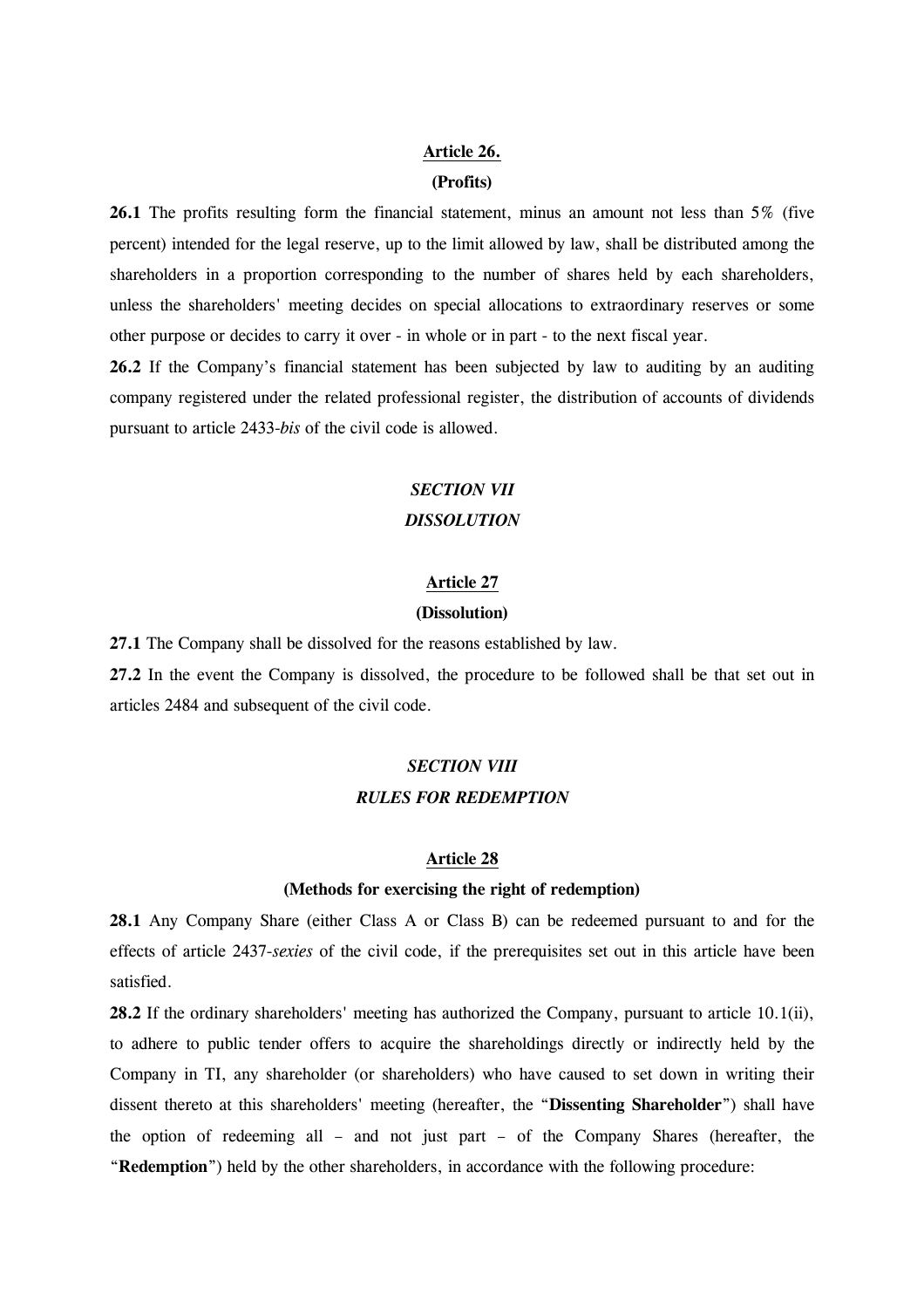(i) The Dissenting Shareholder who wishes to exercise the Redemption must give written notification (the "Notice") thereof via registered letter with return receipt to all the other shareholders and to the Chairman of the board of directors within five [5] working days after the date of the shareholders' meeting which decided to authorize the operation cited above, indicating, in this notification, the Redemption price, determined pursuant to the following point (iv);

(ii) in the event that there are more Dissenting Shareholders, they shall have the right to buy the Shares which are the object of the Redemption in proportion to their stake in the Company's share capital;

(iii) as of the date of the Ordinary Shareholders Meeting which decided to authorize the operation cited above, the TI shares directly or indirectly held by the Company will be made unavailable by depositing them in an account held by the Company or by a company controlled by it which owns a direct stake in TI, with a fiduciary company that has received binding and irrevocable instructions, in accordance with the provisions of this clause, and with the necessary powers to proceed to execute the transfer and endorsement of the shares to the Dissenting Shareholder/s;

(iv) the Redemption price per each Company share shall be the Company's adjusted net worth divided by the total number of issued Company Shares. The Company's adjusted net worth is determined by taking into account the higher between (i) the consideration offered for the TI shares in the public tender offer; and (ii) the price of the shares held in TI calculated on the basis of the arithmetic average of the official stock exchange prices within 30 days preceding the date of the Notice.

(v) in case of dispute, on the part of one or more shareholders, as to the price of Redemption within 10 days after receipt of the notification mentioned in number (i) above, the determination thereof shall be handed over to an expert appointed, upon request of the most diligent shareholder, by the President of the Court of Milan. The expert must adhere to the criteria stated in the preceding number (iv) above and must determine the Redemption price within 20 working days after the appointment;

(vi) the transfer of the shares and the payment of the Redemption Price shall occur: (x) within 15 business days following the Notice, or (y) if the transaction is subject to any authorization by law or contract, within 15 business days following obtaining such authorization or (z) in case of dispute, within 15 business days following the final determination of the Redemption price, provided that transfer of the Shares which are the object of the Redemption shall only take effect from the time of the notification to the Company that the Redemption price has been deposited – as indicated in the Notice if there are no disputes, or as determined by the expert appointed pursuant to number  $(v)$ above – with the Banks indicated by the transferring shareholders, being understood that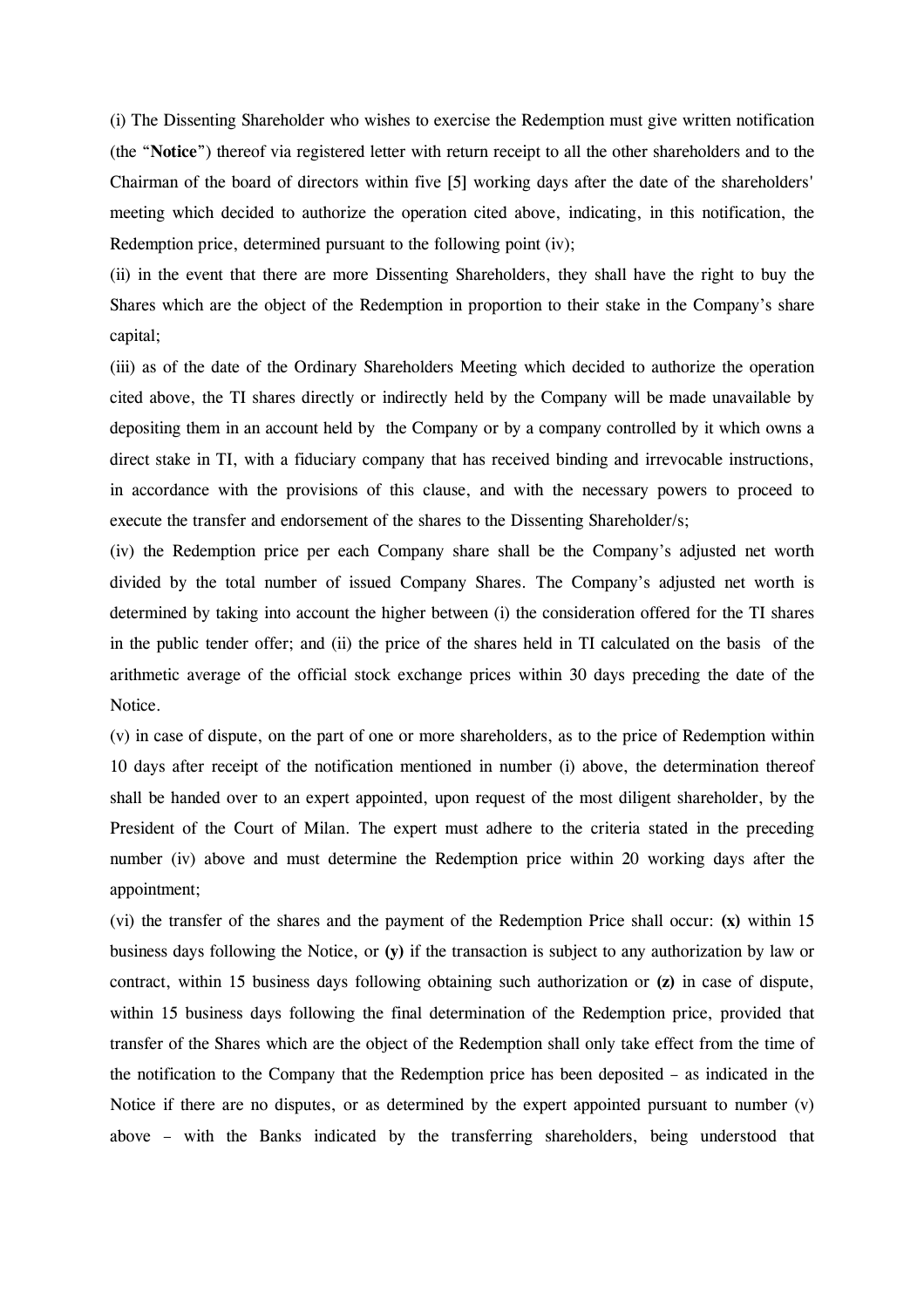simultaneously the Company will proceed to make the consequent annotations in the shareholders' register.

# SECTION IX TRANSITORY RULES

Upon the Founding Class A shareholders (as defined above) ceasing to hold in the aggregate at least 35% of the share capital, article 7.2(ii) above shall be replaced as follows :

" $(ii)$  if after the carrying out of the procedure in the preceding point (i) there still remain any Remaining Class A Shares, such Remaining Class A shares must be offered without delay to the shareholders holding B shares by means of a communication made in the form specified in the preceding paragraph (i) of this Article 7.2; the Remaining Class A shares which become pre-empted by the shareholders holding Class B shares must be divided among the holders of Class B shares who pre-empted them – in proportion to the number of Class B shares held by each of them, provided that the Right of Increase included in Article 7.2(i) above shall apply mutatis mutandis – subject to the automatic conversion of the aforesaid Class A shares subject to pre-emption at the rate of one newly issued Class B share (having the same characteristics as the Class B shares in circulation) for each Class A share subject to pre-emption. The exercise of the Right of Pre-emption by the shareholders holding Class B shares , potentially exercise in the sense of what is provided in the present article 7.2 (ii), must be carried out within 30 days of the receipt of the notice of offering in pre-emption by means of an appropriate written communication to the Chairman of the Board of Directors and the Shareholder Transferring Class A shares, specifying the number of shares requested in pre-emption. The conversion of Class A shares to Class B shares takes effect upon the recording of the decision of the Board of Directors (which for this purpose must be convened within 5 days of the expiry of the term for the exercise of the Right of Preemption specified in the present article 7.2 (ii)) resulting from the minutes drawn up by the notary - subject to the condition precedent that the event described under article 7.2(iv) did not occur -, who must proceed to carry out all the necessary formalities for the issuance of Class B shares as well as the necessary registrations in the Register of Companies, also bringing about the necessary and consequent modifications to article 5 of the Company's Bylaws, making the numerical expressions and the text in the necessary parts adequate for all legal purposes, providing, moreover, for deposit, according to article 2346 of the civil code,